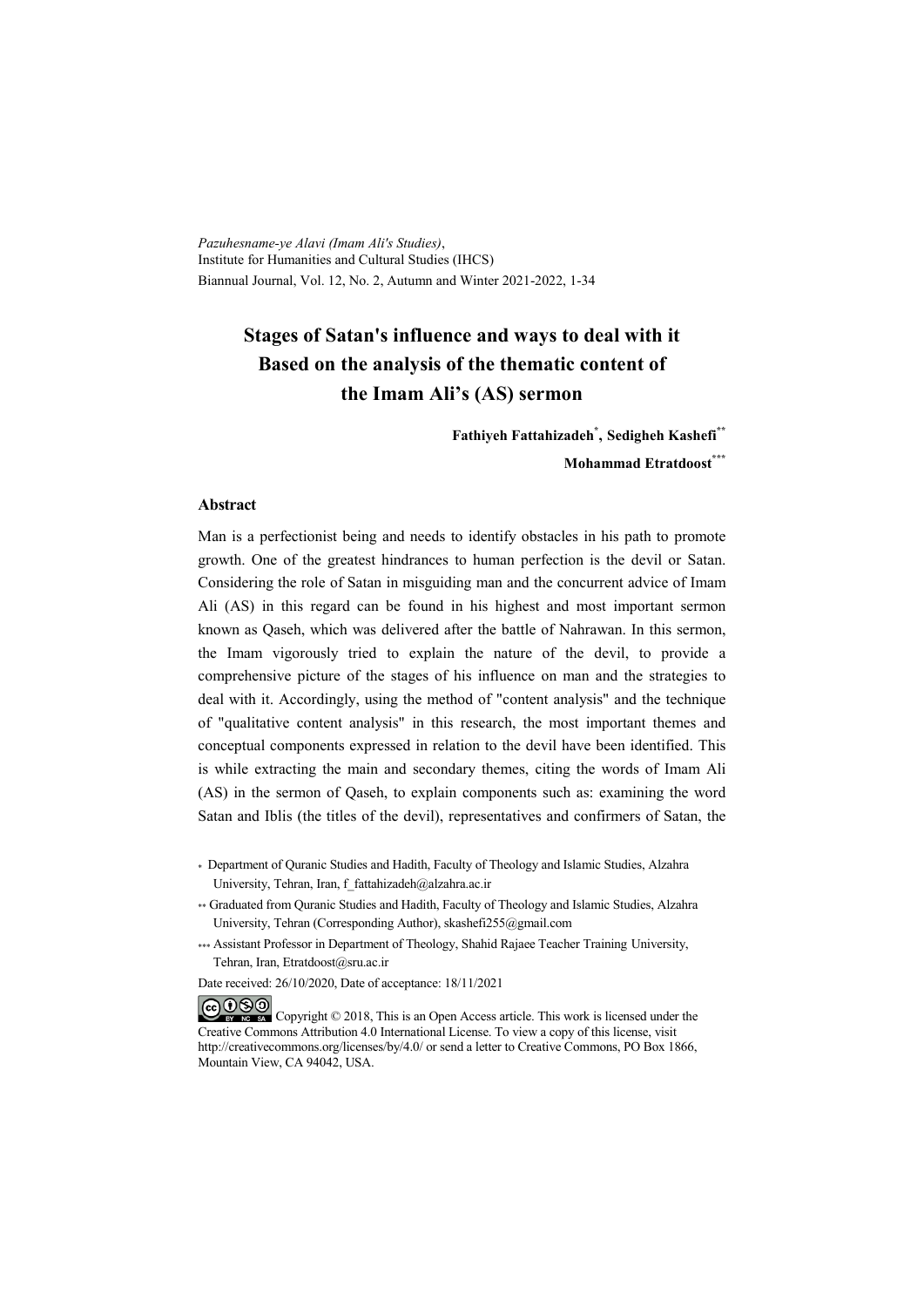**۲** *پژوهشزنامهٔ علوی*، سال ۱۲، شمارهٔ ۲، پاییز و زمستان ۱۴۰۰

scope of Satan's vicious activity, the factors of Satan's disgust, Satan's strategies to deceive man and the stages of his influence and finally, the doctrinal and practical strategies that can prevent the influence of the devil on man. Finally, based on the words of the Imam, an attempt has been made to provide a comprehensive picture of the category of "knowing the devil".

**Keywords:** Imam Ali (AS), Qaseh sermon, Satan, Iblis, content analysis, influence.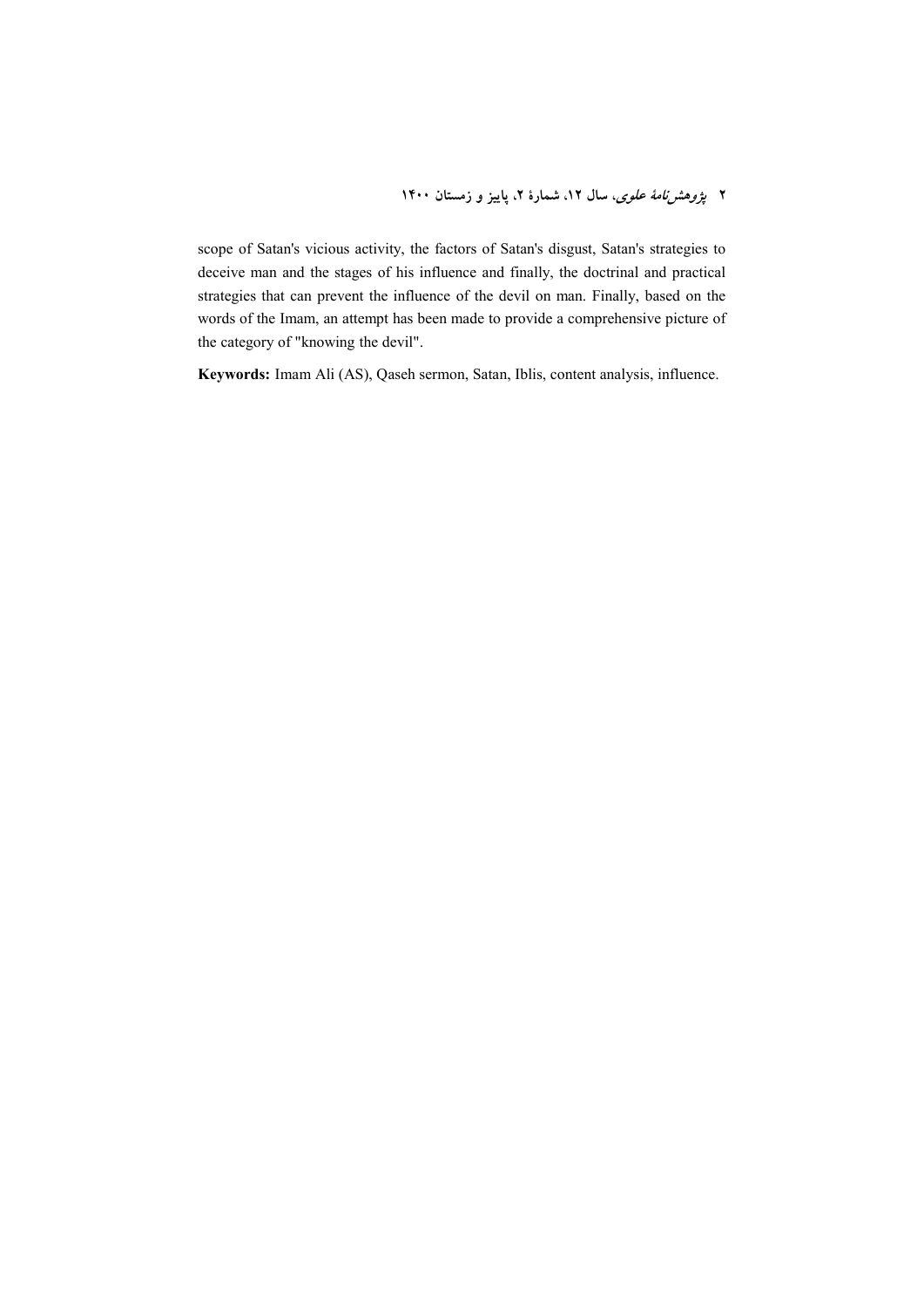*پژوهشنامهٔ علوی*، پژوهشگاه علوم انسانی و مطالعات فرهنگی دوفصلiاههٔ علمی (مقالهٔ علمی ــ پژوهشی)، سال ۱۲، شمارهٔ ۲، پاییز و زمستان ۱۴۰۰، ۳ ـ ۳۴

# مراحل نفوذ شیطان و راهکارهای مقابله با آن برمبناي تحليل محتواي مضموني خطبة قاصعة امام على(ع)

فتحيه فتاحي زاده\*

صديقه كاشفي. ٌ محمد عترت دوست\*\*\*

#### حكىدە

انسان موجودی کمال طلب است و برای رشد خود نیاز بـه شناسـایی موانــع مســیرش دارد. ازجمله موانع بزرگ در مسیر دستیابی به کمال انسانی، شیطان است. عنایت به نقش شـیطان در ضلالت انسان و توصیههای مکرر امام علی(ع) در ایــن رابطــه را میتــوان در بلنــدترین و مهم ترین خطبهی امام علی(ع) مشهور به خطبهی قاصعه که پس از جنگ نهروان ایراد شــده، جستوجو کرد. حضرت در این خطبه تلاش کردهانــد تــا ضــمن تبیــین ماهیــت شــیطان و ویژگی هـایش، تصـویر جـامعی از مراحـل نفـوذ او در انســان و راهکارهـای مقابلــه بــا آن ارائه کنند. بر این اساس در این یژوهش کوشش شده با استفاده از روش «تحلیـل محتـوا» و بهرهگیری از فن «تحلیل مضامین کیفی»، مهمترین مضامین و مؤلفههای مفهـومی بیـان شــده در رابطه با شیطان را شناسایی کرده و ضمن استخراج مضــامین اصــلی و فرعــی بیــان شــده پیرامون این موضوع، با استناد به کلام امام علی(ع) در خطبه قاصـعه، بــه تبیــین مؤلفــههــایی ازجمله: بررسی واژه شیطان و ابلیس در خطبه، القــاب شــیطان، نماینــدگان و تأییدکننــدگان

\* استاد گروه علوم قرآن و حدیث دانشکده الهیات دانشگاه الزهر ا(س)، تهران، f fattahizadeh@alzahra.ac.ir \*\* كارشـناس ارشـد، علـوم قـر أن و حـديث، دانشـكدهٔ الهيـات، دانشـگاه الزهـرا(س)، تهـران، ايـران (نويسندة مسئول)، skashefi255@gmail.com \*\*\* استادیار، گروه الهیات، دانشگاه تربیتدبیر شهید رجایی، تهران، ایران، Etratdoost@sru.ac.ir تاريخ دريافت: ١٣٩٩/٠٨/٠٥، تاريخ پذيرش: ١۴٠٠/٠٨/٢٧

COOD Copyright © 2018, This is an Open Access article distributed under the terms of the Creative Commons Attribution 4.0 International, which permits others to download this work, share it with others and Adapt the material for any purpose.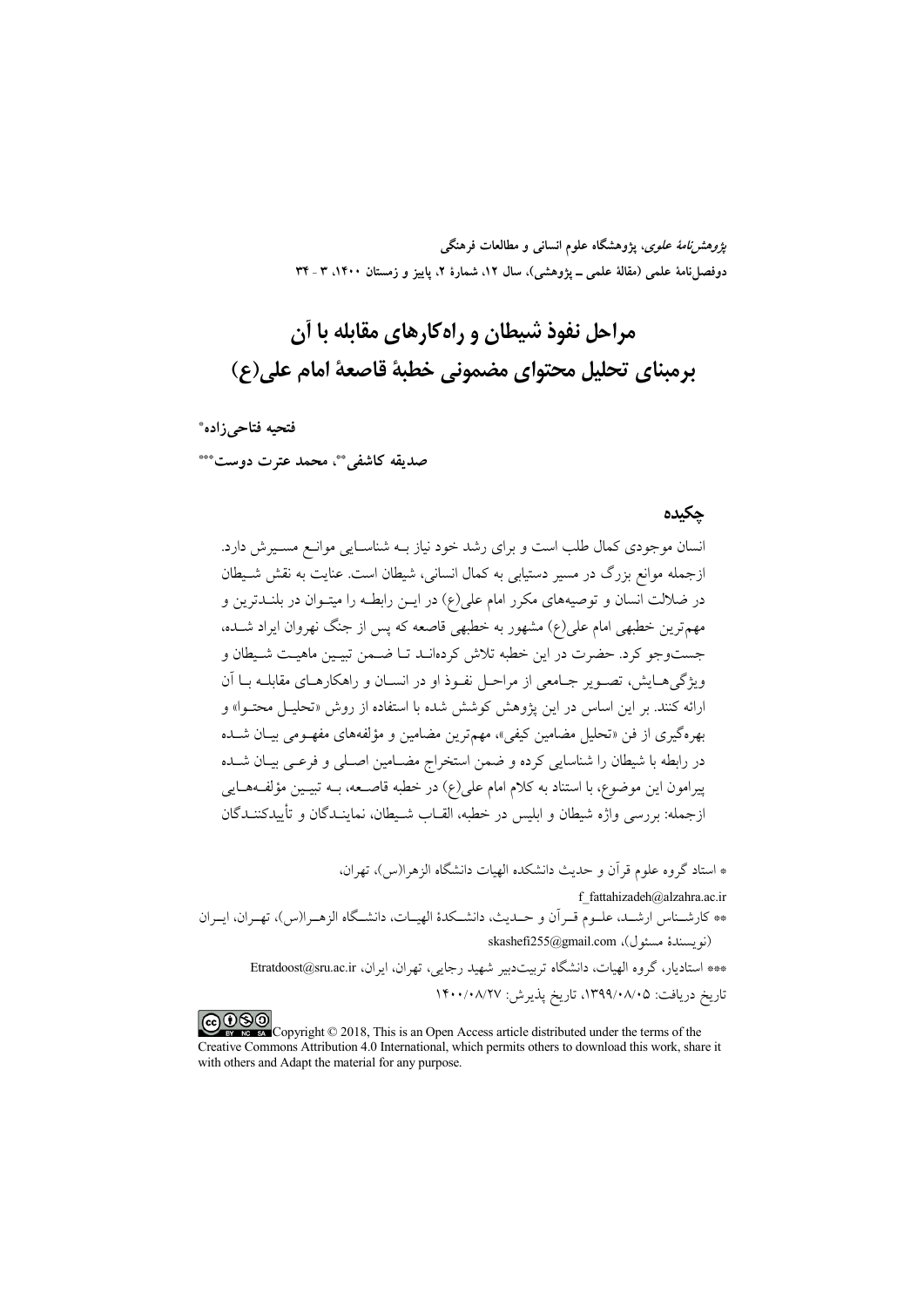#### ۴ يژ*وهش نامهٔ علوی*، سال ۱۲، شمارهٔ ۲، پاییز و زمستان ۱۴۰۰

شیطان، گستره فعالیت شیطان، عوامل انزجار شیطان، راهکارهای شیطان برای فریـب انســان، مراحل نفوذ شیطان، سرانجام نفوذ شیطان در انسان و تبیـین راهکارهـای اعتقـادی و عملـی بازدارنده از نفوذ شیطان بپردازیم. درنهایت با مبنا قرار دادن کلام امام علی(ع)، تــلاش شــده تا تصویری جامع از مقوله «شناخت شیطان» در این مقاله ارائه شود. **كليدواژهها:** امام على(ع)، خطبه قاصعه، شيطان، ابليس، تحليل محتوا، نفوذ.

#### ٠. مقدمه

شیطان این دشمن دیرینه انسان که به عزّت پروردگار قسـم خـورده تـا همـهی انســانهــا را بفريبد، به اذن خداوند در عرصه ابتلاء و آزمـايش انســان مهــمتـرين مــانع در جهــت قُــرب ربوبي مي باشد. شناخت اين دشمن و راههاي نفوذش در زندگي از اصلي ترين وظـايف هــر انسانی است، اما متأسفانه به دلیل مداخله و تــدلیس شــیطان غالبــاً ایــن مهــم، مــورد غفلــت قرار می گیرد، این در حالی است که در آموزههای قرآنی و احادیث نورانی اهــل بیــت(ع) بــه این مسئله توجه بسیاری شده است.

به عنـوان نمونـه در قـراَن كـريم بـراي شـيطان اوصـاف متعـددي ذكرشـده تـا ايـن موجود وسوسه گر و مکار را معرفی کند. امیرالمـؤمنین علـی(ع) نیــز در مــوارد متعــددی از خطابههای خود، به شناساندن این موجود شرور پرداخته است که یکسی از مهسمترین آنها، خطبه قاصعه می باشد. آن حضرت در این خطبـه بــا جزئیــات بیشــتری بــه معرفــی شــیطان پرداختــه و بــه تفصــيل در رابطــه بــا گونــههــاي مختلــف وسوســههــا و القائــات شــيطاني صحبت کر دهاند.

از آنجا كه مطالعه عميق و دقيق نصوص ديني از جمله احاديث اهـل بيـت(ع) نيازمنــد بهرهگیری از روشهای تحقیق متن محور و استفاده از ابزارهایی است کـه بتوانـد موضـوعی خاص را در میان حجم انبوهی از متون، استخراج کرده و مورد بازخوانی و تجزیــه و تحلیــل قرار دهد، لذا به همـین منظـور در ایـن مقالــه پژوهشــی تــلاش شــده بــا اســتفاده از روش «تحلیل محتوا» بهمثابه یک روش تحقیق متن محور و میان رشتهای کـه مـی توانـد پیـامهـای أشكار و مضامین ینهان متن را كشف و دستهبندی كـرده و درنهایـت الگــوی جــامعی از آن مقولـه خــاص را در چــارچوب كلــى مــتن بــه تصــوير بكشــد، بــه مطالعــه خطبــه قاصــعه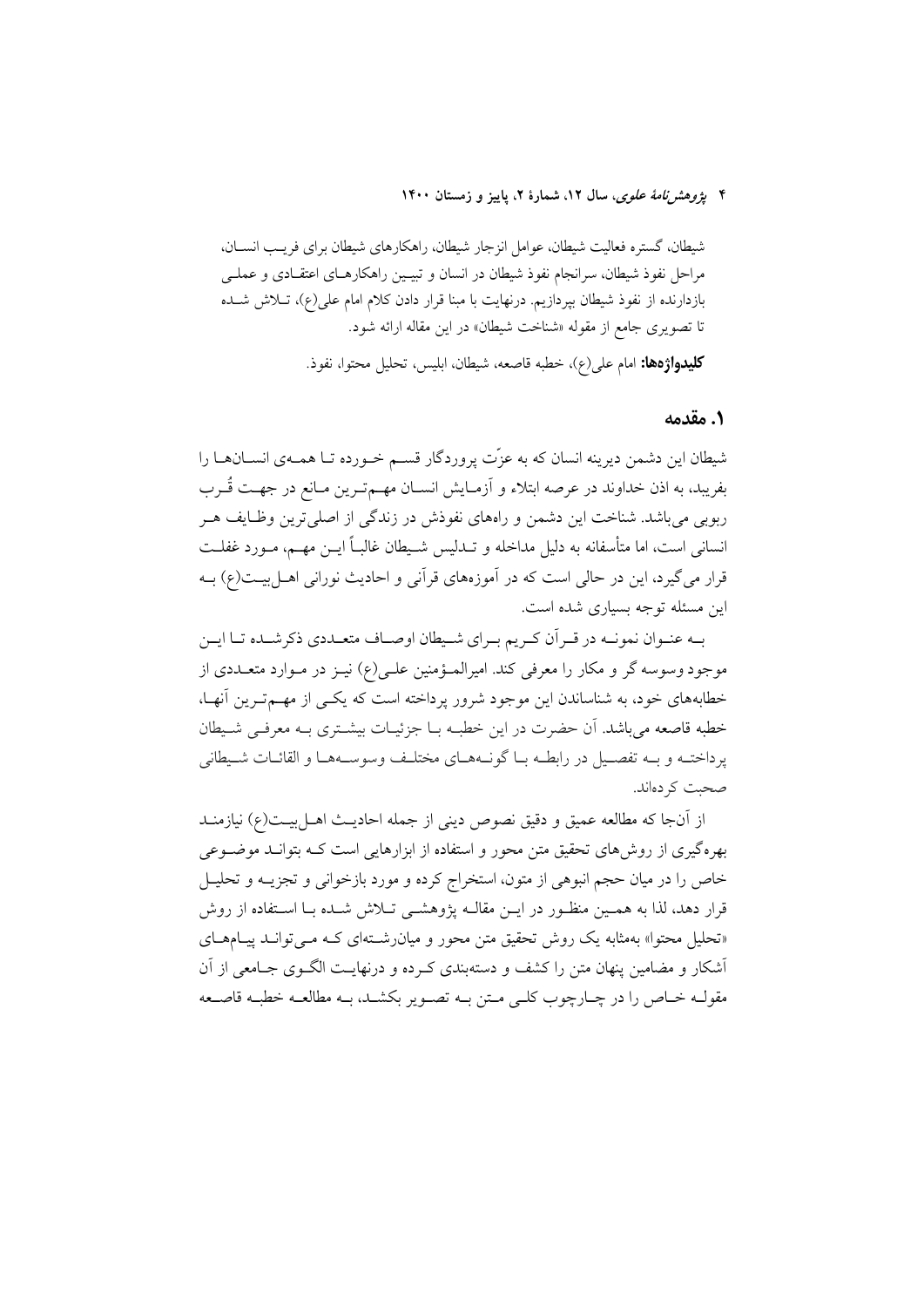امام علی(ع) پرداخته و از رهگذر تجزیهوتحلیل مفاهیم این خطبه، تصویر جـامعی از مقولــه «شيطان» را بدست أوريم.

در رابطه با متن خطبه قاصعه بهعنوان متن مورد تحقیق این مقاله پژوهشی باید گفت کـه مطالعه تخصصی کلمات امام علی(ع) بهویژه آنچه در نهج|لبلاغه نقل شده، نشان میدهــد کــه از مجموع کلمات و نامهها و خطبههای ایشان، به مقوله شناخت شیطان در خطبه قاصـعه، بـا تبیین جزئیات بیشتری نسبت به دیگر خطبههـا پرداختـهشـده اسـت بـهگونـهای کـه عمـوم شارحان و مترجمـان نهـج|لبلاغــه، موضــوع كلــي ايــن خطبــه را پرهيــز از اطاعــت شــيطان (ر.ک: راوندی، ۱۳۶۴، ج ۲/ ۲۲۷)، پرهیـز از کبـر و غـرور(ر. ک: ابـن ابـی الحدیـد، ۱۴۲۱، ج١٣/ ١٠١)، دعـوت بــه مطالعــه تــاريخ و عبــرت گــرفتن از آن(ر. ک: خــوئي، ١٣٥٨: ج ٢۶۶/١١) بيان كردهاند. اين در حالي است كه مطالعه دقيـق محتـواي خطبـه بـا اسـتفاده از روش تحلیل محتوا در قالب یک پایاننامه ارشد نشان داد که حضرت(ع) در ایــن خطبــه بــه مقولههای متعددی پرداخته است کـه یکـی از مهـمتـرین موضـوعات بیـان شـده، موضـوع شناخت شيطان است(ر. ک: کاشفي، ١٣٩٧: ٨٩–٩۴).

ازاینرو در این مقاله سعی داریم تا با شناساندن شیطان، و راههای مقابله بـا وی گـامی را برای رسیدن به قلههای رفیع انسانیت به تصویر کشیم. بر همـین اسـاس ایـن مقالـه بـا ایـن سؤالات كه به چه دليل شناخت شيطان مهم است؟ چه كسـانى نماينـدگان شـيطان هسـتند؟ راهکارها و مراحل نفوذ شیطان چیست؟ و چه عواملی مانع نفوذ شیطان می شود؟ به تحلیـل محتوای خطبه قاصعه پرداخته و نتایج بسیاری به دست آورده است.

## ۲. پیشینه و نوآوری تحقیق

در رابطه با پیشینه تحقیق باید گفت اگرچه در خصوص خطبه قاصعه امیرالمؤمنین علـی(ع)، تحقیقات مختلفی انجامشده است، ولیکن اکثر از این پژوهش۵ا فقط به جنبههای تـاریخی و اجتماعی خطبه توجه داشتهاند، مانند: پایاننامه «برر*سی و تحلیل خطبهی قاصــعه و پیونــد آن با زمینههای سیاسی اجتماعی کوفه*» اثر محمدهادی امین ناجی در دانشگاه تربیت مدرس ک عمدتاً به بررسی وضعیت جامعهی کوفه در روزگار ایراد خطبه پرداختـه و ارتبـاط محتـوایی خطبهی قاصعه با جامعهی آن عصر را موردبررسی قرار داده و عملاً ورود محتوایی بــه مــتن خطبه نداشت است(ر. ک: امين ناجي، ١٣٧۵). در پاياننامـه «شـرح خطبـه قاصـعه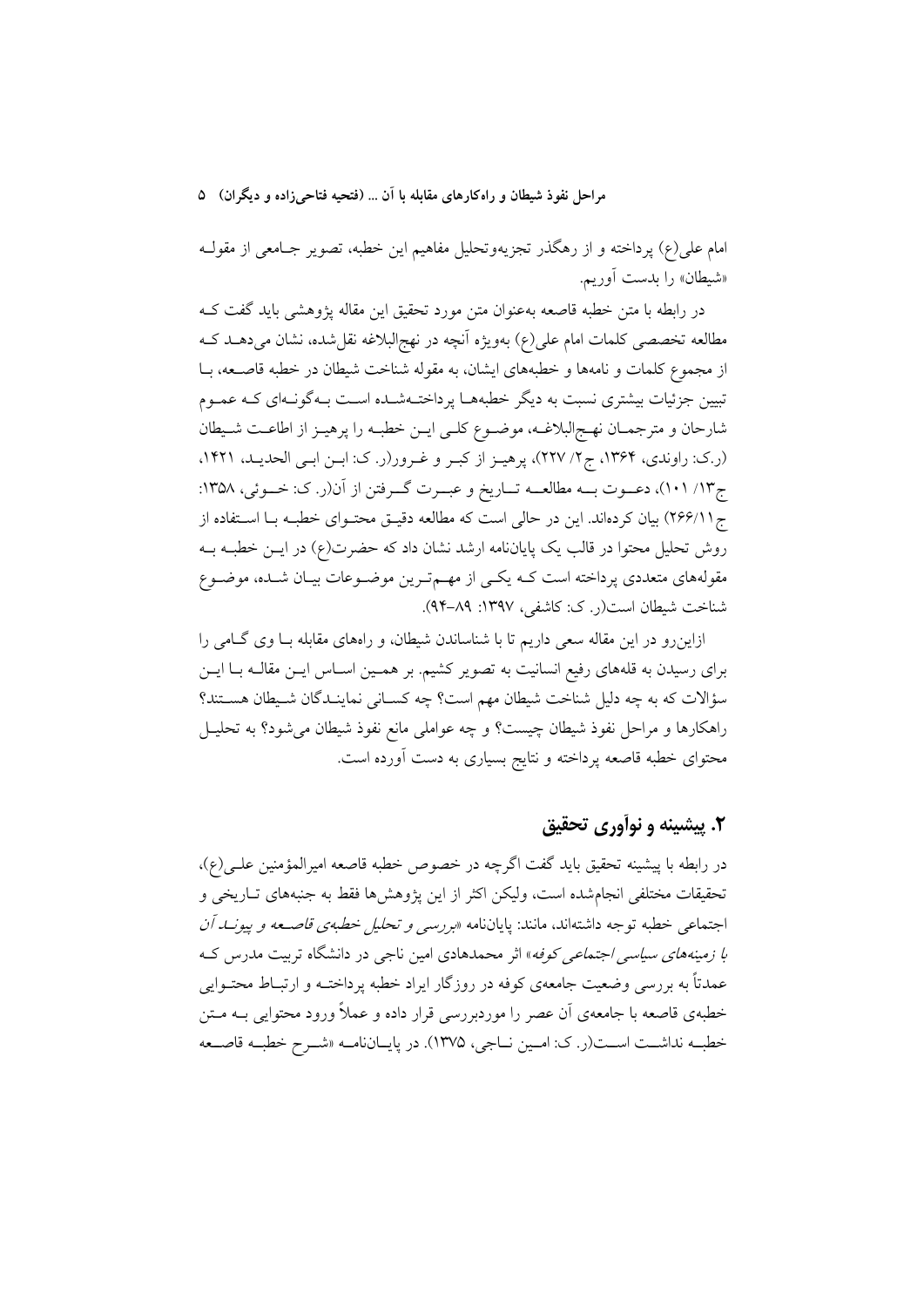۶ يژ*وهش نامهٔ علوی*، سال ۱۲، شمارهٔ ۲، پاییز و زمستان ۱۴۰۰

امام علي(ع)» اثر غلامحسين كميلي تخته جان نيـز نويســنده تــلاش كــرده بــا أوردن معــانـي واژهها از کتب لغت و استفاده از شروح مختلـف، بـه توضـيح و تفسـير عبـارتهـاي مـبهم خطبه بيردازد (ر. ک: کميلي تخته جان، ١٣٨٢).

بخش دیگری از پژوهش های انجامشده در خصوص خطبه قاصعه، توجه به وجوه ادبـی و بلاغی و زبان شناختی واژگان آن بوده است. به عنوان نمونه در پایاننامه «اعـراب و بلاغـت خطبهي قاصعه در نهج|لبلاغه»، طاهره موسويان تلاش كرده وجوه إعرابـي و بلاغــي برخــي جملات خطبه را موردبررسی و کـاوش قـرار داده و میـزان آشـنایی بسـیار دقیـق و عمیـق امام علی(ع) را نسبت به صنایع ادبی کلام عربی با مطالعه موردی ایـن خطبـه ترسـیم نمایــد (ر.ک: موسویان، ۱۳۹۳). در پایاننامه «بررسی زبانشناختی خطبهی قاصعهی نهجالبلاغه» اثـر رحمت ابراهیمزاده نیز مشابه مورد قبل تلاش شده با کشف ارزش های ادبی و بلاغی خطب قاصعه از بعد زبانشناختی و بررسی لغوی واژگان و ساختار صرفی و نحـوی، اسـلوبهـای معنایی خطبه بررسی شود(ر. ک: ابراهیمزاده، ۱۳۸۹). در پایاننامه «بررسی و تحلیـل واژگـان مشکل نهجالبلاغه در خطبه قاصعه» اثر مهسا شاه بیدک<sub>ی</sub> نیـز هماننــد مــوارد قبــل صــرفاً بــه بررسي واژگان مشكل خطبهي با بهرهگيـري از كتـب غريـب الحـديث توجـه شـده اسـت (ر.ک: شاه بیدکی، ۱۳۹۵).

بر اين اساس وجه نوآوري و تمايز مقاله حاضر نسبت به ديگر پژوهش ها اين است كه:

**اولاً** با استفاده از روش تحلیل محتوا بــه مطالعــه مــتن و نــص اصــلی خطبــه پرداختــه و گزارش دقیقی از موضوعات اصلی و فرعی خطبه و سنجش فراوانی آنها ارائـه کـرده اسـت. **ثانیاً** با نگاهی مسئله محور به یکی از موضوعات مهم مطـرح در خطبـه بــا عنــوان «شــیطان» توجه نموده و تلاش کرده ویژگیهای شیطان، نمایندگان شیطان، راههـای نفـوذ در آدمـی و عوامل بازدارنده از این نفوذ را در قالب ساختاری نظامِمند تبیین نمایــد. **ثالثاً** تــلاش شــده در يايان با ارائه نمودار، الگوى جامع مؤلفه شـناخت شـيطان از منظـر امــام علــي(ع) در خطبــه قاصعه ترسیم شود. بی شک توجه به این الگو می تواند نقش اثرگذاری در جهت پیمودن مسبر كمال و سعادت داشته باشد.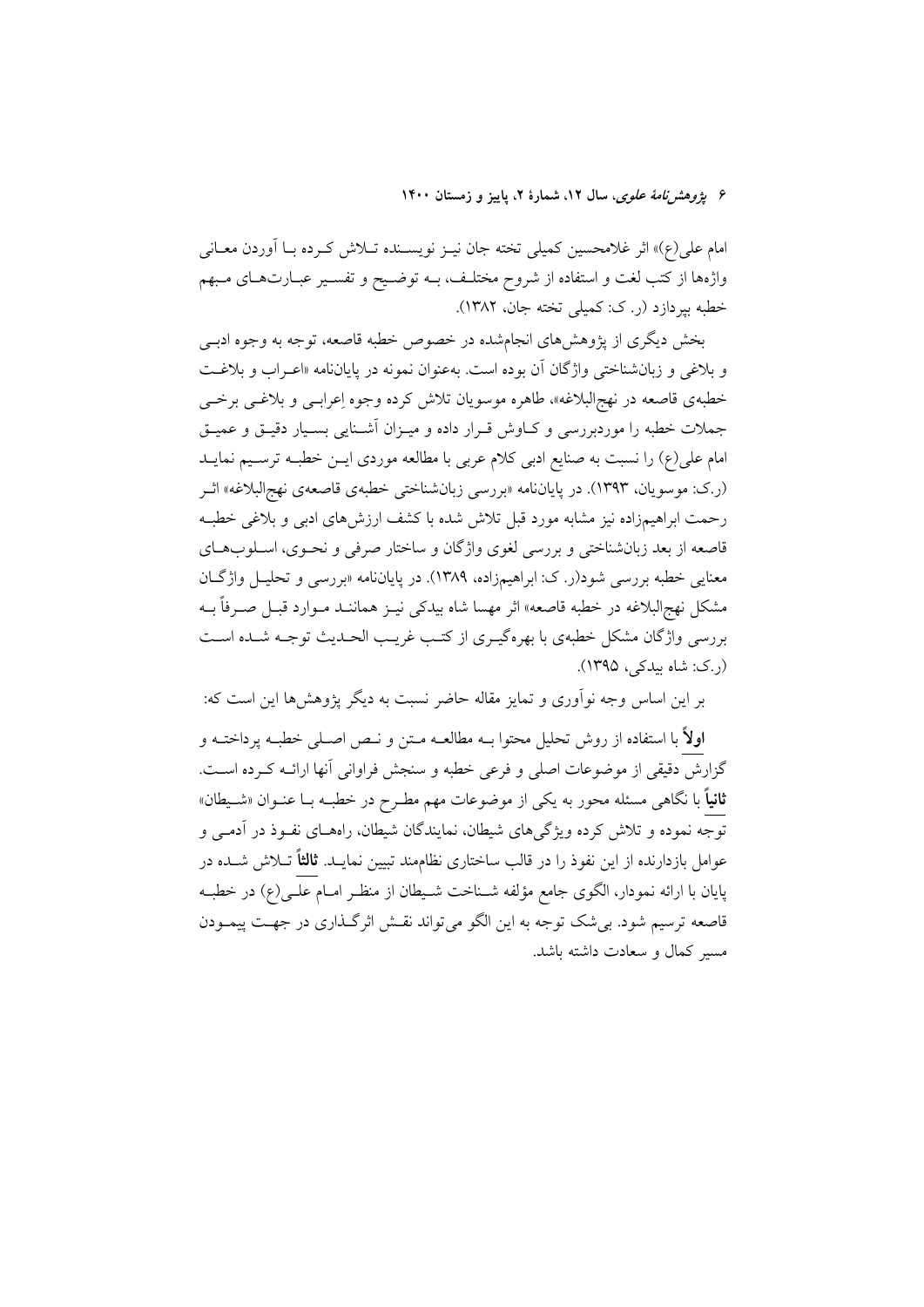## ٣. جدول تحليل محتواي مقولة «شيطان» در خطبة قاصعة امام على(ع)

از اّنجاکه برای تحلیل نصوص دینی به روشهای تحقیق متن محوری نیاز است کــه بتوانــد تمامی جوانب متن و فرامتن را سنجیده و لایههای عمیق مضمونی متن را شناسایی کنـد، لذا در این پژوهش از روش تحلیل محتوا استفاده شده تا پس از استخراج مضـامین اصـلی و فرعي، بتوان بـا توجـه بـه سـاختار كلـي خطبـه، درنهايـت الگـويي كـه از كـلام حضـرت قابل|ستفاده است را به تصویر کشید. روش تحلیل محتوا، یکی از روشهای تحقیـق جهـت تبیین اندیشههای بیان شده در یک متن است.

روش «تحلیل محتوا در حقیقت فن پژوهش عینی، اصولی و کمی و بـهمنظـور تفسـیر و تحلیل محتواست و تفکـر بنیـادی تحلیـل محتـوا عبـارت اسـت از شناسـایی اجـزای یـک متن(كلمات، جملات، بندها و مانند آن، برحسب واحدهايي كه انتخاب مي شــوند) و تعيــين جایگاه و رتبه آنهـا در نظـام مقولـههـا»(بـاردن، ۱۳۷۴: ۲۹). در ایــن روش از تکنیـکهـای مختلفی استفاده می شود که در رشتههای مختلف علمـی و متناسـب بـا موضـوع پــژوهش، مورداستفاده قرار میگیرند(برای آگاهی بیشـتر از نمونــه کارهــای انجــامشــده بــا ایــن روش . ک: عترت دوست، ۱۳۹۸: ۲۹۱-*۳۲۰*).

اولین مرحله عملی در پیمایش روش تحلیل محتوا برای فهم و تحلیل دقیق متن، ترسـیم جدول بهمنظور تجزيه متن به قطعات كوچكتر و استخراج كليد واژگان، موضوعات اصـلمي و موضوعات فرعی هر قطعه از متن است. سپس بر مبنای این جداول، ادامهی فراینـد روش تحليل محتوا، كه سنجش فراواني موضوعات اصلي و فرعي هر متن است ادامه مـي يابــد تــا به شناسایی مهمترین آنها بهمنظور دستیابی به پیام اصلی خطبه نائل شویم.

لازم به ذکر است در این یژوهش، محور اصلی تحلیل، متن خطبهی قاصـعه اسـت؛ کـه براساس نسخهي *«منهاج البراعة» اثر* حبيبالله خــوئي اسـتخراجشــده(خويبي، ۱۳۶۴: ۱۱). در این کتاب، اسناد خطبهها و نامهها بهطور کامل و دقیــق و حتــی مربــوط بــه قبــل از نگـــارش *نهج|لبلاغه* توسط سیدرضی بیان شده است. در جدول زیر، عبـارات خطبـه بــر اســاس پیــام اصلي هر جمله، تقطيع شده و مضـامين اصـلي و فرعـي أن اسـتخراج گرديـده و درنهايـت کدگذاری شدهاند. این جدول به شکلی کدگذاری شده است که در تحلیل کیفی بـا نگــاهی اجمالي به كدهاي شناسه مي توان به سند و منبع و علت أن تحليل دست يافت. در ادامــه بــه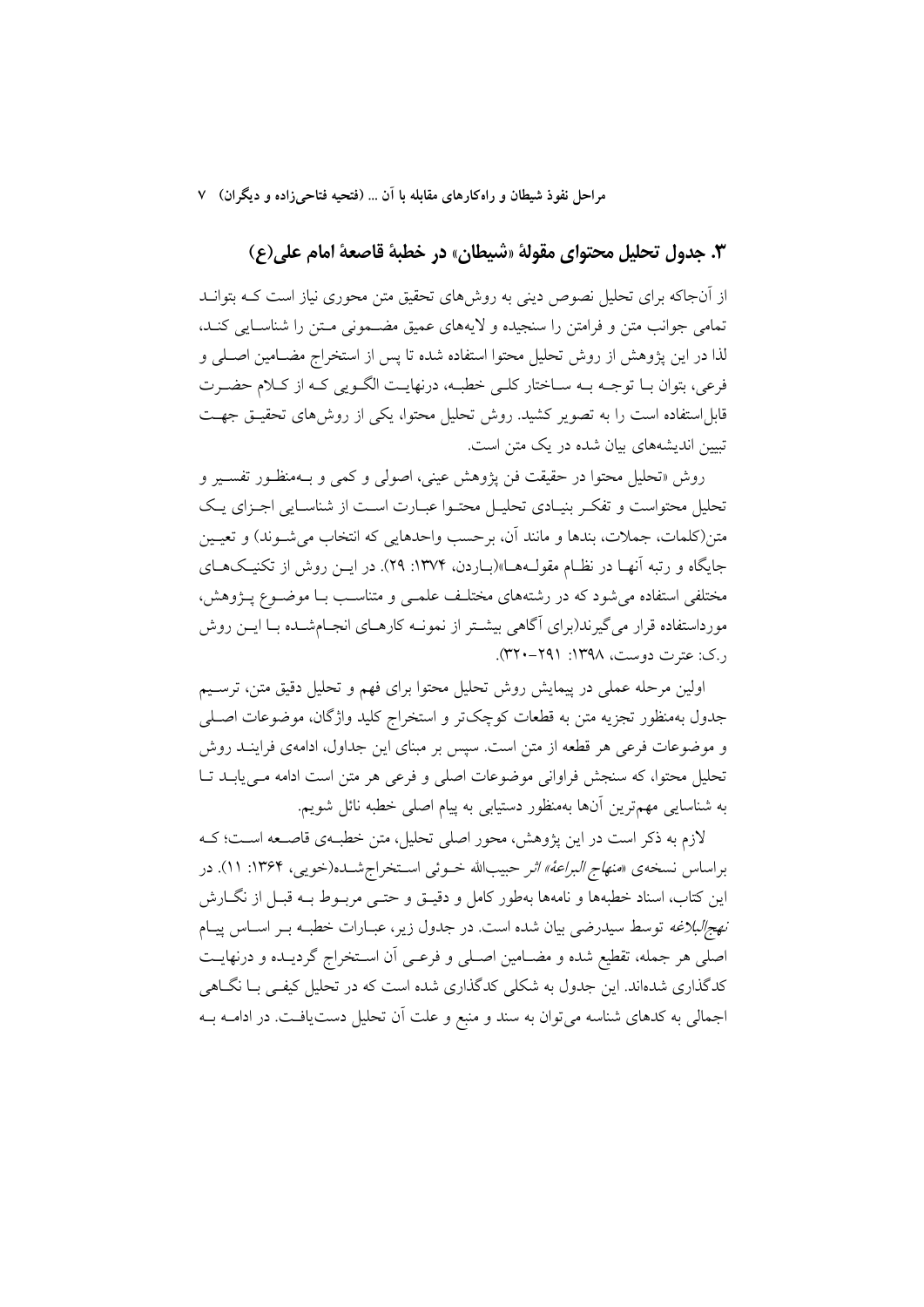۸ *پژوهشنِنامهٔ علوی،* سال ۱۲، شمارهٔ ۲، پاییز و زمستان ۱۴۰۰

علت حجم بالای جدول، تنها بخشی از آن بهعنـوان نمونــه درجشــده اســت(برای مشــاهده جدول کامل ر.ک: کاشفی، ۱۳۹۷).

| كدگذارى         | مضامین فرعی                                                    | آسي<br>آسيلسٽو                       | متن                                                                                                                                                                                                                                                                                                                                                                                                                                                                                                                                                                                                                                                                                                                        | ردنې.<br>آ |                                                                              |
|-----------------|----------------------------------------------------------------|--------------------------------------|----------------------------------------------------------------------------------------------------------------------------------------------------------------------------------------------------------------------------------------------------------------------------------------------------------------------------------------------------------------------------------------------------------------------------------------------------------------------------------------------------------------------------------------------------------------------------------------------------------------------------------------------------------------------------------------------------------------------------|------------|------------------------------------------------------------------------------|
| A۴۵             | سوگندهاي حضرت امير(ع)<br>در بیان اهمیت دشمنی شیطان<br>با انسان |                                      | فَلَعَمْرِى لَقَدْ فَوَّقَ لَكُمْ سَهْمَ الْوَعِيدِ، وَ أُغْرِقَ لَكُم<br>بالنَّزْعِ الشَّدِيدِ، وَ رَمَاكُمْ مِنْ مَكَان قَريب، وقَالَ:(رَبّ<br>آبتكين<br>بماَّ أَغْوَيتَنِي لاَزَينَنَّ لَهُمْ فِي الْمَارْضِ وَ لاَغْوِينَهُمْ<br>أَجْمَعِينَ)، قَذْفاً بغَيب بَعِيد. وَ رَجْماً بظَنَّ مُصِيب<br>شيطان و نحوه دشمني<br>سوگند به جانم، شیطان تیر تهدید را به طرف شما<br>راست کرده و آن را برای شما سخت کشیده و از<br>فاصله نزدیک به شما تیراندازی نموده است.<br>اوست که گفته است:<br>(پروردگار من، به این سبب که تو مرا اغوا<br>$\overline{\phantom{a}}$<br>ر_<br>كردي(فريب دادي!!!) من هم در روي زمين براي<br>بندگان<br>فرزندان آدم(گناهان را) می آرایم و همه آنان را<br>فريب مي دهم)(اين نابكار در اسناد اغوا به خدا) |            |                                                                              |
| A۴۶             | آمادگی کامل شیطان برای<br>نابودي انسان                         | $\vec{\gamma}$                       |                                                                                                                                                                                                                                                                                                                                                                                                                                                                                                                                                                                                                                                                                                                            |            |                                                                              |
| $\hat{O}$       | انتقام شيطان از انسان با<br>گمراهكردن او                       |                                      |                                                                                                                                                                                                                                                                                                                                                                                                                                                                                                                                                                                                                                                                                                                            |            |                                                                              |
| $\gtrsim$       | جلوه گري دنيا راهي براي<br>ايجاد گمراهي                        |                                      |                                                                                                                                                                                                                                                                                                                                                                                                                                                                                                                                                                                                                                                                                                                            |            |                                                                              |
| $\breve{\circ}$ | سوگند شیطان برای اغوای همه<br>جهانيان                          |                                      |                                                                                                                                                                                                                                                                                                                                                                                                                                                                                                                                                                                                                                                                                                                            |            |                                                                              |
| AYY             | گمان نادرست و غلوآمیز<br>شیطان از گمراهی همگان                 |                                      |                                                                                                                                                                                                                                                                                                                                                                                                                                                                                                                                                                                                                                                                                                                            |            | دور از واقع را به خدا نسبت داد و با پنداری<br>خلاف حقيقت تير به خلاء انداخت. |
| AFA             | متكبران تصديق كنندگان شيطان                                    |                                      | صَدِّقَهُ بِهِ أَبْنَاءُ الْحَمِيةِ، وَ إِخْوَانُ الْعَصَبِيةِ، وَ فُرْسَانُ<br>الْكِبْرِ وَ الْجَاهِلِية. حَتَّى إذَا انْقَادَتْ لَهُ الْجَامِحَةُ مِنْكُمْ،<br>وَ اسْتَحْكَمَتِ الطَّمَاعِيةُ مِنْهُ فِيكُمْ، فَنَجَمَتِ الْحَالُ مِنَ<br>السِّرِّ الْخَفِي إِلَى الْلَمْرِ الْجَلِي، اسْتَفْحَلَ سُلْطَانُهُ عَلَيكُمْ،                                                                                                                                                                                                                                                                                                                                                                                                 |            |                                                                              |
| A۴X             | متعصبان تصديق كنندگان<br>شيطان                                 |                                      |                                                                                                                                                                                                                                                                                                                                                                                                                                                                                                                                                                                                                                                                                                                            |            |                                                                              |
| $\dot{S}$       | جاهلان تصديق كنندكان<br>شيطان                                  | vz.<br>iz<br>S<br>غلبه شيطان برانسان | وَ دَلَفَ بِجُنُودِهِ نَحْوَكُمْ، فَأَقْحَمُوكُمْ وَ لَجَاتِ الذُّلِّ، وَ<br>أَحَلُّوكُمْ وَرَطَاتِ الْقُتْلِ. وَ أَوْطَؤُوكُمْ إِثْخَانَ الْجِرَاحَةِ.                                                                                                                                                                                                                                                                                                                                                                                                                                                                                                                                                                    |            |                                                                              |
| $\tilde{A}$     | كبر، جهل وتعصب راههاي<br>نفوذ و تسلط شیطان بر انسان            |                                      | طْعْنا فِي عُيونِكُمْ، وَ حَزّا فِي حُلُوقِكُمْ، وَ دَقًّا<br>لِمَنَاخِرِكُمْ، وَ قَصْداً لِمَقَاتِلِكُمْ، وَ سَوْقاً بخَزَائِمِ الْقَهْرِ                                                                                                                                                                                                                                                                                                                                                                                                                                                                                                                                                                                 |            |                                                                              |
| AQY             | دشمنی آشکارشیطان با انسان                                      |                                      | إِلَى النَّار الْمُعَدَّة لَكُمْ<br>شیطان را در این نابکاری، مردم رشک و حسد و                                                                                                                                                                                                                                                                                                                                                                                                                                                                                                                                                                                                                                              |            |                                                                              |
| har             | طرح و نقشه شیطان در لشکر<br>كشى عليه انسان                     |                                      | دمسازان تعصب و سواران کبر و جاهلیت<br>تصدیق نمودند. تا آنگاه که مردمی از شما که<br>گریزان از شیطان بودند، گردن به فریبکاری او<br>نهادند و طمعی که برای جلب شما داشت                                                                                                                                                                                                                                                                                                                                                                                                                                                                                                                                                        |            |                                                                              |

جدول ۱. تحلیل محتوای خطبه قاصعه امام علی(ع)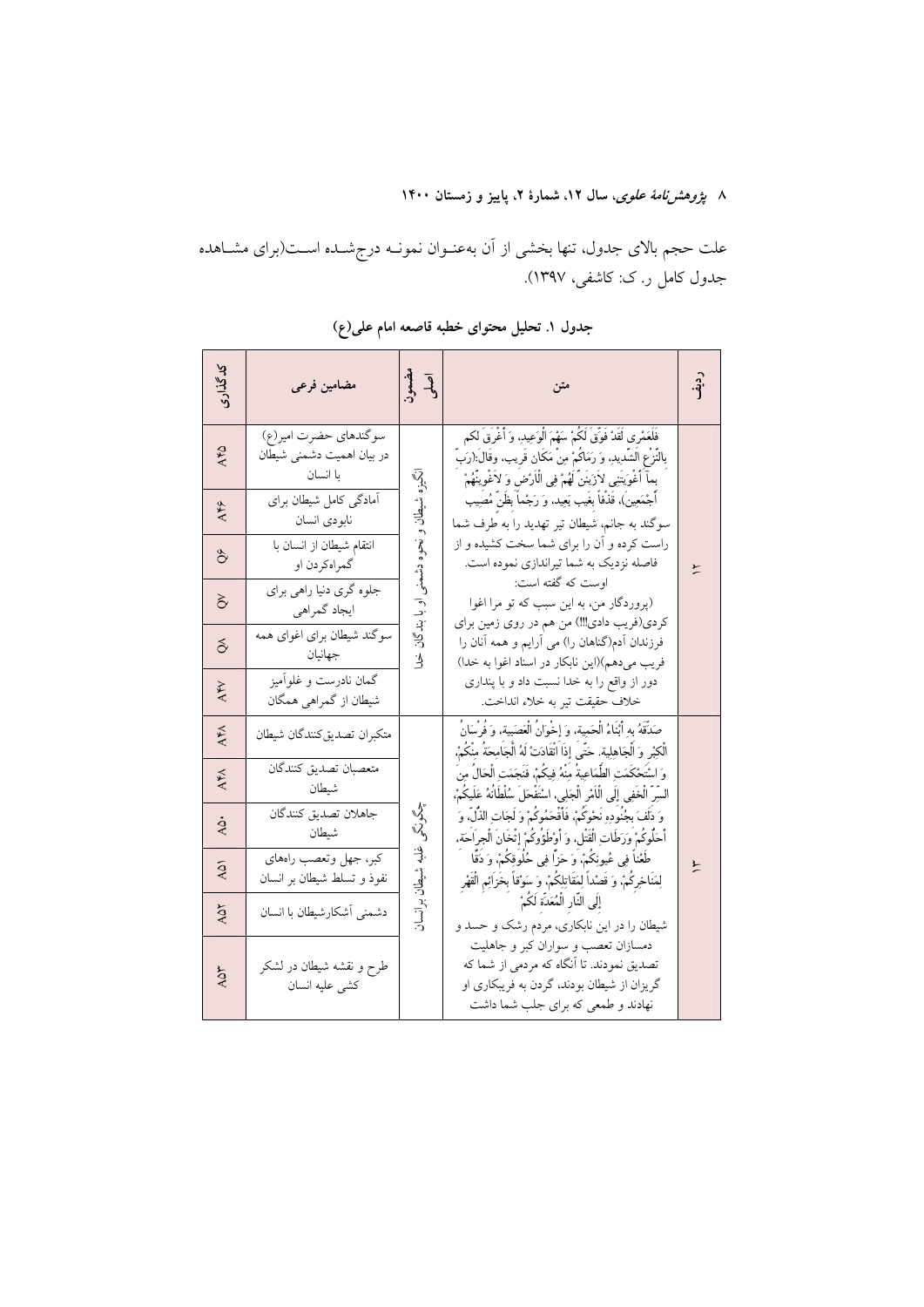|  |  | مراحل نفوذ شیطان و راهکارهای مقابله با آن … (فتحیه فتاحیزاده و دیگران) ۱ |  |  |  |  |  |  |  |
|--|--|--------------------------------------------------------------------------|--|--|--|--|--|--|--|
|--|--|--------------------------------------------------------------------------|--|--|--|--|--|--|--|

| ÄQF                  | خوارى ونابودى وأتش جهنم<br>سرانجام نفوذشيطان    |                     | محکم گشت. با دگرگونی حال، رازهای پنهان در<br>صحنه أشكار زندگى سر برأورد و او سلطه خود<br>را بر شما مستولى ساخت و با لشكريانش با<br>سرعت به سوی شما تاختن أورد، در نتیجه شما<br>را در مغارههای ذلت و پستی فرود آوردند و در<br>هلاکت گاههای نابودی وارد کردند، با نیزهها که<br>در چشمهایتان فرو کردند، با جراحتهای شدید که<br>بر شما وارد نمودند و بریدن گلوها و در هم<br>کوفتن سوراخهای بینی شما و کشاندن شما به<br>کشتارگاههای شما و با راندن شما با مهارهای<br>وصل شده به بینیهایتان به سوی اتشی که برای<br>شما آماده شده است. |  |
|----------------------|-------------------------------------------------|---------------------|---------------------------------------------------------------------------------------------------------------------------------------------------------------------------------------------------------------------------------------------------------------------------------------------------------------------------------------------------------------------------------------------------------------------------------------------------------------------------------------------------------------------------------|--|
| AQQ                  | شیطان عامل ایجاد شکاف در                        |                     | فَأَصْبَحَ أَعْظَمَ فِي دِينِكُمْ جرحا وَ أَوْرَى فِي دُنْياكُمْ                                                                                                                                                                                                                                                                                                                                                                                                                                                                |  |
| AQS                  | شیطان عامل آتش فروزی در<br>دنيا                 | شيطان               | قَدْحاً مِنَ الَّذِينَ أَصْبَحْتُمْ لَهُمْ مُنَاصِبِينَ، وَ عَلَيهِمْ<br>مُتَأَلِّبِينَ. فَاجْعَلُوا عَلَيهِ حَدَّكُمْ، وَ لَهُ جَدَّكُمْ                                                                                                                                                                                                                                                                                                                                                                                       |  |
| <b>AQY</b>           | شیطان خطر ناکتر و قوی تراز<br>دشمن ظاهري        | بزرگترين دشمن انسان | در نتيجه اين ملعون به دين شما جراحتي<br>وارد کرد و در دنیای شما اَتشی افروخت شدیدتر                                                                                                                                                                                                                                                                                                                                                                                                                                             |  |
| $\overline{A}\Omega$ | ییکار با شیطان نیازمند به کار<br>گیری تمام قدرت |                     | از أنان كه با أنان عداوت داريد و بر أنان در<br>حالت حمله و هجوم بسر میبرید. پس تند و تیز<br>به مبارزه با او برخیزید و برای راندن او نهایت                                                                                                                                                                                                                                                                                                                                                                                       |  |
| <b>AQA</b>           | غلبه بر شیطان نیاز مند دوری<br>و دفع کردن او    |                     | کوشش را به کار ببرید.                                                                                                                                                                                                                                                                                                                                                                                                                                                                                                           |  |

## ۴. تحليل محتواي كمّي مقولة «شيطان شناسي» در خطبة قاصعة امام على(ع)

بر اساس جدول کمی، هر یک از واژگان کلیـدی، موضـوعات اصـلی و موضـوعات فرعـی بهطور جداگانه موردبررسی قرارگرفته و بر اساس اطلاعات آماری حاصل از جـدول، میـزان فراوانی هرکـدام اسـتخراج گردیـده؛ سـپس بـر مبنـای بسـامدگیری واژگـان و موضـوعات استخراج شده، نمودارهای مجزایی ترسیم گردیده است(برای آگاهی از فرایند اجـرای روش ر.ک: جانی پور، ۱۳۹۰). در گام اول، واژگان کلیدی استخراج شده از جـدول تحلیــل کمــی، مورد توجه قرار گرفت و پس از یکسانسازی و شـمارش، ایــن نتیجـه حاصــل گردیــد کــه پربسامدترین واژه در این خطبه «تکبر» است. عـلاوه بـر آن بـا توجـه بـه اطلاعـات آمـاری حاصل از جدول، روشن گردید؛ از پرکاربردترین موضوعات اصلی که حضرت علـی(ع) بـه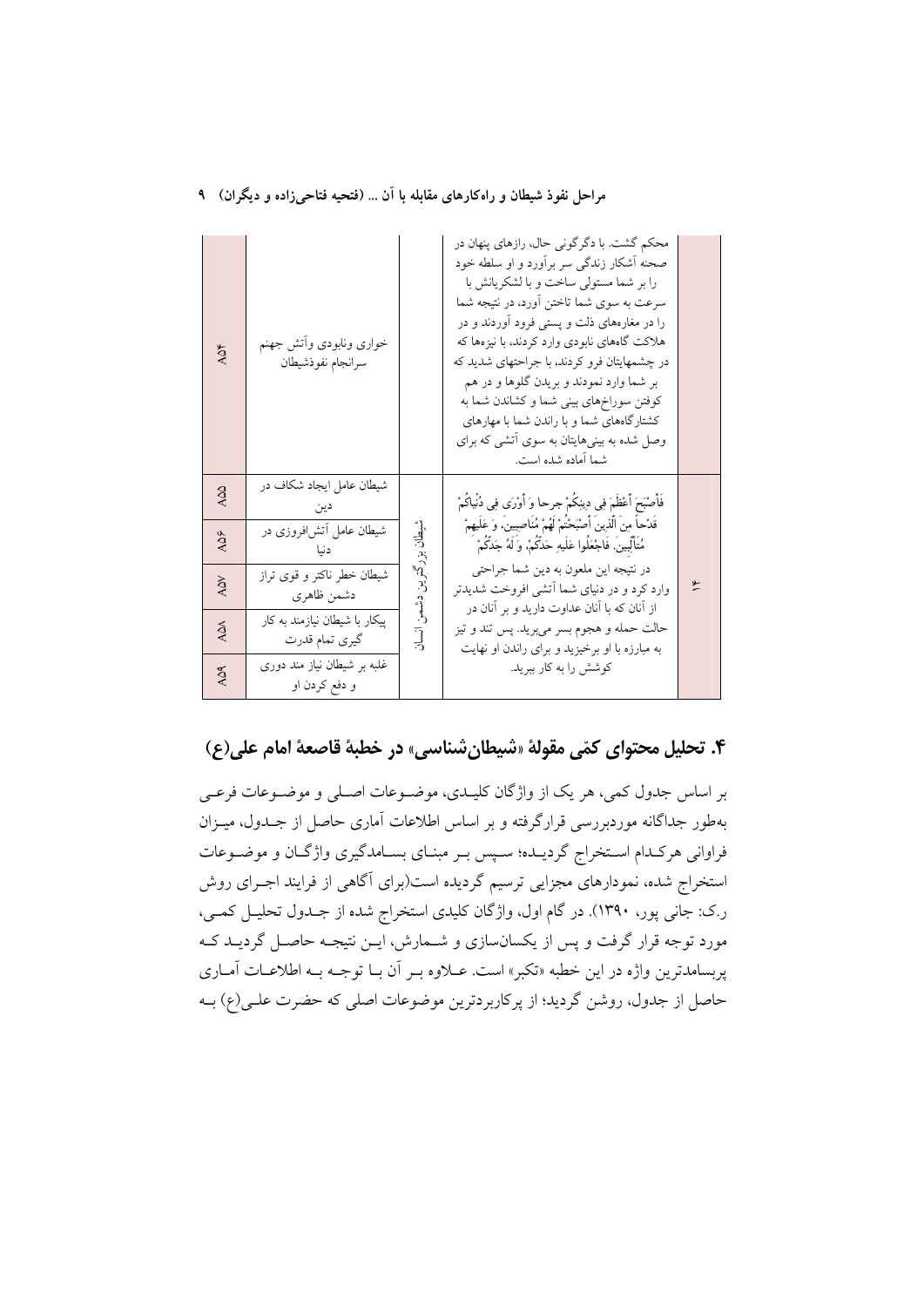۱۰ ي*ژوهشرنامهٔ علوی*، سال ۱۲، شمارهٔ ۲، پاييز و زمستان ۱۴۰۰

آن پرداخته، موضوع «شیطان شناسی» است به همین دلیـل در بخـش تحلیـل کیفـی تــلاش گر دیده است تا مقوله شیطان شناسی تبیین شود.



نمودار ١. فراواني موضوعات اصلي در خطبه قاصعه

## ۵. تحليل محتواي كيفي مقولة «شيطان شناسي» در خطبة قاصعة امام على(ع)

منظور از تحلیل محتوای کیفی، تکنیکی برای تفسیر ذهنی محتوای دادههـای مـتن، از طریـق کدگذاریهای طبقهبندی شده، بهصورت سیسـتماتیک اسـت کـه بـرای بررسـی لایـههـای عمیقتر از متن، اتخاذشده و منجر به نظریهپردازی مـی شـود. ازآنجاکـه هرگونـه اسـتنباط از موضوعات یک متن منوط به گزارشهای تحلیل کمی است، لذا با توجه به نتایج حاصـل از آن، مسیر ورود به سمت تحلیل کیفی فراهم می شود. حضرت علی(ع) در خطبه قاصــعه بــا توجه به اهمیت معرفی مصادیق برای تبیین بهتر موضوعات مهم، در مـوارد مختلـف تـلاش کرده است تا شـیطان و راههـای نفـوذ آن را معرفـی نمـوده و همگــان را از خطـر نفـوذ آن بیم دهد؛ مجموع آنچه امام علی(ع) در این خطبه پیرامون شیطان بیان کردهاند، در ادامه مقالـه بهصورت دستهبندی شده و در قالب یک الگوی منظم آمده است. لازم بـه ذکـر اسـت کـه تمامی مطالب این مقاله مستند به کلمـات حضـرت علـی(ع) و مضــامین برداشــت شــده از محتوای خطبه قاصعه بوده که استنادات آن بهصورت حروف انگلیسی کدگذاری شــده ذکـر شده است.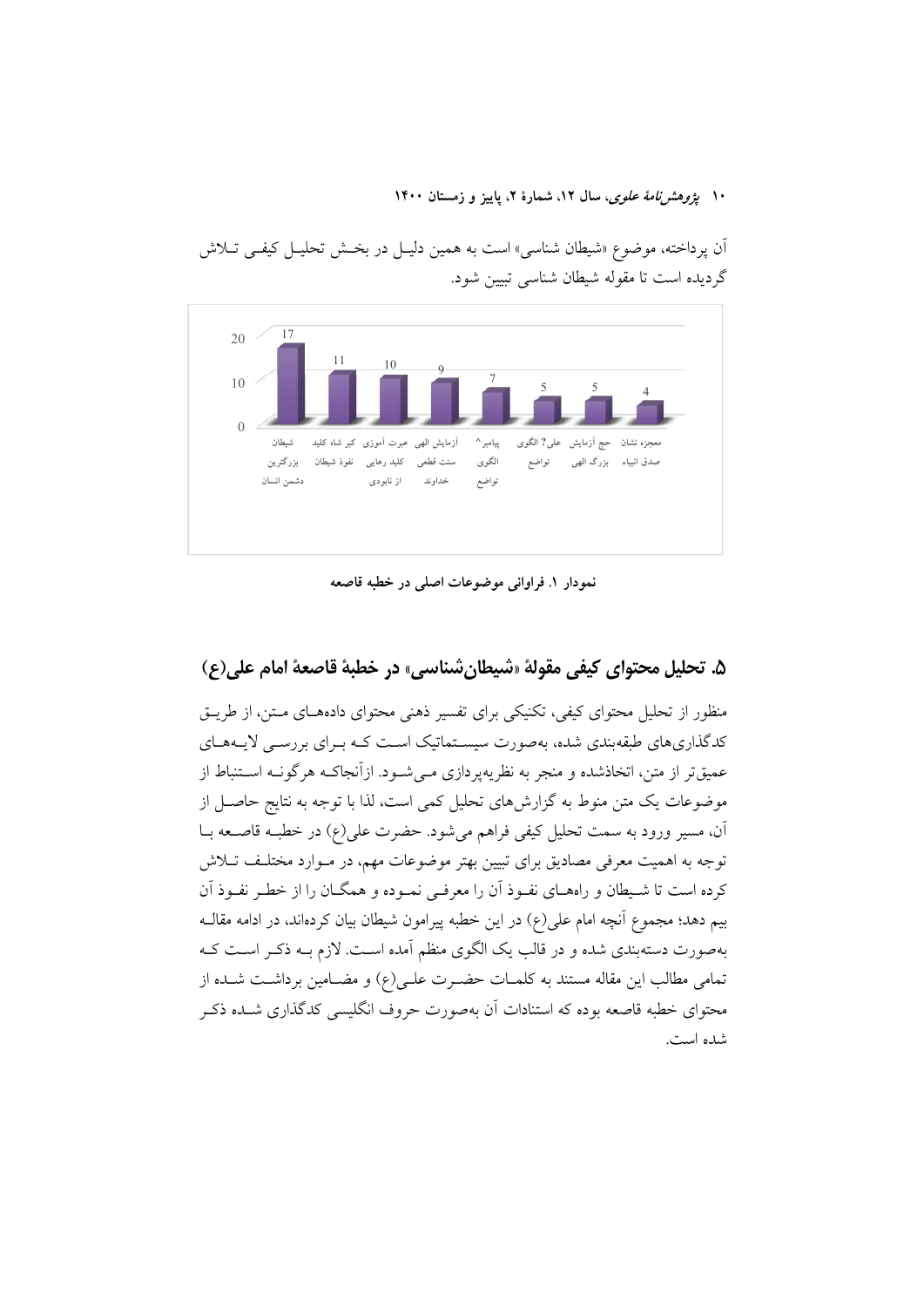### ۱.۵ کاربست واژههای «شیطان» و «ابلیس» در خطبهٔ قاصعه

شیطان، از نظر لغوی، از ریشهی «شطن» به معنـی دور بـودن(ابن فـارس، ۱۴۱۰: ج۳/ ۱۸۳)؛ دور بودن از حق(فراهیـدی، ۱۴۱۰: ج۲/ ۹۱۷)؛ یـا از «شـاط» بــه معنــی ســوزانده در آتــش (ابن درید، ۱۴۰۷: ج۲/ ۲۹۰) و «ابلیس» بـر وزن إفعیـل، از ریشــه بَلَـسَ بــه معنــی ناامیــد از رحمت خداوند(ابن منظور،۱۴۰۵: ج ۴۸۲/۱ ) است و در اصـطلاح هـر موجـود سـركش از انس و جن را شیطان میگویند(جوهری،۱۴۰۴: ج۵/ ۲۱۴۴؛ ابن فـارس، ۱۴۱۰: ج۳/ ۱۸۴). با بررسی ایــن دو واژه در خطبــه مشــخص گردیــد؛ هرگــاه حضــرت بــه دنبـال شناســاندن ابليس است؛ مراد همـان موجـودي اسـت كـه از سـجده كـردن بـر أدم(ع) تمـرد نمـود (R۶،R۵،R۴) و با خودبزرگ بینی و تعصب(R۷۴)، موجب حبط اعمال خود گردیـده(R۹) و از رحمت الهي مأيوس و از بهشت رانده گشت(R۱۰) و با بناي اين بدعت پيشواي متكبـران و متعصبان گردید(R۴۱،R۲۴،R۱۸) و سوگند به گمراهی بنی اَدم خورد(R۱۲) و برای نیل بـه اهدافش دام گمراهی را گستراند(R۴۳) و هرگIه امـام از واژه شـيطان اسـتفاده كـرده؛ تمـام شاگردان و جنود جنی و انسی او که اوامر او را اجابت کردهاند(R۱۷) و در همه جا با ایجـاد وسوسه و القائات باطل موجب گيمراهي امت ها گرديدند(RY)،RY)،RY) اطبلاق شيده كيه كتب لغت نيز مؤيد أن است.

در این خطبه امام علی(ع) در موارد متعددی واژههـای ابلـیس و شـیطان و ضــمایر آن را بهکار برده است، که با استفاده از اطلاعات آماری مشخص گردید؛ فراوانی واژهی ابلـیس بـا توجــه بــه ضــماير أن، از بســامد قابــل تــوجهي نســبت بــه واژهي شــيطان و ضـــماير أن برخوردار است. واژهی ابلیس ۷ بار و ضمایر آن ۶۲ بار؛ واژهی شـیطان ۵ بـار و ضـمایر آن ۱۴ بار به کار رفته است. فراوانی واژهی ابلـیس نشـان مـی۵هـد حضـرت در مقـام معرفـی مصداق عینی بوده است؛ تا نمونهی بارزی برای عبرتآموزی انسان باشد.

همچنین اشاره به ابلیس در قالب ضمیر(در بالاترین بسامد) حکایت از آن دارد که:

- ـ حضـرت بـراي نشــان دادن «انزجــار و نفــرت» خــود، اصــولاً از آوردن اســم ظــاهر خو دداري كرده است.
- ـ ايشان با اَوردن ضمير بهطور غيرمستقيم، ويژگ<sub>ى</sub> «مخفى و پنهـان بــودن» شــيطان را گوشزد نموده؛ [ضمیر، چیزی که در درون و قلب فرد پنهـان اسـت: «الشــيء الــذي تُضْمِره في ضَمِيرِ قلبِک»(فراهيدي، ١۴١٠: ج٧/ ۴١).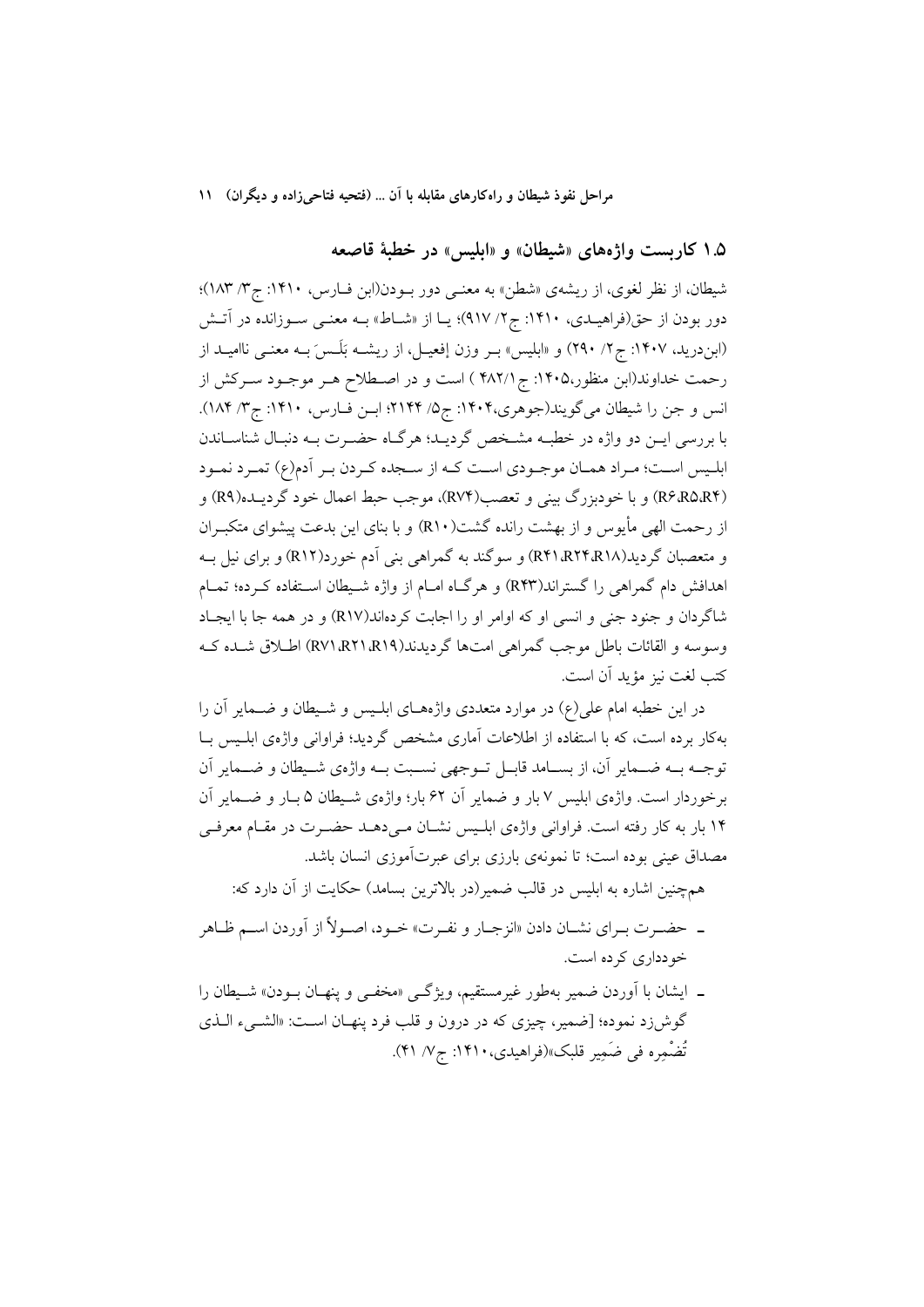۱۲ *یژوهشرنامهٔ علوی*، سال ۱۲، شمارهٔ ۲، پاییز و زمستان ۱۴۰۰

قابل توجه است که تمرد شیطان از فرمان الهی از روی اختیار بوده است؛ زیرا موجـودی حسی و دارای تعقل بوده؛ که در این خطبه شواهدی بر آن وجود دارد:

- ـ عبارت «إذْ أَحْبَطَ عَمَلَهُ الطَّويلَ...»(A۳۶) شاهد است بر اينكه ابلـيس موجــودي عينــي است که خدا را روزگاری بـس طـولانی عبـادت کـرده و سـپس مرتـد شـده اسـت (مغنيه، ١٣٩٩: ج٣/ ١١١–١١٢).
- ۔ دلیل دیگر بر عینی بودن ابلیس، تجلی امری غیر حســی در قالـب حســی بــرای بشــر است که هنگام وحی، حضرت علی(ع) توانایی شـنیدن نالـه شـیطان را داشـته اسـت  $(AYV)$

لازم به ذکر است که قرآن کریم نیز مؤید این مطلب است چراکـه مـیفرمایـد: 6قـالَ مـا مَنَعَكَ أَلاَّ تَسْجُدَ إذْ أَمَرْتُكَ...5(الاعراف:١٢).

## ۲.۵ القاب شبطان در خطبهٔ قاصعه

در این خطبه، حضرت علی(ع) شیطان را با عبارات ذیل معرفی می نمایند:

۱.۲.۵ پیشوای متعصبان، متکبران و مؤسس عصبیت

امـام علــي(ع)، ابلــيس را پيشــواي متعصــبان و مســتكبران معرفــي كــرده و مــيفرمايــد: او کسي است که شالودهي برتړي نژادي را نهاد و بــا خــدا در جامــهي کېږيــايې، ســتيز کــرد و همچون زره، لباس شکستناپذیری را برتن چسباند و لباس فروتنی را بــه دور افکنــد.(R۵). در این عبارات، شیطان به عنوان پایهگذار عصبیت و اولین موجودی که خصـلت تعصـب را بنا نهاده و همهی متعصبان، او را پیشوای خود قرار دادهاند، معرفی شده است.

### ۲.۲.۵ مایهٔ عبرتآموزی

امام علی(ع) مخاطبان خود را به عبرتآموزی از سرنوشت ابلیس فرامـیخوانــد چراکــه وی مدتی طولانی خدا را پرسـتش نمـود امـا بـا تکبـر در برابـر خداونـد، از درگـاه او رانـده و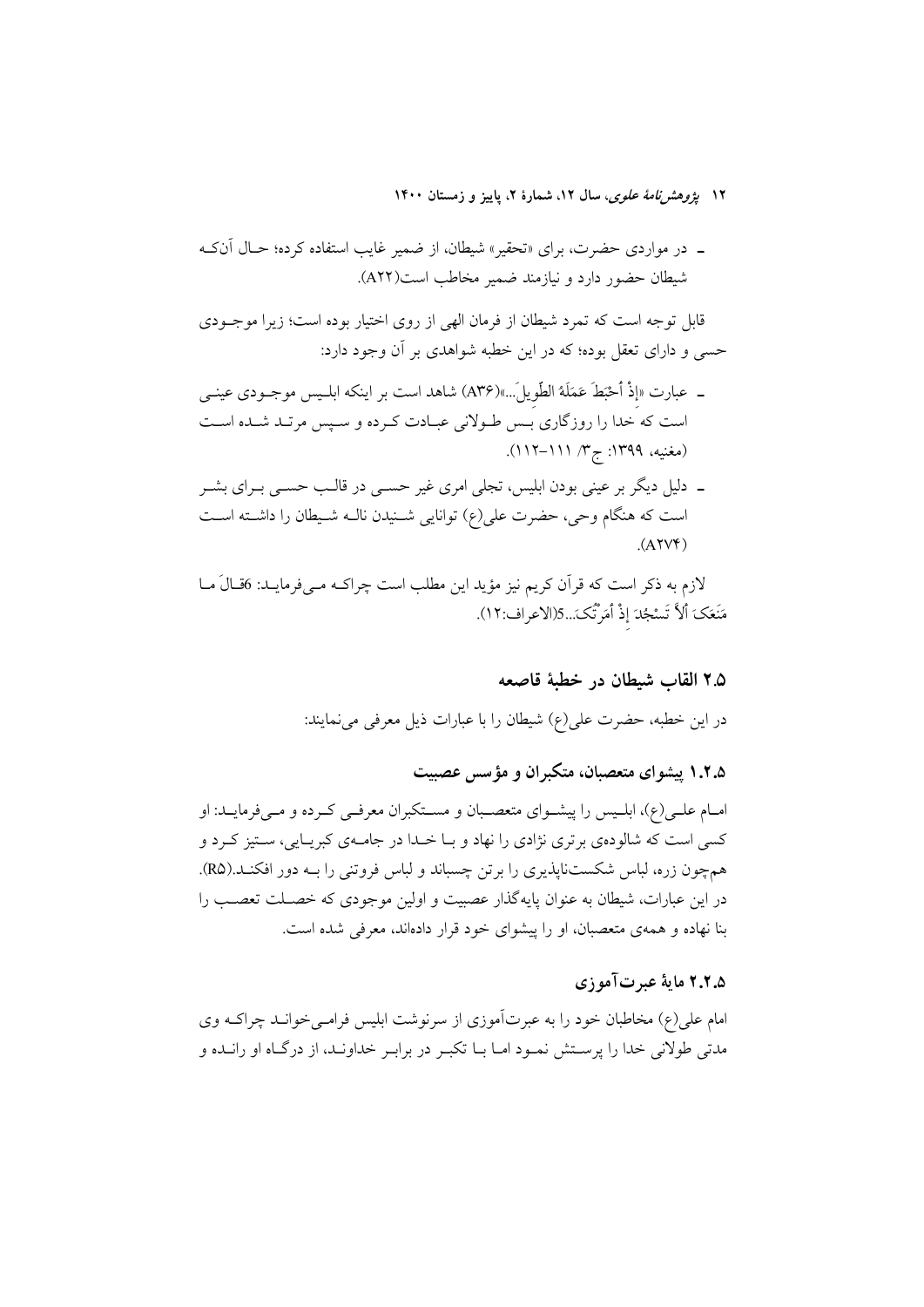عبـادتهـايش تبـاه گرديـد. در ايـن توصـيههـا آنقـدر موضـوع شـيطان اهميـت دارد كـه حضرت(ع) به جان خویش سوگند یاد میکند(A۴۴). به نظر می رسد حضـرت علـی(ع) بـه این دلیل شیطان را نمونهی عبرتآموزی بیـان کـردهانــد کــه در کثــرت عبــادت بــر انســان پیشی گرفته و کمیّت عبادت او قابل|ندازهگیــری نیســت و راه بهانــهتراشــی بــرای انســان را جهت مغرورشدن به کثرت و میزان عبادات خود، مسدود می نماید(A۳۵).

امام(ع) درجایی دیگر از کلام خود میفرمایند: «قانون خدا برای همگان یکسـان اسـت و به هیچکس اجازهی نافرمانی نمیدهد. هرکس با خدا به ستیز برخیزد، بـر زمـین مـیخـورد؛ چنانکه ابلیس با عبادت دیرینه، رانده و به خشم الهی گرفتار شد»(R۹). نکتـهای کـه از ایــن عبارات برداشت می شود این است کـه انسـانهـا مـی بایسـت توجـه داشـته باشـند کـه بـا تكبرورزيدن و تعصب داشتن بر امور باطل، به شـيطان اقتـدا نكنـد؛ زيـرا اولـين كسـي كـه عصبیت را ایجاد کرد، شیطان بود(A۱۵) و بر انسان مسلمان لازم است در مسـیر عبـادت و رشد و تکامل خود از رؤسای کبر و ناپاکـان پرهيـز نمايـد(۵۱۰۵/۵۱۰) زيـرا آنهـا خــود فرماندهان جنود شيطان هستند؛ پس مرزى براى شناخت انسان جز رفتار او بـاقى نمـىمانــد (A۴۷). در نتیجه یکی از لوازم سودمند در زندگی و شناخت حق و باطل، عبـرتآمـوزی از ييشينيان بهويؤه ابليس است.

### ۳.۲.۵ دشمن خدا و انسان

از عناوین دیگری که شیطان در این خطبه بـه آن معرفـی شـده، دشـمنی بـا خـدا و انســان (RIF،RIT،RII،R۵) است. حضرت على(ع) در اين خطبه سعى داشته تـا هرچــه بـيش تـر موضوع دشمنی شـیطان را پـر رنـگ نمایـد و همگـان را از نزدیکـی بـه او برحـذر دارنـد (A۴۴٬A۶۲). كشمكش شيطان با خداوند در خطبه قاصعه با كلمهى «نزاع» بيـان شـده اسـت که به معنـاي کنـده شـدن شـديد(ابن فـارس، ١٤١٠ق: جِ۵/ ٤١٥) و تغييـر جايگـاه شـيء و پیوستن به خصومت(ابن منظور، ۱۴۰۵: ج۱۴/ ۱۰۶–۱۰۷) و تلاش برای جدا کـردن دشــمن از رأى و نظرش است(مصطفوى، ١٣۶٨: ج١٢/ ٧٨). حاصل سخن آنكه نزع به معنــي كنــدن شیء از جای خودش است و اگر به باب مفاعله رود، به معنی منازعــه، بــه معنــای جــدال و دشمني است. از جمله دلایل دشمني شيطان با خدا، تکبر و تعصب و بـه دنبـال آن نــزاع بــا پروردگار برسر كبريايي بوده چراكـه شـيطان گمـان مـيكرده ايـن تـلاش، او را صـاحب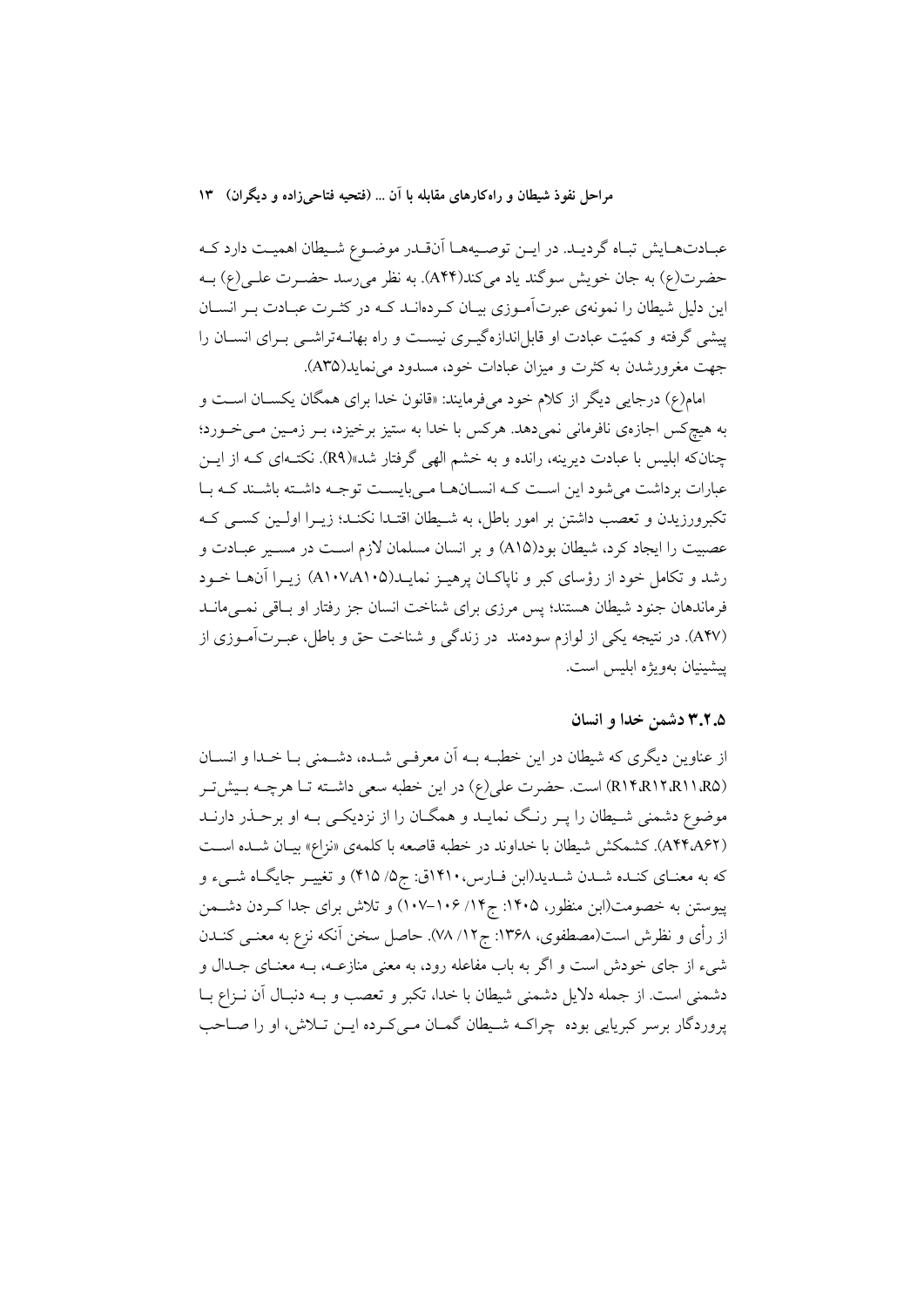۱۴ پژ*وهشرنامهٔ علوی*، سال ۱۲، شمارهٔ ۲، پاییز و زمستان ۱۴۰۰

عزّت مي كند و از ذُلّت، دور مي نمايد(A۲۰،A۱۹) حـال آنكــه، موجـب دوري او از رحمــت خدا گر دید(A۱۸).

یکی دیگر از معیارهای شناخت میزان دشمنی شیطان، توجه به درجه طغیـان و سرکشــی اوست. هرچقدر میزان طغیان دشمن بیشتر باشد، در دشمنی با خدا، صراحت بیش تـری دارد و برای بروز این عداوت، دست به هر کاری میزند؛ تا جایی که افراد با ایمـان را بــه خــاطر دشمنی با خدا از میان برمیدارد(AA۱). شیطان نیز با عدم سجده بر آدم(ع)، دشمنی خــود بــا خدا را بهصورت فخرفروشی نشان داد و اصل خلقت آدم را زیرسوال برد(A۱۲).

حضـرت علـي(ع) در خطبــه قاصــعه نحــوه بــروز ايــن دشــمني را بــه زيبــايي ترســيم نموده است. ایشان در بیان دشمنی با خدا از کلمهی «مصارحه» به معنای رویارویی همراه بـا دشمنی و مبارزهطلبی(ابن منظور، ۱۴۰۸: ج/۷/ ۳۱۷–۳۴۸) و در محاربه با مؤمنـان از کلمــهی «مبارزه» [مِن القَرنَين فـي الحَرب](فراهيــدي، ١۴١٠: ج// ٣۶۴) اســتفاده كــرده كــه نشــانهي ظهور این دشمنی در میدان جنگ است. یعنی فرد به مرحلهای از سرکشی میرسد که دیگـر نمي تواند ظاهرسازي كند؛ بلكه آنچه در دل داشته را آشكار مي كند(AA۲) كه نمونــه بــارز آن دشمنی خاندان ابی سفیان با پیامبر اکرم(ص) است که در روز عاشورا ظهور پیدا نمود.

شیطان در بروز دشمنی با ایجاد شکاف در دین به تفرقهافکنی می پردازد؛ کـه از مصــادیق أن تشكيل فِرق گونـاگون و باطـل اسـت و بـا ايـن كـار ديـن واحـد را تبـديل بـه ديـن سليقهاي مي نمايد و آدمي را از هدف اصـلي ديـن، کــه تســهيل دســتيابي بــه کمــال اســت، دور مي نمايد (A۵۴) و به دنبال آن به فساد و اَتش!فروزي مي پردازد. جهـل و تكبـر، آنEـدر بنده شیطان را درگیر میکند که، مانند او آتشافروز جنگ مـیشـود. حضـرت علـی(ع) بــا آوردن عبارت «مناصبین» [مناصـب یعنـی ایجـاد کننـده جنـگ(جوهری، ۱۴۰۴: ج ۱/ ۲۲۴)] ویژگی شیطان و پیروان وی در جنگافروزی را بهخوبی نشان میدهند(A۵۶).

باید توجـه نمـود خسـارت شـیطان لعـین در دیـن و دنیـای انسـان، بـیش تـر ازسـوی کسانی است که در ظاهر با آدمی در جنگ هستند. پس شـیطان درونـی فسـادش از شـیطان بیرونی فراوانتر است که این مطلب یکی از دلایل توجه ویژهی حضـرت(ع) بـه شناسـاندن شيطان به مخاطبان است(A۵۶).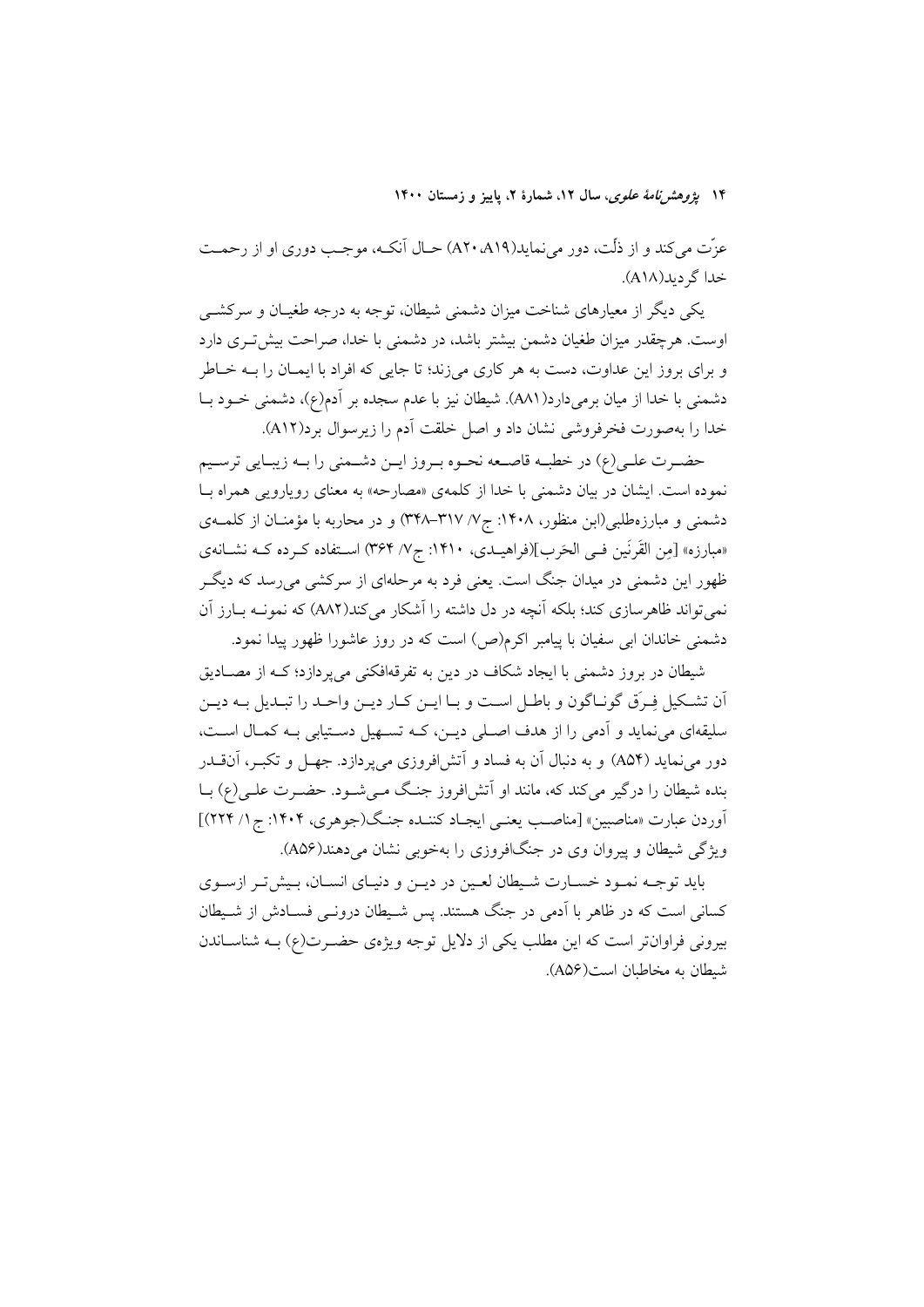۳.۵ نمایندگان و تصدیق کنندگان شیطان در خطبهٔ قاصعه

امام علي(ع) در خطبه قاصعه به برخي از نماينـدگان شـيطان از جملــه بزرگــان گــردنكش و نایاکان مفسد، ادعیاء، متکبران و جاهلان اشاره نموده و مصادیقی برای آنها بیان می نماید ک به شرح ذیل میباشد:

## ۱.۳.۵ بز گان گردنکش و ناپاکان مفسد

امام علی(ع) تمام شرارتها را زیر سر بزرگان گردنکش و ناپاکان مفسد دانسته و همگـان را از اطاعت آنها برحذر مي(دارد. «فَالْحَذَرَ الْحَذَرَ مِنْ طَاعَةْ سَادَاتِكُمْ وَ كُبَـرٍ اَئِكُمْ»(RYY). افـرادي همچون گروه قاسطین(معاویه و یارانش) که از حق عدول نمودنـد و بـا خــود برتربینــی بــر دیگران ظلم نموده و به فساد و خونریزی دست زدنـد، نمونـهای از ایـن گـروه هسـتند کـه حضرت با آنها مبارزه کردند.

#### ۰٫۳٫۵ ادعیاء

گروه دیگر از تصدیق کنندگان شیطان که امام(ع) از اطاعت کردن آنها نهی کـردهانــد، گــروه «ادعياء» هستند كه از منظر شارحان نهج البلاغه همان منافقان(ابن ابـي الحديـد، ١٣٨۵: ج١٣) ۱۵۰)، ناكَسان و شيطانهاي انســاننمــا(خــوئي، ۱۳۵۸ش: ج ۱۱/ ۳۱۳) هســتند: «وَ لاتَّطِيعُــوا الْاَدْعِياءَ» (R۲۴). امام(ع)، ادعياء را شالودهي تبهكاريها و مركبهاي گمراهي و لشـكريان و سخن گویان ابلیس میدانند که شیطان با کمک این گروه، بر مردم پــورش آورده تــا عقلشــان را بگیرد و در دام شهوت اندازد و چشمهای آنان را کور کند و در گوششان بدمـد تــا دیگــر حق را نبینند و نشنوند و سرباز گوش به فرمـان شـیطان باشـند، و هــدف تیرهـای زهراَلــود او گردند و از خود هیچ ارادهای نداشته باشند(R۲۴). در این صورت کار شیطان راحت شـده و طمعش نسبت به او محکم می گردد( A۵۰).

### ۰.۵.۳.۳ متک ان

ازجمله تصدیق کنندگان شیطان، گروه متکبران هستند که امـام علـی(ع) مصـداق بـارز ایـن گروه را در زمان ایراد خطبه، گروه «ناکثان» معرفی میiماید که در رأس آنها طلحـه و زبیــر و عایشه هستند، که سالیان متمـادی توفیــق حضــور در کنــار پیــامبر اکــرم(ص) و شــرکت در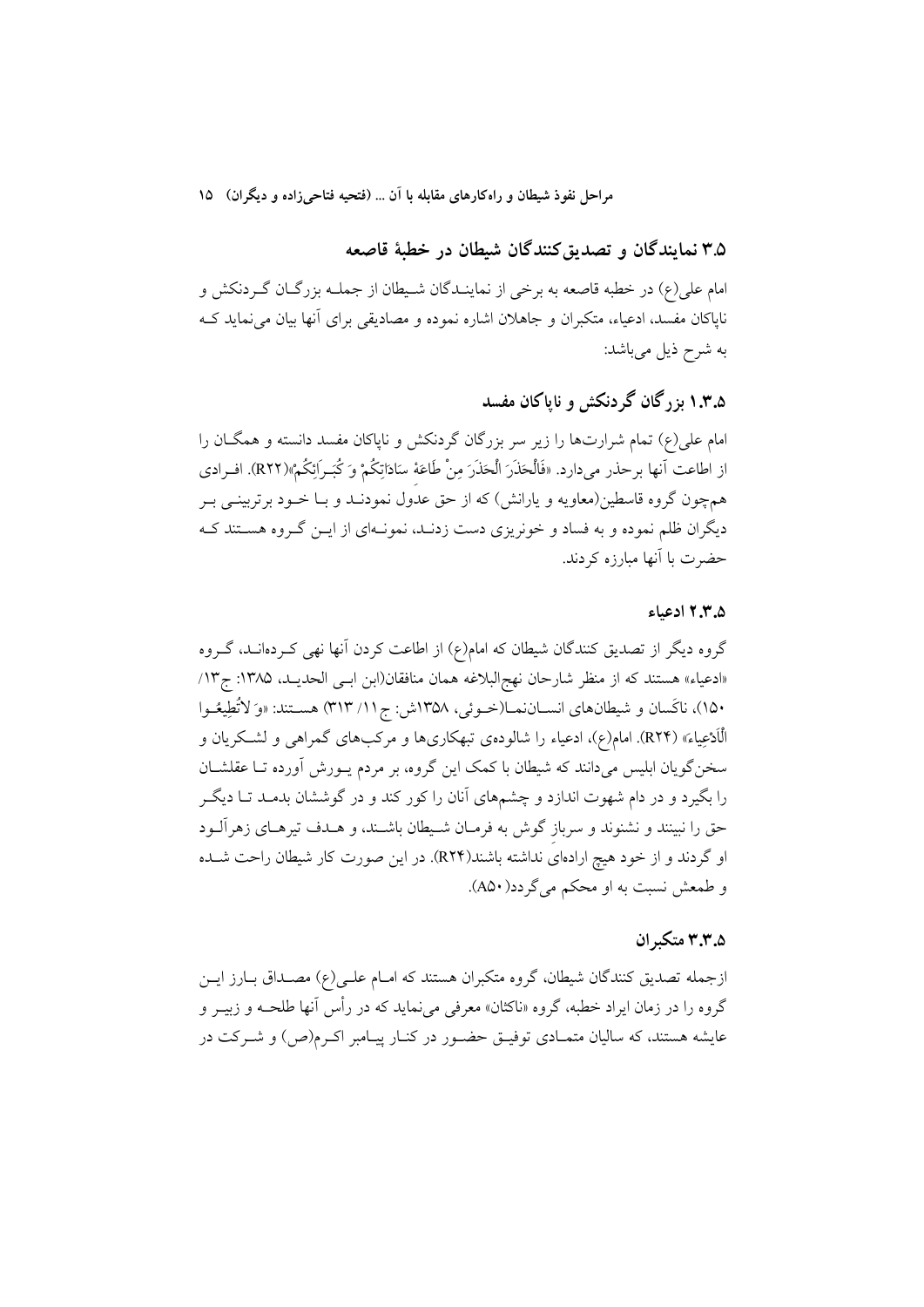۱۶ ي*ژوهشرنامهٔ علوی*، سال ۱۲، شمارهٔ ۲، پاییز و زمستان ۱۴۰۰

غزوات را داشتند؛ اما با تکبر و عدم شناخت امام عصر خـود، بــه فتنــهگـری پرداختنــد و بــا خروج از بیعت و حکومت امام علی(ع)، از رحمت الهی دور گردیدند. امام(ع) نیــز بــا ایــن گروه مبارزه کرده و در خطبههای متعدد، آنـان را پیـروان شـیطان معرفـی نمـودهانــد (ر.ک: سيدرضي، ١٤١٧ق: ٤٧-۶۷).

### ۳.۵-۴.۳ حاهلان

گروه دیگر از نمایندگان شیطان ، «جاهلان» هستند که مصداق بارز آنان در عصر ایراد خطبه از منظر امـام علـی(ع)، «مارقـان» هسـتند کـه از جملـه پـاران دیرینـهی امـام و در عبـادت شُهره بوده و مانند شیطان سابقه عبادات طولانی داشتند. امام، پس از ماههــا شــکیبایی و ایــراد سخنرانی و اعزام شخصیتهای مؤثر، از اصـلاح آنــان مــأیوس شــد و چــون بــا قیــام آنــان مواجه گردید، با آنان به جنگ پرداخت و چشم فتنه را از کاسه درآورد و جز امـام علــی(ع)، کسی را یارای نبرد با این مقدس نماهـا نبود(سـبحانی، ۱۳۷۹: ۶۸۷–۶۸۶). امـام علـی(ع) در این رابطه می فرماینـد: «مارقـان(خوارج) را، زبـون سـاختم و شـيطان ردهــه را بــه نعـرهاي بسنده کردم» (R۶۵). لازم به ذکر است که شیطان ردهه، یکی از سران خـوارج اسـت کـه در جنگ نهروان بر اثر فریاد امام یــا صــاعقهی آســمانی، نــابود شــد و او را در گــودالی یافتنــد (بحرانی، ۱۳۸۵: ج۴/ ۳۱۰-۳۱۱). به نظر می رسد اینکه امـام(ع) از ایـن شـخص بـه عنـوان شیطان یاد کرده، به خاطر فتنهگری، گمـراهکننــدگی و جهالــت اســت کــه از خصیصــههــای خوارج مي باشد (A۲۵۵).

در ذیل نمودار نمایندگان و تصدیق کنندگان شیطان بـر اسـاس تحلیـل محتـوای خطبـه قاصعه و مصاديق أنها بيان شده است:



شکل ۱. نمایندگان و مصدقان شیطان در خطبه قاصعه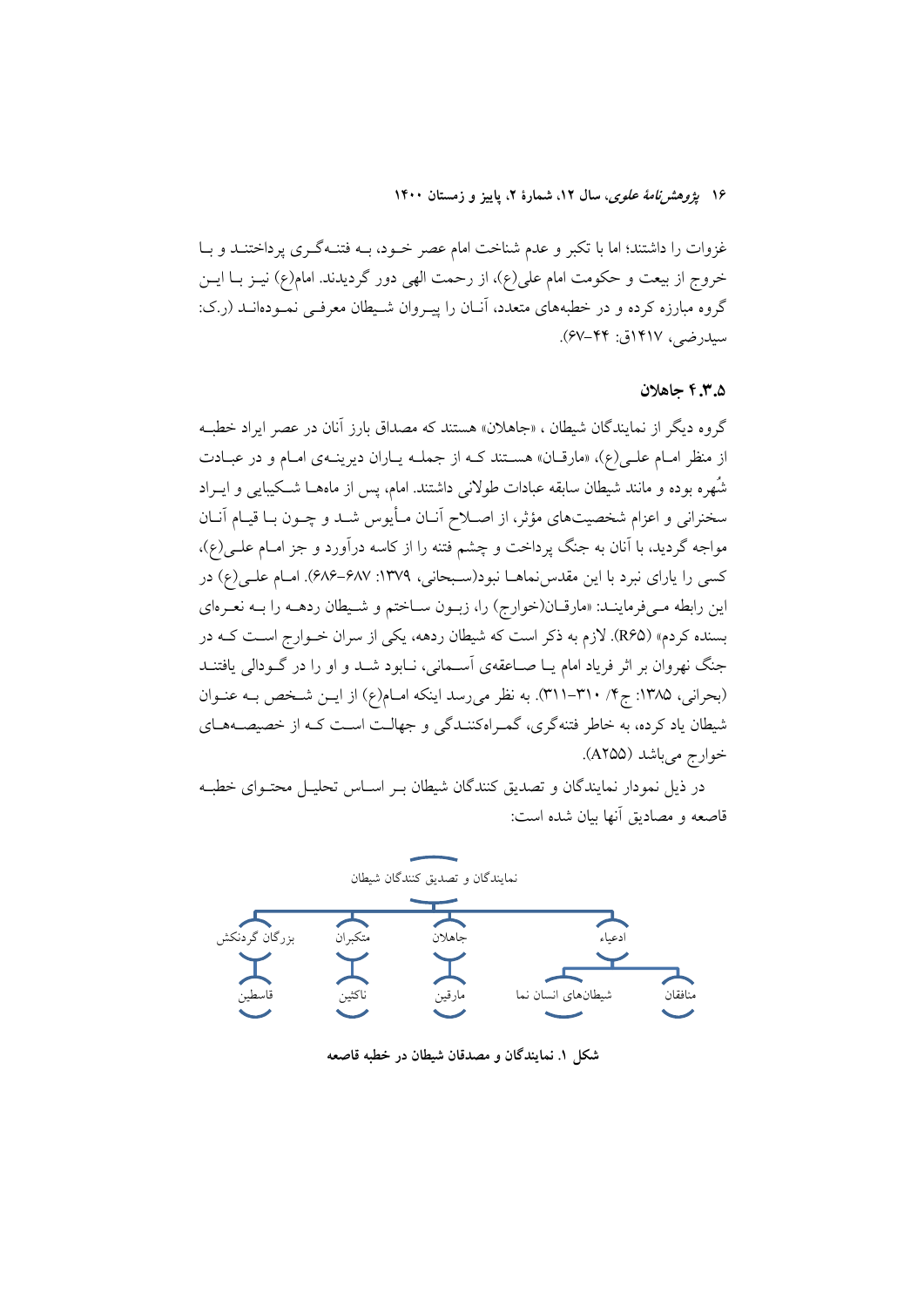### ۹.۵ گسترهٔ فعالیت شیطان

شیطان برای گمراهی انسان دارای تجهیزات متفاوتی است. سیاه شیطان شـامل پیـاده نظـام و سواره نظام (R۱۵٬A۴۳) و نیروهای نفوذی است که راه نفـوذ را بـرای شـیطان مـی&شـایند (AW). علاوه بر آن، شيطان در همهي زمانها و مكانهـا، آمـادگي تهـاجم بـه بشـر را دارد  $(AY\omega)$ 

در متن خطبه قاصعه برای مکان و زمان حمله و نفوذ شیطان در انســان از عبــارت «کُــل» استفاده شده و آمده است: «يقْتَنِصُونَكُمْ بكُلّ مَكَان، وَ يضْرِبُونَ مِنْكُمْ كُلّ بَنَان»؛ در هــر جــايي به شکار شما دست می برند و بند بند انگشتانتان را مـی زنسد. بـه نظـر مـی رسـد علـت ایـن عمومیّت لفظ تأکید بر گستردگی فعالیت شیطان بوده است تا نشان دهد که دوری نکـردن از شیطان، عامل مغلوب شدن در محاصـرهای فراگیـر و در نهایـت شکسـت انســان مــی گــردد (A۶۰). در این عبارت لغت «إقتناص» به معنای صید، در معنای استعاری نیز به کـار رفتـه و مراد حضرت(ع) آن است که شیطان در همهی مکانها به رصـد آدمیـان نشسـته تـا عـدهی کثیری را به ضلالت کشاند(بحرانی، ۱۳۸۵: ج١٠/ ۲۵۶؛ خوئی، ۱۳۵۸: ج۱۱/ ۲۹۱).

حضرت علی(ع) در عبارتی دیگر به چگونگی تهاجم شیطان اشـاره کـرده و بـا عبـارت: «فَلَعَمْرِى لَقَدْ فَوَقّ لَكُمْ سَهْمَ الْوَعِيدِ، وَ أَغْرَقَ لكم بالنّزْع الشّديدِ، وَ رَمَاكُمْ مِنْ مَكَـان قَريـب»؛ سوگند به جـانم، شـيطان تيـر تهديـد را بــه طـرف شــما راسـت كـرده و آن را بـراي شــما سـخت کشـیده و از فاصـله نزدیـک بــه شــما تیرانــدازی نمــوده اســت، ایــن مطلــب را ترسیم کردهاند که شیطان در رها ساختن تیر گمراهـی، بـا قــدرت وارد عمـل شــده و بـرای مقابلـه بــا او نيــز بايــد بــا تـمــام نيــرو، وارد معركــه شــد. عبــارت «سَـــهْمَ الْوَعِيــدِ» اضــافهي تشبیهی است و در آن هراس از وسوسههای شیطانی به تیر مانند شـده کـه دو ویژگـی دارد: درنهایت قدرت پرتاب گردیده «بــالنّزْع الشّــدِیدِ» و از مکــانی نزدیــک افکنــده شــده اســت: «مِنْ مَكَان قَريب». در عين حال تيـري كــه از نزديكــي پرتــاب شــود نيــز دو خصيصــه دارد: خطاي كمتر و قدرت فزونتر (R١٢،R١١).

بر این اساس عبارات فوق، استعاره از وساوس و آرایشگریهـای شـیطان اسـت کـه در پیشگاه حق، بنی اَدم را تهدید کرده و گفت: «رَبّ بِمــآ أَغْـوَيتَنِي لَــأَزَينَنّ لَهُــمْ فِــي الْــأرْض وَ لْمُغْوِينِّهُمْ أَجْمَعِينَ»(الحجر:٣٩). وجه استعاره ابن عبارات أن است كه، ابليس ابـن وسوسـه را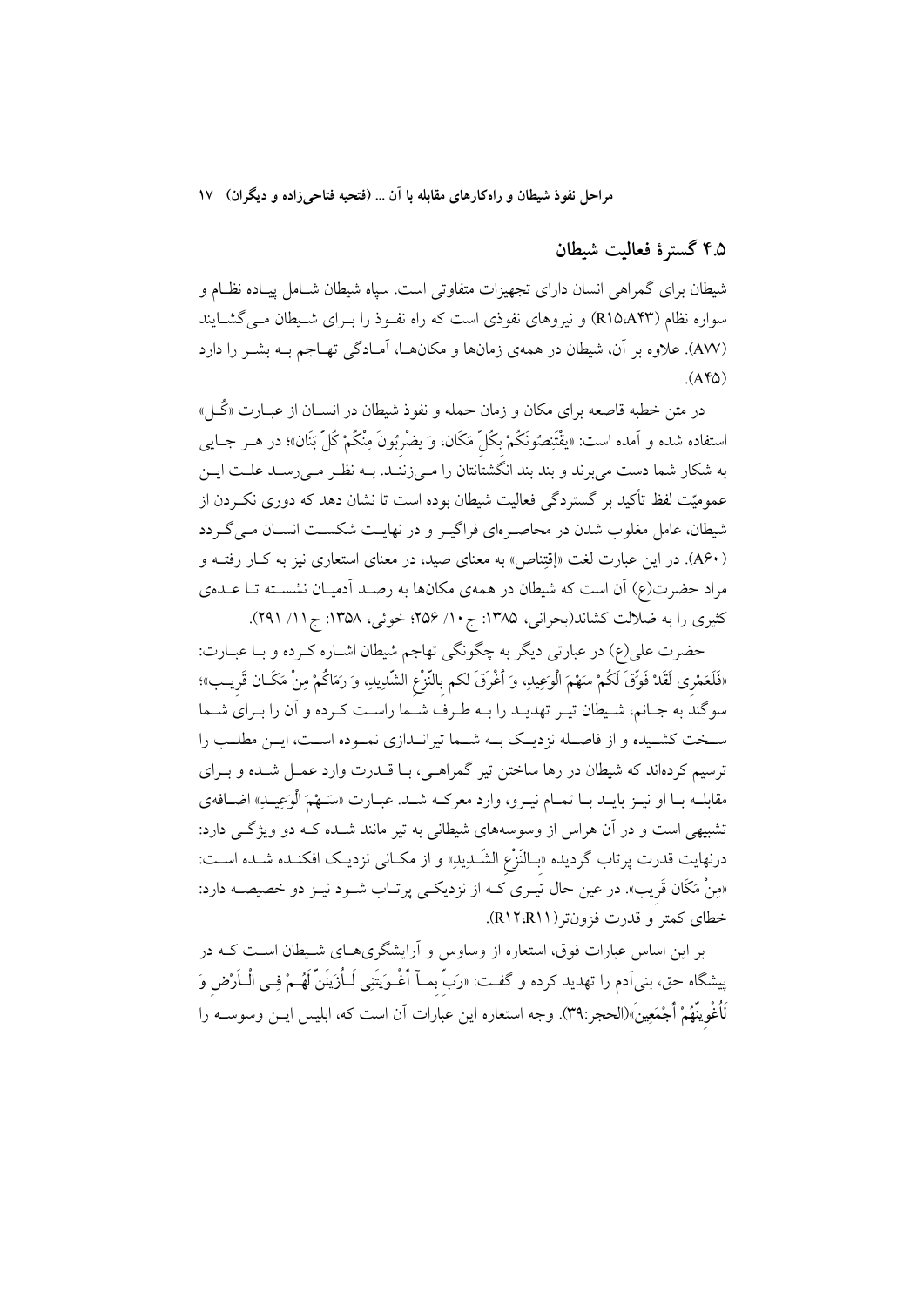۱۸ يژوهشرنامهٔ علوی، سال ۱۲، شمارهٔ ۲، پاييز و زمستان ۱۴۰۰

برای انسان جلوه میدهد و روح آنان را تحت تـأثیر قـرار مـیدهـد؛ چنانکـه تیـر بـه روی کسی بیاندازد و او را به هلاکت برساند(ابن ابی الحدید، ۱۳۸۵: ج۱۲/ ۱۴۲).

همچنین در عبارت «اسْتَفْحَلَ سُلْطَانُهُ عَلَیکُمْ. وَ دَلَفَ بجُنُودِهِ نَحْوکُمْ»؛ و او سلطه خود را بــر شما مستولی ساخت و با لشکریانش با سرعت بـه سـوی شـما تـاختن آورد(R۱۳)، معنـای استعاری لفظ «استفحال» اشاره به قدرت شیطان در اغــواء و تســلط بــر نفــوس آدمیــان دارد چراکه جنود ابلـیس، همـان اهـل فسـاد در روی زمـین هسـتند(بحرانی، ۱۳۹۱: ج۲/ ۴۳۶). عبارت «دَلَفَ بِجُنُوده» نيز تعبير استعاري است و نشان مي دهد كه تلاش شيطان براي فريــــــ انسانها بسان سیاهی است کـه قصـد هلاکـت آدمیـان را دارد(همـان: ١۴۲–٣٧٩؛ بحرانـی، ١٣٨۵: ج ١٠/ ١٩٥). اين عبارات به وضوح نشان مي دهند كه تمام هـدف و تـلاش شـيطان، ابتلای بندگان به بیماری خودش یعن کبر و تعصب است تـا باعـث قرارگـرفتن آنهــا در زمره ی دشمنان خدا گر دد(A۳۵).

### ۵.۵ عوامل انزحار شيطان

خواستهی شیطان، گمراهی بندگان و بندهپروری برای خودش است و لذا هر عاملی که مـانع عبادت افراد از او شود و آمار بندگان او را بکاهد؛ موجب ناامیدی و انزجار شیطان مے شـود (P۱). حضرت علي(ع) در اين خطبه برخي از اين عوامل را ذكر مي نمايند:

## ۱.۵.۵ نزول وحی بر پیامبر اکرم(ص)

در پی دریافت «وحی» توسط پیامبر اکرم(ص)، شیطان ناامیـد شـد و نالـه سـرداد(RV۰). بـه دنبال دریافت وحی توسط پیامبران و ابلاغ آن بــه مــردم و در پــی آن، پیــروی از پیــامبران و تصدیق کتابهای آنها، تسلیم شدن در برابر آنها و دستوراتشان، بدون چون و چـرا و بـرای خداوند، فرد به ایمانی کامل و مورد رضای خداوند دست می یابد(A۱۵۷). انسان با دریافت برنامهی مستمر و مفید برای پیمودن راه کمال با در دست داشتن یک الگوی کامل، می توانید با پیروی از دستورات وحی که مهمترین آن دوری از شیطان است؛ به مسیر خـود ادامــه داده و در سایهی ایمان به مقصود برسد. به همین دلیل وحی یکـی از مهــمتـرین عوامـل انزجـار شيطان است.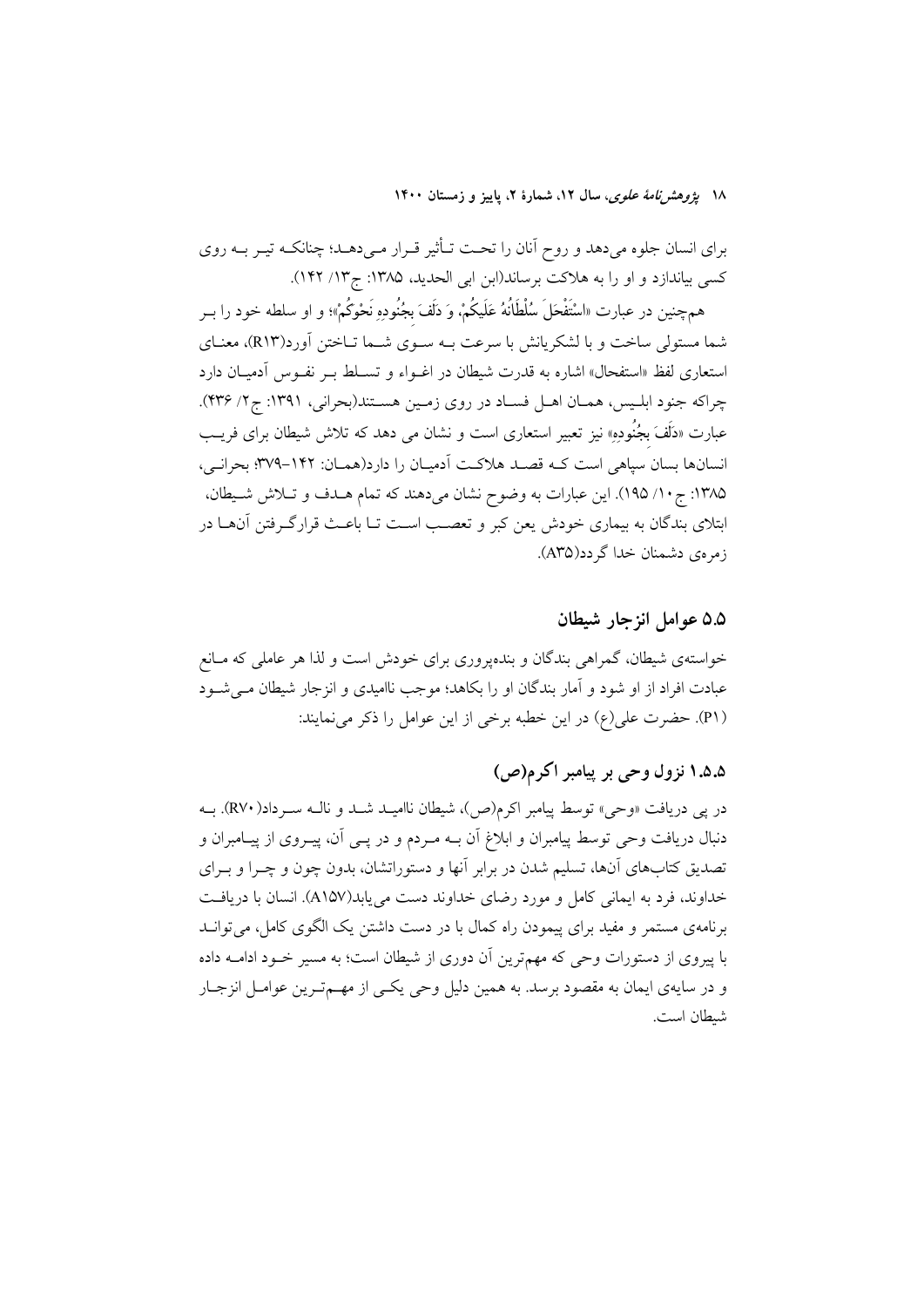### ۵.۵.۲ بندگی خداوند

کسی که خداوند را به عنوان معبود و رب خود برمی گزینـد و خالصـانه بنـدگی خداونـد را بهجا مي آورد؛ هرگز بندگي غير را نخواهد كرد؛ زيرا كه در يـك اقلـيم دو پادشـاه نگنجـد و لازمەي بندگى خدا پرهيز از بندگى غير اوست. خداوند خود، نگهبـانى از بنـدگان مـؤمن را ضمانت کرده و کسی که خداوند نگهبان او است هرگز شیطان را یارای مقابله با او نیسـت و راههای نفوذ به روی او بسته است(A۱۸۱). شیطان که همواره به دنبـال بنـده پـروری بـرای خـودش اسـت، بنـدگان خـالص خـدا او را نااميـد كـرده، در نتيجـه بنـدگي خـدا عامـل انز جارش است.

### ۰.۵.۵ ایمان به خدا و رسول(ص)

در پرتو ایمان به پیامبر اکرم(ص) و تصدیق نبـوت او و اطاعـت از دسـتورات او انســان بــه كمال دست مى يابد؛ حال أنكه، حضور در كنار پيامبر(ص) بدون ايمان به نبــوت و عمــل بــه دستوراتش، جز خسران چیزی دربرندارد.(A۲۸۹) که قرآن کـریم نیـز ایــن مطلــب را تأییــد فرموده است(ر.ک: اسراء: ۸۲). این مطلب نشان میدهد که ایمان کامـل، ایمـان بـه یگـانگی خداوند و نبوت پیامبر(ص) و عمل به دستورات او و اعتقاد به معاد است و عـدم توجــه بــه یکی از آنها مانع پرواز و رسیدن به رستگاری است. فـردی کـه ایمـان راسـتین بـه خـدا و رسـول دارد، از هـيچچيــز و هــيچكــس نمــيهراســد و ملامــت ملامــتگــري، موجــب هراسش نمی شود؛ و تمام تلاش خـود را بـرای رضـای الهـی و عمـل بـه دسـتورات خـدا انجام میدهد و هیچ چیزی مانع انجام تکلیف نمی شود؛ که این از ویژگیهای انسان کامـل و مؤمنی چون امام علی(ع) است(A۲۹۲) تا جایبی که هنگام ضربت خوردن در مسجد، توسط ابن ملجم فرمود: «فُزِتُ و رَبّ الكَعبَه».

### ۶.۵ راههای نفوذ شیطان در آدمی

شیطان برای نفوذ در اَدمی و چشاندن زهر گمراهی به بنی اَدم و بیمار نمـودن او، شـیوههــای متفاوتی از جمله ابتلاء به کبر، ابتلاء به تعصب، ابتلاء به جهل، القـای وسوســه، زینــت دادن دنیا و غفلت از نعمتهای الهی را بکار میبندد که در ادامه توضیح آنها بیان شده است: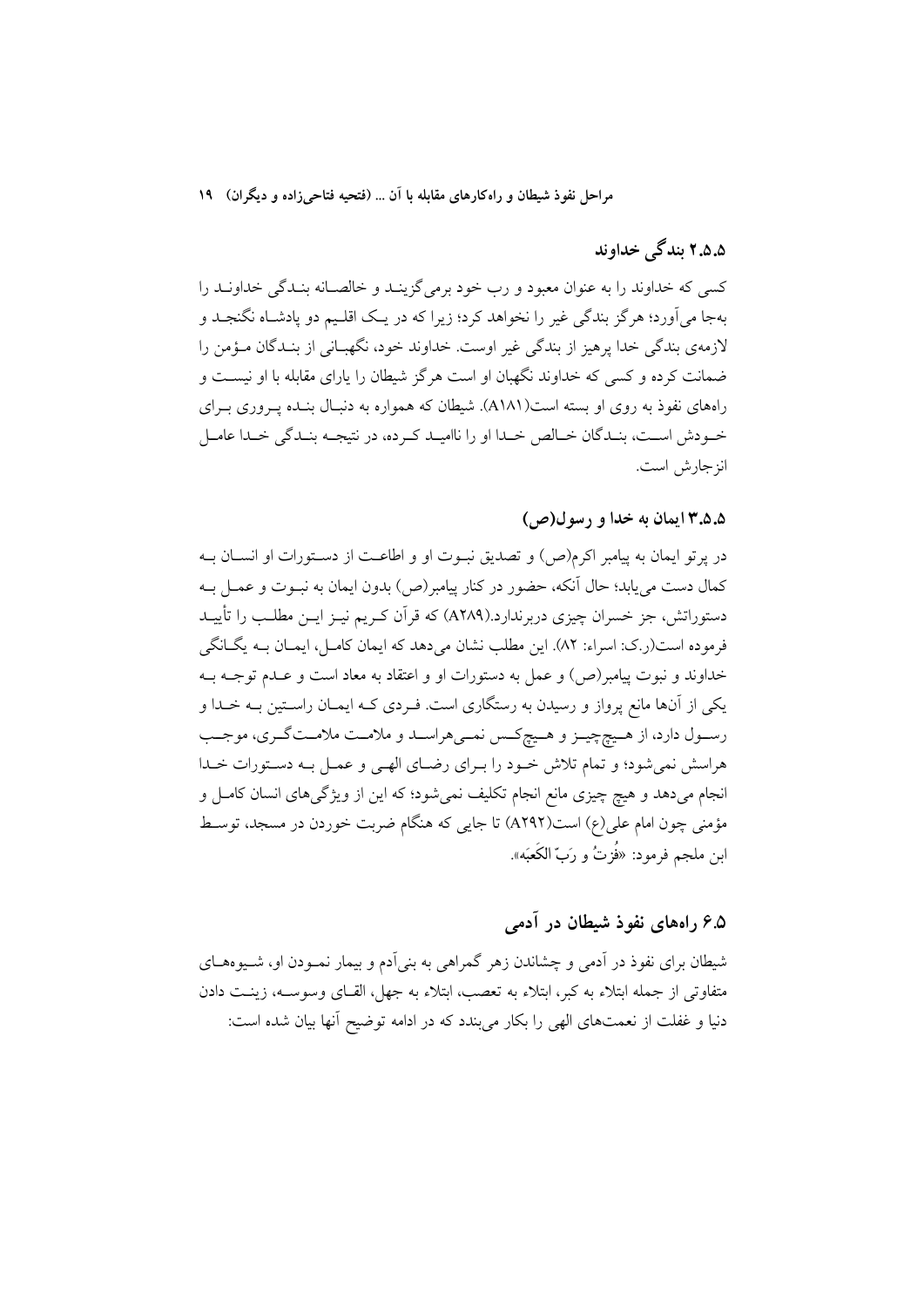۲۰ یژ*وهش نامهٔ علوی*، سال ۱۲، شمارهٔ ۲، پاییز و زمستان ۱۴۰۰

### ۰.۵ انتلاء به ک

از راههای نفوذ شیطان، آلوده کردن فرد به کبر است؛ که بسیاری از گناهان، از جملــه ظلــم و سرکشی(AA۵)، نفاق و تفرقهافکنی(A۱۷۷) در پر تو اَن صورت می گیرد و با بررسی جــدول كمّى مى توان دريافت كه از بالاترين بسامد در خطبه قاصعه برخوردار است. وقتى آدمـى بــه تکبر و غرور آلوده گشت و به شیطان اقتدا نمود، خود را برتر از دیگران مـی دانـد؛ در نتیجـه راه نفوذ شیطان را به روی خود می گشاید. در چنین شرایطی، شیطان با هجوم همـه جانبـه و مستمر خود، کمکم او را به اسارت درآورده؛ تا جایی کـه اورا بنـدهی خـود مـیسـازد و بـا تسلط بر او، تمام گفتار و کردار او، مطابق خواسته اش می شود(RY۴).

ابتلاء به كبر، شاه كليد نفوذ شيطان و زمينهساز گناهان فراوان است. حضـرت علـي(ع)، کبر را به زهر کشندهای تشبیه کرده؛ که ذرهذره در فرد نفـوذ مـیکنـد؛ تـا او را بــه ورطــهی نـابودي، كـه خواسـتهي ابلـيس اسـت، بكشـاند(A۱۷۸). بنـابراين بـه حـق مـى تـوان آن را «ام الكبائر» دانست. همانگونه كه حضرت على(ع) مـىفرماينــد: «ايّــاکَ و الکِبــر فَإِنّــهُ أعظَــمُ الذُّنوبَ و الأُمُّ العُيوب و هُوَحِلِيَةُ إبليس»؛ برتو باد دوري از كبر، زيرا آن از بزرگتــرين گناهــان و مادر عیبهاست و آن لباس ابلیس است(نوری، ۱۴۰۸: ج۱۲/ ۲۹).

### ۶.۵ اتلاء به تعصب

از دیگر راههای نفوذ شیطان در انسان، ابتلاء به تعصب است؛ در این صورت، فرد بــا دلیلــی غیرمنطقی، برمـوردی پافشـاری مـیکنـد. در نتیجـه جهـل زمینـه سـاز تعصـب مـیگـردد. حضرت على(ع) در اين رابطه مي فرمايند: «ولَقَدْ نَظَرْتُ فَمَا وَجَدْتُ أَحَداً مِنَ الْعَالَمِينَ يَتَعَصِّبُ لِشَىء مِنَ الأَشْياءِ إلاّ عَنْ عِلَّة تَحْتَمِلُ تَمْوِيهَ الْجُهَلاَءِ. أوْ حُجَّة تَلِيطُ بعُقُول السُّفَهَاءِ غَيـركُمْ. فَـإنَّكُمْ تَتَعَصَّبُونَ لِلَمْرِ مَا يعْرَفُ لَهُ سَبَبٌ وَ لاعِلَّةٌ»؛ من(در سرگذشت انسانها) نگریســتم و کســی را از عالمیان ندیدم که به چیزی تعصب بورزد مگر اینکه مســتند بــه علتــی باشــد کــه مــیتوانــد نادانها را به اشتباه بیندازد، با مستند به یک دلیل(ظاهری) باشد که عقول مـردم احمــق را بــه بازی بگیرد مگر شما، زیرا شما به امری تعصب می,ورزید که بـرای آن هـیچ سـبب و علتـی ديده نمي شو د(R۴۶).

برای تزریق تعصب باطل در جامعه، فرد با استفاده از راهکار نفوذ در اندیشـهی سـفیهان (A۱۹۰) و مشتبه سازی حقیقت برجاهلان (A۱۸۹) به وارونه جلـوه دادن باطـل پرداختـه و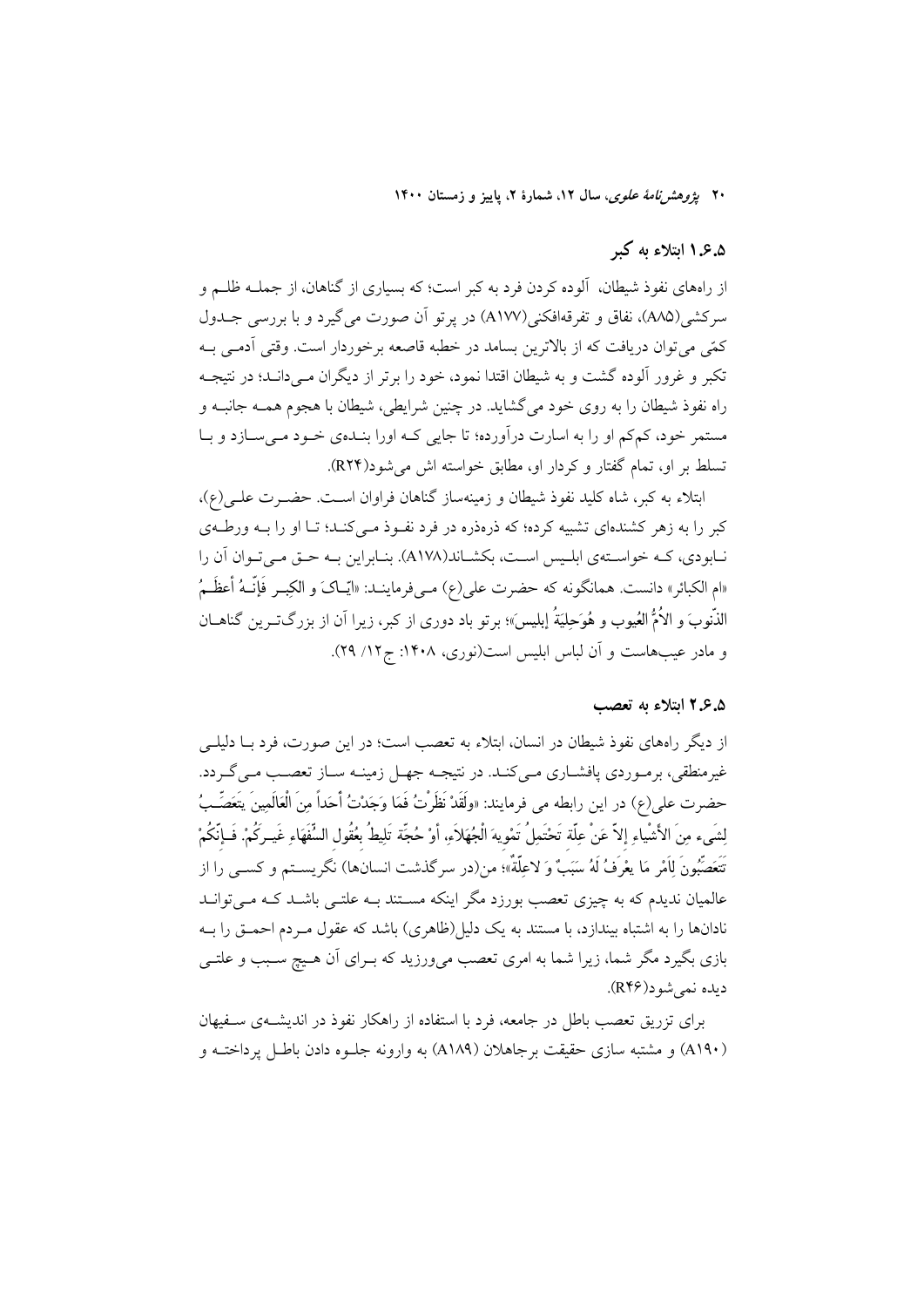افراد بر اساس جهل خود، آن را پذیرفته و بر آن تعصب مـیورزنــد. اگــر تعصـب بــه دليــل آن باشد، که باطلی را حق جلوه دهد، در آن صورت پسندیده نیست و فرد را از قرار گرفتن در مسیر حق، باز میدارد مانند تعصب برمال و اولاد، ثروت، موقعیت اجتماعی و… که عامــل ایجاد تفرقه، جنگ، غارت، فساد و خونریزی در جامعه می گردند(Q۱۳:R۴۶).

### ۰.۵.۳.۵ اىتلاء به جهل

جهل به عنوان یک بیماری روحی و اخلاقی تلقی شده است کـه دیـد افـراد را نسـبت بـه حقایق وارونه میکند و آنها را مبتلا به خودبینی و تکبر مـیسـازد. حضـرت علـی(ع) ایـن مطلب را با عبارت «فُرْسَانُ الْكِبْر وَ الْجَاهِلِيةْ» بيان كردهاند كه نشان مــي دهــد، جهــل قـــدرت فراوانی در گمراهی انسان دارد(A۴۹ ). جهل راه نفوذ شیطان را گشوده و درنهایت انســان را به ورطهی نابودی و هلاکت می اندازد(AA۳)، در نتیجه از عواملی است که شیطان، می توان انگیزهی خود را در اغوای آدمی به سرانجام برساند(AV۲).

برای نابودی دنیا و دین یک شخص، اولین گام خرد کردن روحیه و قلب اوست تا بنــده خداوند را به دوزخ بکشاند(R۲۴). هرگاه شیطان، از طریق لشگرش صولت خود را جلوهگـر نمود و به وسیلهی سخنگویانش به زبان آمد، در ایــن موقعیــت، بــا ســخنان دروغ، افعــال و عادات باطل و گمراه کننـده، کـه جـاذب محبـت دنياسـت، بـه سـرقت عقـول مـىپـردازد. (بحرانی، ۱۳۸۵: ج۴/ ۲۶۴) در نتیجه انسان بر اثـر دوری از علـم وآگـاهی، از هـدف اصـلی دور شده (A۳۲) و گمراه می شــود. شــیطان نیــز، از جهالــت او اســتفاده کــرده و برگمراهــی او میافزاید. او نیز در مسیر مورد نظر شیطان، قرار گرفته و چون از خود، هیچ آگاهی نــدارد؛ تمام اوامر او را، اجرا كرده و به عبارتي تحت رهبري او قرار مي گيرد(AAV).

### ۰.۵ بر۴ القائات و وساوس شيطاني

از دیگر راهکارهای شیطان برای نابودی انسان، القای وسوسـه اسـت. هنگـامی کـه القائـات شیطانی در روح متکبر دمیده می شود، پندار اولویت بر دیگران، در جان او تقویت مـی شـود. لفظ «نَفَخَ» در جمله «وَ نَفَخَ الشَّيطَانُ فِي أُنْفِهِ»، كنايه از القا وسوســه وحســادت اســت(R۱۹). شیطان با ایجاد وسوسه، فرد را در معرض سه خطر کشندهی بغی، ظلم و کبر قرار مـیدهــد. حضرت(ع) همگان را از اين وساوس بر حذر داشتهاند؛ «اَللَّهَ اللَّهَ فِي عَاجــل الْبَغْــي، وَ آجــل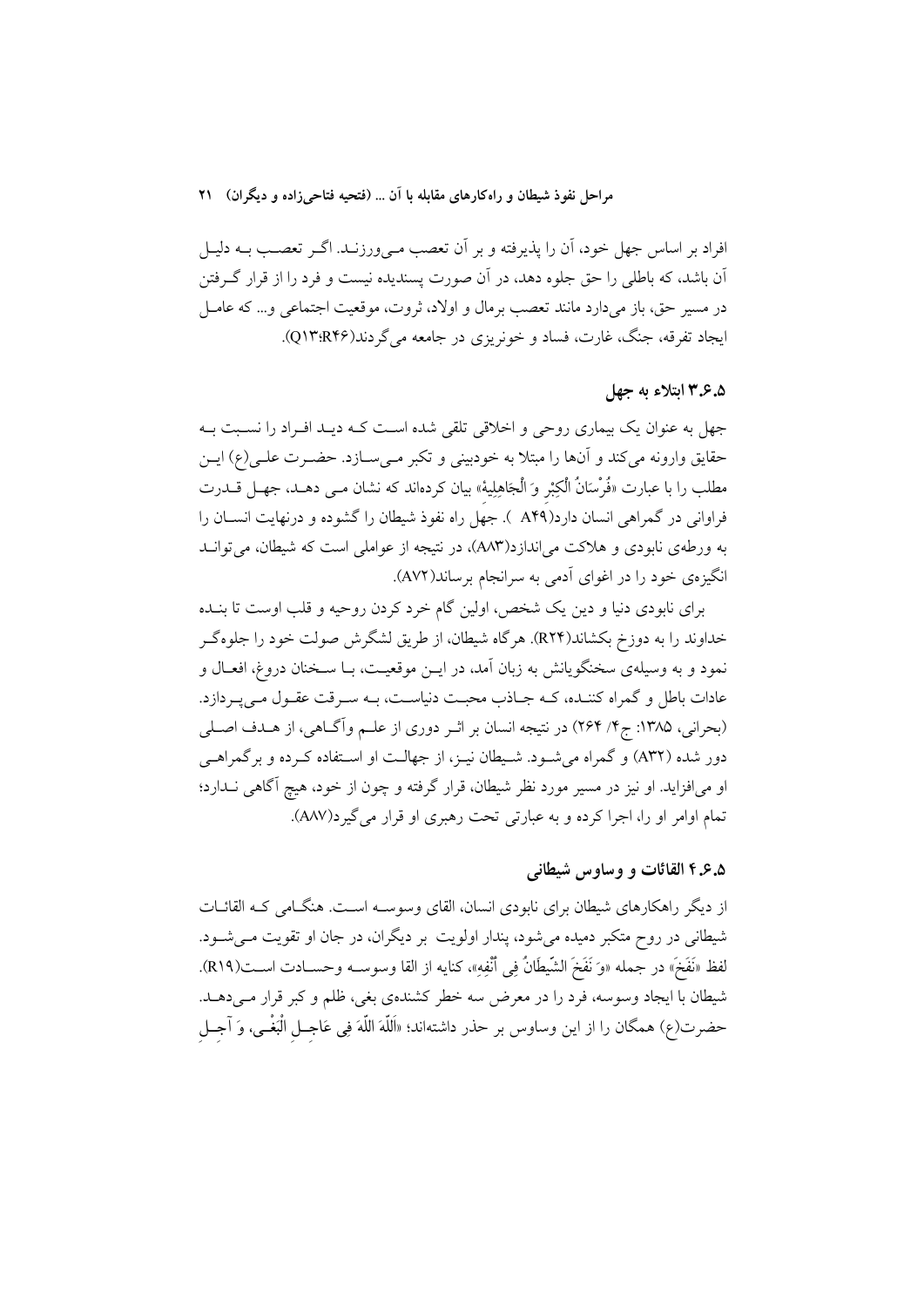۲۲ پژ*وهشرنامهٔ علوی*، سال ۱۲، شمارهٔ ۲، پاییز و زمستان ۱۴۰۰

وَخَامَة الظُّلْم. وَ سُوءِ عَاقِبَة الْكِبْر»؛ برحذر باشيد از خدا، بترسيد از خدا، دربـاره نتــايج دنيــوى ظلم و وخامت اخروي اّن و بدي عاقبت كبر(R۴۳). «بَغْيِ» به معناي زياده خواهي و تجــاوز آمده(فراهیدی، ۱۴۰۹: ج۴/ ۴۵۳)، وقتی که انسان به حق خود قانع نباشد و حقــوق دیگــران را پایمال کند و به مردم ستم روا دارد(راغب اصفهانی، ۱۴۱۲: ۵۵–۵۶).

آنچه با سیاق خطبه سازگارتر است این است که مراد از «بَغی» در این عبارت، انحـراف از حق و تجاوز از حد یا سعی در فساد باشد؛ یا خارج شدن از فرمانبری امام علی(ع) است (خوئي، ١٣٥٨: ج١١/ ٣٥٨). به نظر مي رسد، مراد امـام، آلـودگي بـه فسـاد و پايمـال كـردن حقوق يكديگر باشـد؛ زيـرا درجـايي ديگـر امـام بـه أن دسـته كـه از فرمـان أن حضـرت، سرپیچی نموده با عبارت «باغی» اشاره مینمایند(A۱۷۷) .همانطور که از عبـارات برمـی]یــد؛ کیفر بغی، سریع بوده و همین دنیا دامن گیر فـرد مـیشـود؛ در روایتـی از پیـامبر اکـرم(ص) آمده است که: «بغی از گناهانی است که کیفرش در همین دنیا دامن آلوده به آن را مـی گیــرد» (طوسی، ۱۴۱۴: ۱۰۷). آنگاه که فرد دچار خودبزرگ بینی شد، سرکشی و طغیان کـرده و بــه خود اجازهي ستم به ديگران را ميدهد و فساد مـي كنـد كـه عواقـب ناخوشـايندي ازجملـه دورماندن از رحمت الهي، عدم دستيابي به تعالى و عفو الهي و… را به دنبال دارد.

### ۵.۵.۵ زيبا جلوه دادن دنيا

رویهی دیگر شیطان، برای دوری انسان از کمال، زیبا جلوه دادن دنیا است که این مطلب بـه صراحت در قرآن كريم نيـز بيـان شـده اسـت(ر.ك: ص:٨٢ الاعـراف:١۶؛ الحجـر:٣٩) و از آنجا که مقولهی زیبایی های دنیا با آخرت، متفاوت است؛ شیطان با جلوهگری دنیا، انســان را به خود مشـغول مـى دارد و از رسـيدن بــه زيبـايي اصـيل، بــاز مــي دارد(QV،R۱۲). شـيطان بهگونهای عمل میکند که اعمال زشت را چنان زینت میدهـد کـه از جـذابیتی خـاص برخوردار می گردد. در نتیجه، زیان و عواقب دردناک آن نادیده گرفته مـی شــود؛ امــا یــس از عمل ناشایست است که انسان با کوله باری از ندامت روبـه رو اسـت. پـس شایسـته اسـت أدمى با تفكر در هر عمل، بيانديشد و عواقب أن را مـد نظـر داشــته باشــد. از أنجــايي كــه خداوند او را صاحب فطرت ياك نموده مي تواند با هدايت الهي و اطاعت از فـرامين خـدا و پیامبر(ص) و اولیاء او و به مدد نیروی تعقل مسیر خیر را از شر تمیز دهد و از ظلمـت گنـاه و دام شيطان رهايي يابد.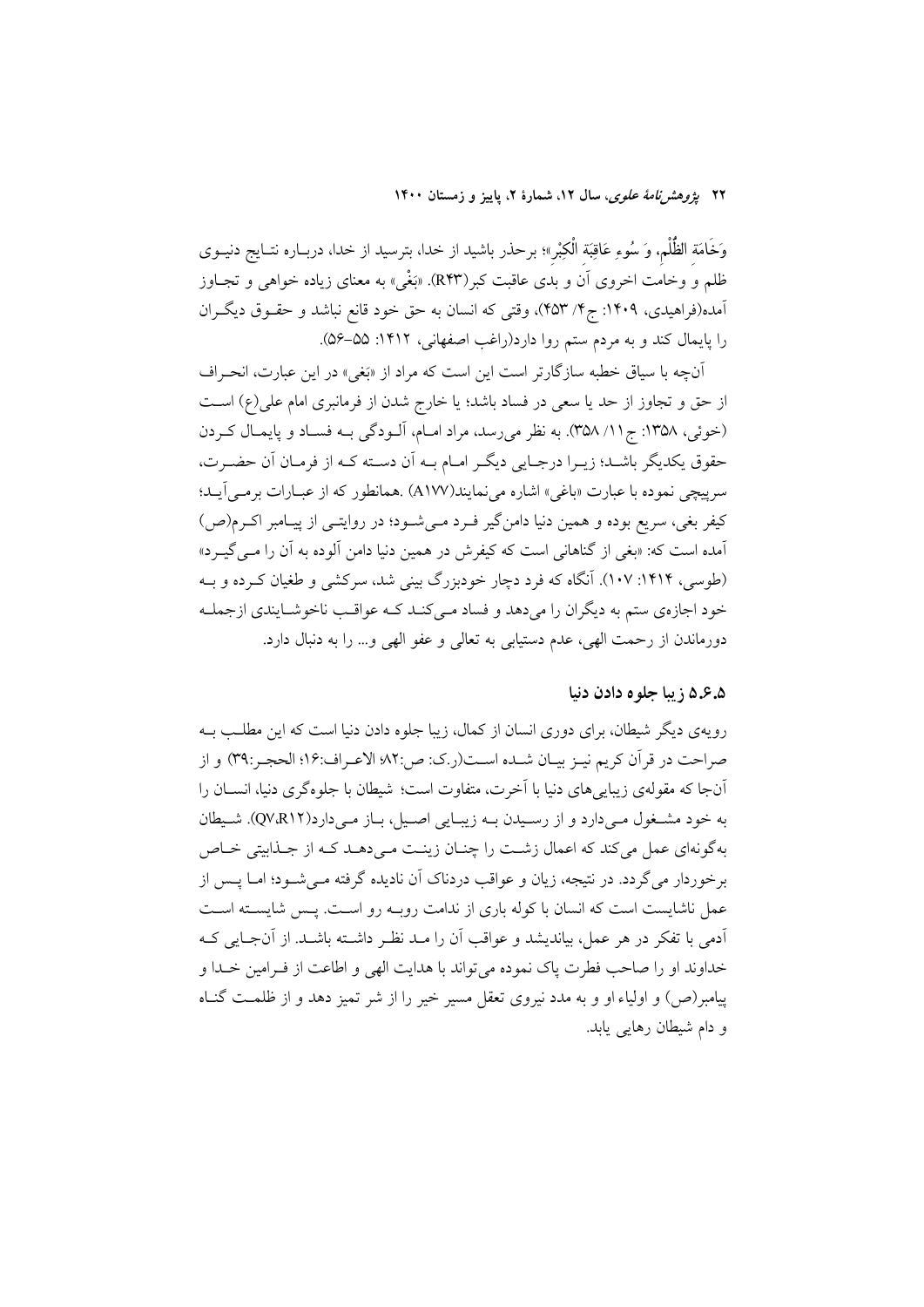۵.۶.۵ غافل نمو دن از نعمات الهي

از مهمترین برنامههای شیطان در مسیر دشمنی با انسان، ایجاد نسیان است. با نفـوذ در آدمـی و سیطره بر او، وجود انسان جولانگاه شیطان میگردد و فرد از مسیر الهـی دور گردیــده و از یاد خدا غافل میشود. شیطان با غافل نمودن انسان از مرگ و آخرت، روز حساب را از یـاد او مىبرد. حضرت(ع) مى فرمايند: «فَأَصْبَحُوا فِي نِعْمَتِهَا غَرقِينَ، وَ فِي خُضْرَة عَيشِهَا فَكِهِ ينَ...»؛ در نتیجه، چنان در طغیان شهوت فرو میرود که به هر عمل زشتی متمایــل مــیشــود و ایــن فراموشيها علاج نمي يابد، مگر با خلوص و تقوا(R۵۷)؛ زيرا در ايــن صــورت وجــود بشــر خدایی می گردد و شیطان راهی برای نفوذ بر او ندارد.: «فَاتَّقُوا اللَّــهَ وَ لاَتَكُونُــوا لِنِعَمِــهِ عَلَــيكُمْ أَضْدَاداً » (A۹۹).

از دیگر برنامههای شیطان؛ غافل نمودن آدمی از نعمات الهی است. شیطان با غافل که دن مردم از آثار وحدت، عبرتآموزی از گذشتگان و بسـیاری نعمــتهـای دیگــر، انســان را در بی خبری قرار داده و با ایجاد جهل در میان آنان به اهداف خـود در ممانعـت از دســتیــابی انسان به كمال دست مى يابد و در اين ميان مهمترين نعمت ميـان مسـلمانان بعـد از نبـوت، نعمت ولايت است كه قرآن نيز به آن اشاره نموده است(ر کي: المائده:٣) که مي تواند الگـوي كامل تا روز قيامت باشد و غفلت از آن، انسان را از مسير سـعادت بــاز داشــته و در گــرداب جهالت فرو می به د کـه نتیجـه اَن جـز هلاکـت بشـر نیسـت و اهمیـت ایـن مـوارد را در توصیههای مکرر امام به عبرتآموزی در جای جای خطبه میتـوان فهمیـد: «فَـاعْتَبرُوا ب...»  $(...$ ROO RON RTO RI)

۷.۵ سرانجام نفوذ شیطان در انسان وقتی اَدمی بـه تکبـر اَلـوده گشـت، بـا خـود برتربینـی راه نفـوذ شـیطان را بـه روی خـود گشوده است و عواقب شومی در انتظارش خواهد بود که حضرت علی(ع) در خطبه قاصــعه برخي از آنها را بيان فرمودهاند، از جمله: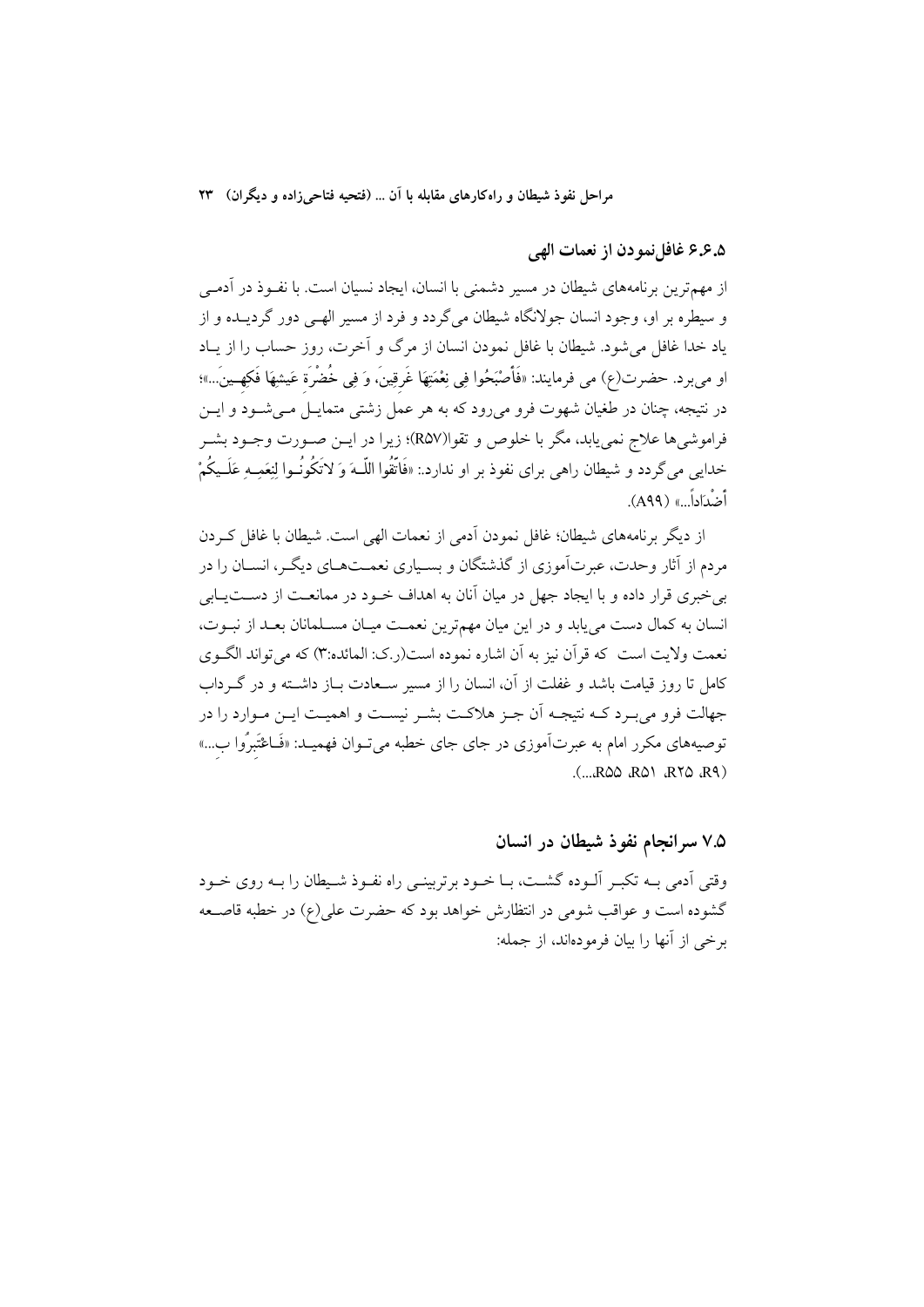۲۴ *یژوهش نامهٔ علوی*، سال ۱۲، شمارهٔ ۲، پاییز و زمستان ۱۴۰۰

### ۰.۵. ۱ اسارت

شیطان با هجوم خود، آدمی را به اسارت درآورده و اورا بندهی خود می سازد و با تســلط بــر او، قدرت تعقل و تصمیم گیری را از او گرفته تا تمـام گفتـار و کـردار او، مطـابق خواسـت شیطان گردد. شیطان او را به عنوان نماینده و سخنگوی خود پرورش داده هـمچنـان کـه در عبارت ذيل آمده است: «وَ تَرَاجمَةً ينْطِقُ عَلَى ٱلْسِنَتِهمْ. اسْتِرَاقاً لِعُقُولِكُمْ وَ دُخُولاً فِي عُيــونِكُمْ، وَ نَفْتاً فِي أَسْمَاعِكُمْ»؛ و ترجمان هايي كه با زبانهــاي آنــان ســخن مــي&ويــد، تــا عقــول شـــما را بربایند (یا برده خود سازند) و برای داخل شدن در چشــمان شــما تــا چیــزی را نبینیــد و دمیدن در گوش۵ای شما تا چیزی را نشنوید(R۲۴). عبارت «وَ تَرَاجمَةً يَنْطِقُ عَلَــى أَلْسِــنَتِهمْ» استعاره است؛ به این جهت کـه سخنشـان نتیجـهای اسـت کـه شـیطان از وسوسـهی مـردم می خواهد بگیرد؛ پس اینان همان سخنگو برای شیطاناند(بحرانی، ۱۳۸۵: ج۴/ ۲۴۶).

## ۲.۷.۵ گرفتار وسوسهٔ شیطانی شدن

حضرت(ع) مىفرمايــد: «فَجَعَلَكُمْ مَرْمَى نَبْلِهِ، وَ مَــوْطِئَ قَدَمِــهِ، وَ مَأْخَــذَ يــدهِ...»؛ يــس شــما را نشانهی تیر خود کرد، و زیر پایتان بسیرد و به چنگ خـود درآورد(R۲۴). در ایــن عبــارت مَوْطِئَ قَدَمِهِ، به معنای لگد گاه است واستعاره از خواری گناه است، کلمهی مأخذ اســتعاره از حالت گرفتاری آدمی، در ریسمان وساوس شیطانی است و چون معمولاً گرفتن۵ا به وسـیله دست انجام میشود، لذا کلمهی ید را برای ترشیح آن آوردهاند(بحرانی، ۱۳۸۵: ج۱/ ۳۷۹).

### ۰.۵٪ نابو دی

شیطان در نابودی اَدمی تا جایی پیش میرود که حتی راضی به زخمی شــدن فـرد نیســت و از هر قدرتی برای از بین بردن او استفاده می کند. هلاکتی وحشـتناک ماننـد مُثلـه کـردن، بـه نحوي كه در عبارات ذيل بدان اشاره شــده اســت: «وَأَوْطَـؤُوكُمْ إِثْخَــانَ الْجِرَاحَــة، طَغْنــاً فِــى عُيونِكُمْ، وَ حَزًّا فِي حُلُوقِكُمْ، وَ دَقًّا لِمَنَاخِرِكُمْ، وَ قَصْداً لِمَقَاتِلِكُمْ، وَ سَوْقاً بخَزائِم الْقَهْـر إلَــي النّــار الْمُعَدَّة لَكُمْ»؛ با نیزهها کــه در چشــمهایتان فــرو کردنــد، بــا جراحتهــای شــدید کــه بــر شـــما وارد نمودند و بریدن گلوها و در هم کـوفتن سـوراخهـای بینـی شـما و کشـاندن شـما بـه کشتارگاههای شما و با راندن شما با مهارهای وصل شده به بینیهایتان بـه سـوی آتشــی کـه برای شما آماده شده است(R۱۳) حضرت علی(ع) آن را به تصویر کشیده، از جمله: لهکردن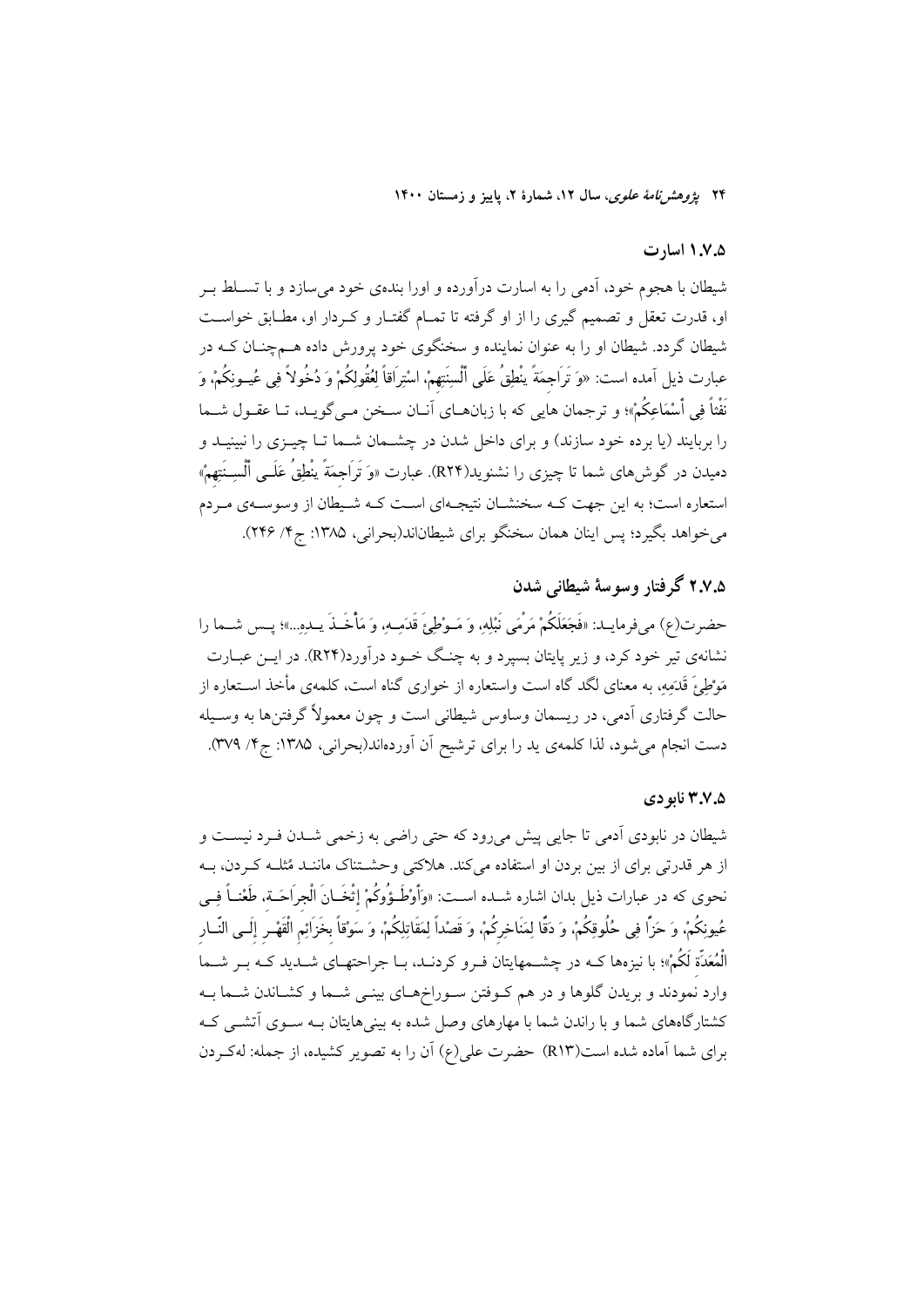زخمبيها، تير به چشمها انداختن، نيزه در گلو بردن، خرد كردن بيني(A۵۳). چنـين هلاكتـي ویژگیهای ذیل را به همراه دارد:

۔ موجب کوری و بی بصیرتی میشود. ـ راه نفَس و اختیار سخن گفتن را سلب میکند؛ تا در مسیر اوامر شیطان قرار میگیرد. ــ حــق حيــات طيبــه را از او ســلب كــرده؛ قبــل از آنكــه بــا تيــرى از دشــمن ظــاهري هلاک شود. (A۵۳)

### ۴.۷.۵ حيط عمل

شیطان گوهر وجودی انسان که خداوند در روح او دمیده است، پست شمرد؛ زیـرا خــود را برتر مي ديد.(A۳۸،A۳۶ ،A۵۹) او قصد انكار خدايي خداوند را نداشت؛ ولي بــا بــزرگيينــي از امر الهی، نافرمانی کرد و این عامل حبط عبادات چنـدین سـالهی او، و بیـرون رانــدنش از بهشت گرديـد كـه آيـات قـر آن نيـز مؤيـد آن اســت(ر.ك: الاعـراف:١٨ و ١٣٧؛ ص:٨٥ ابسراهيم: ١٨؛ محمـــد(ص):١ و ٨ و ٩ و ٢٢، آلءمـــران:٢١ و ٢٢؛ كهــف:١٠٥؛ التوبــه:١٧، المائده: ۵، تغابن:۹). حضرت على(ع) عواملي را كه زمينه سـاز حـبط اعمـال انسـان اسـت، ذکر می نمایند که عبارت است از: کفر و شرک، نفاق، منت و آزار دیگران و عــدم اطاعــت از خدا و رسول(ص). از منظر ایشان عمل بدون ایمان موجب سعادت انسان نمی شـود و کفـر موجب بی اثر شدن کارهای شایسته می گردد. شیطان گرچه عبادت خدا مبی کـرد؛ بـه علـت نداشتن ایمان واقعی دچار کبر گردید و بر سر کبریـایی خداونـد بــه نـزاع بـا او پرداخــت و کبرورزی او زمینه ساز کف رشد؛ در نتیجه، از حقیقت چشم پوشی نمود و اعمـال صـالح او حبط گر دید(R۹).

حضرت علـی(ع) درجـایی دیگـر از خطبـه، عامـل نـابودی اعمـال را شـرک و ارتــداد معرفی کرده و آن را عامل ایجاد کفر بیان می نماید(R۶۱). ایشان عاقبت بازگشت کننــدگان از اسلام را جـز نـابودي و گرفتـاري نمـي دانـد چنـان كـه خداونـد عاقبـت امـر آنـان را جـز آتش نمي داند (ر.ك: البقره:٢١٧، محمـد:٢٥-٢٨؛ زمـر:۶۵؛ الانعـام:٨٨). هـمچنـين حضـرت همگان را از پیروی ناپاکان مفسد برحذر داشته؛ زیرا در صورت پیروی از آنها نفـاق ایجـاد خواهد شد(۵۱۰۳) و نتیجه ایجاد تفرقه جز نـابودی نیسـت و قـراَن نیــز بــر اَن تأکیــد دارد (ر.ک: الاحزاب:١٨ و ١٩، التوبه:۶٧-۶٩). امـام(ع) هنگـامی کـه از عوامـل بازدارنـده نفـوذ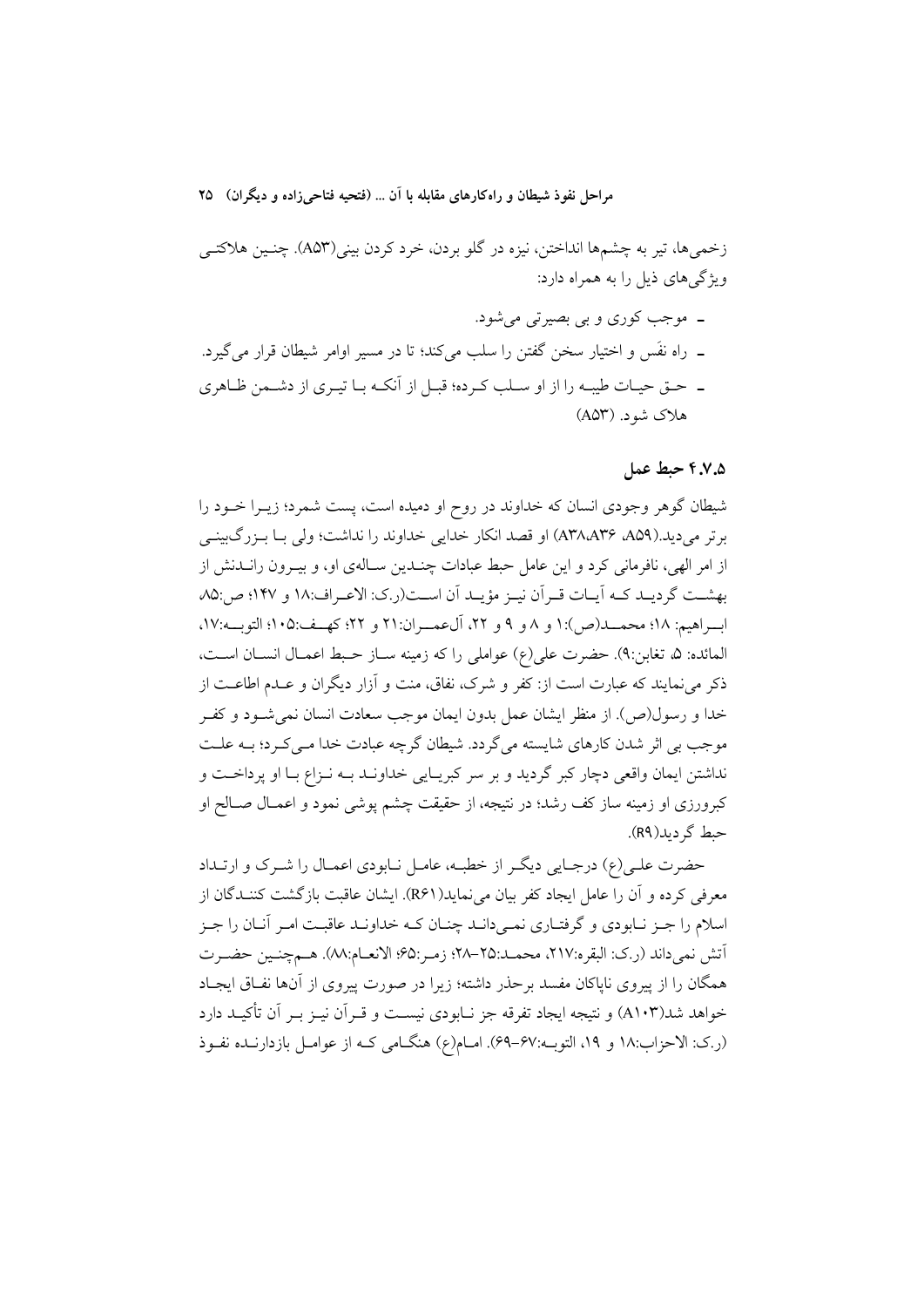۲۶ ي*ژوهشرنامهٔ علوی*، سال ۱۲، شمارهٔ ۲، پاییز و زمستان ۱۴۰۰

شیطان سخن به میان میآورد، از انفاق و زکات نیز یاد کرده و بیان میکنند که اگر این عمــل همراه با آزار یا منتّی باشد، حبط گردیده و نمیتواند مانع نفـوذ شـیطان گـردد. در نتیجـه آن عمل نتیجهی معکوس خواهد داشت(R۴۵،R۴۴) همچنان کـه در کـلام وحـی نیـز بـدان تصريح شده است (ر.ک: البقره:۲۶۴).

در جای دیگر خطبه اطاعت نکردن از خدا و پیامبر(ص) را از مهـمتـرین عوامـل حـبط اعمال میداند.(R۳۶) که به صراحت در قرآن کریم نیـز ایـن مطلـب تـذکر داده شـده اسـت (ر.ک: محمد:۳۳). اطاعت همه جانبه از پیامبر(ص) کــه عــلاوه بــر تصــدیق کتــاب، تســلیم محضبودن در برابر اوامرش میطلبد. یکی از این دستورات مهم اطاعت از جانشین اوست؛ تـا هرگـز ايـن مسـير سـعادت منقطـع نگـردد. پيـامبر اكـرم(ص) بارهـا جانشـين خـود را معرفی نموده؛ همچنان که حضرت علی(ع) نیز نقل قول پیامبر(ص) را بیـان فرمـوده؛ آنجـا كه پيامبر(ص) مىفرمايند: «إنَّكَ تَسْمَعُ مَا أَسْمَعُ، وَ تَرَى مَا أَرَى، إلاّ أَنَّكَ لَسْتَ بَنَبـى، وَ لكِنّـكَ لَوزيرٌ وَ إِنَّكَ لَعَلَى خَيرٍ»(P۳). مهمترين مصداق عدم اطاعت از رسول(ص)، نپذيرفتن ولايـت امیرالمؤمنین(ع) است که در روایات بسیاری به اسناد معتبر از پیـامبر(ص) نقــل شــده اســت (عاملی، ۱۴۱۳: ج۱/ ۱۵۹–۱۶۲)

### ۵.۷.۵ فروافتادن به جهنم

در بند کشیدنی که آدمی را به گناهان گوناگون سـوق مـی،دهـد و بـه دنبـال اَلـودگی او بـه گناهان، جز اتش جهنم چیزی انتظارش را نمیکشد؛ و اعمالش در دنیا، آماده کننـدهی اتـش در قيامت خواهد بود. [وَ سَوْقاً بخَزائِم الْقَهْرِ إلَى النّار الْمُعَدّة لَكُمْ؛ كنايه صفت از موصوف بــوده و منظـور از أن جهـنم اسـت.] در نتيجـه عــذاب الهـبي شــامل حــال ايــن افــراد اســت و دير اتفاقافتادن آن دليل بر عدم رخداد آن نيست(A۵۴).

### ۸.۵ عوامل بازدارنده از نفوذ شیطان

همانطور که بیان شد، شیطان با همهی قوا، قصد نابودی انسان را کرده؛ پـس لازم اسـت در مقابله با او از تمام توان جسمی، مادی و معنوی استفاده نمـود. حضـرت علـی(ع) در خطبـه قاصعه به تفصیل عوامل بازدارنده از نفوذ شیطان را نیـز بیـان کـردهانــد کــه پــس از تحلیــل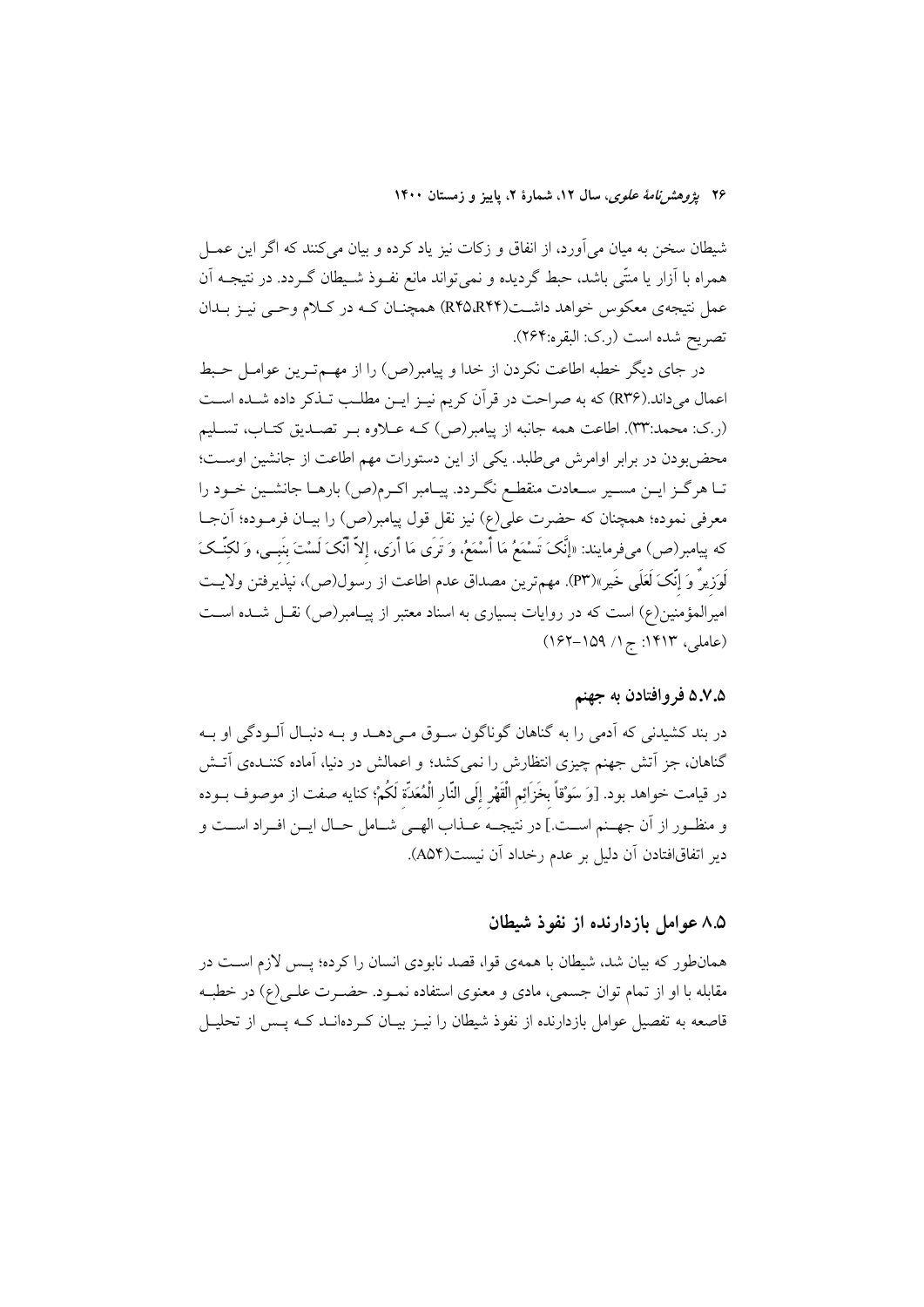محتوای کل خطبه، این مضامین به دو بخش راهکارهای اعتقادی و عملی تقسیم شـدند کـه در ادامه جزئیات آن بیان شده است:

۰٫ ۸٫۵ راه کار های اعتقادی باز دار نده از نفو ذ شیطان

امام على(ع) مقابله باشيطان را با عبارت «فَاجْعَلُوا عَلَيهِ حَدَّكُمْ. وَ لَــهُ جَــدَّكُمْ» بيــان فرمــودهانــد (R١۴). ابن ابي الحديد كلمه «حد» را تيـزي و شـجاعت مـىدانـد(ابن ابـي الحديـد، ١٣٨٥: ج١٣/ ١٣٠). ابن ميثم أن را شـجاعت، حملـه وري و غــافلگيري(بحراني، ١٣٨۵: ج٣/ ۴٣٢) توصيف مي كند و در بررسي كلمهي «جَدّ و جِدّ»، «جَدّ» را به معـاني عظمـت، بـي نيـازي و بهرهمندی (فراهیدی، ۱۴۰۹: ج۶/ ۸) و «جدّ» را به معنــای تــلاش و همچنــین قطــع تعریــف كرده است. در مجموع، هر دو كلمه، قطع علاقه از شيطان را نتيجه مـىدهــد؛ زيــرا جَــدّ بــه معنی قطع و جلّ نیز مجاهده در مقابـل شـیطان را معنـی مـیدهــد.(ابن فــارس، ۱۴۱۰: ج۱/ ۴۰۷). تمام هدف از مقابله با شیطان، انقطاع از او و پیوستن به صف حق طلبان اســت؛ پــس داروی درد هجمه ی شیطان، حملهی شجاعانه به او است؛ بـهطـوری کـه، شـیطان از آدمـی قطع|مبد نمايد.

در نتیجه یکی از راههای غلبه بر شیطان، «قطع ا**رتباط بــا او**» اســت و هــر آنچــه انــدک پیوندی بین انسان وشیطان ایجاد کند، عامل ابتلاء به بیماری کبر می شـود. علقـهای کـه میـان انسان و جان، مال، فرزند و دانش و… ایجاد می شود، در صورتی که رنگ منیّت یابـد، عامــل نفوذ شیطان است. لازمهی مقابله با آن و داشتن علاقهای پسندیده میان بشــر و نعمــتهــایی که به او داده شده است نیز توجه به «**اختصاص مقام کبریایی برای خداوند**» است؛ زیــرا در درجـهي اول، همـه چيــز از آن خداســت و بــا از دســت دادن آن، آدمــي دچــار جــزع و فزع نمیشود و راه شیطان را به سوی خود مـیبنـدد. در ایـن مسـیر، نـه مـال، نـه فرزنـد و نه دانش بدون رنگ خدا، نمی تواند مانع نفوذ شیطان گردد(A۱۷۹).

بايد توجه داشت كه اتصال به خداونـد و توجـه بـه كبريـايي الهـي و انقطـاع از شـيطان ثمربخش ترین گام، در ایــن مســیر اســت، زیــرا تکبــر شــیطان، تــا حــدی او را در گمراهــی غوطهور نمود کـه در سـخن خـود بـا اسـتعمال کلمـهي رب، خداونـد را عامـل گمراهـي خود می داند که این اقدام، نهایت تکبر در برابر عظمـت پروردگــار اســت(Q۶). آنچــه بایــد مورد توجه قرار گیرد، مقام کبریایی الهی است، همانگونه که در روایتی از پیـامبر اکـرم(ص)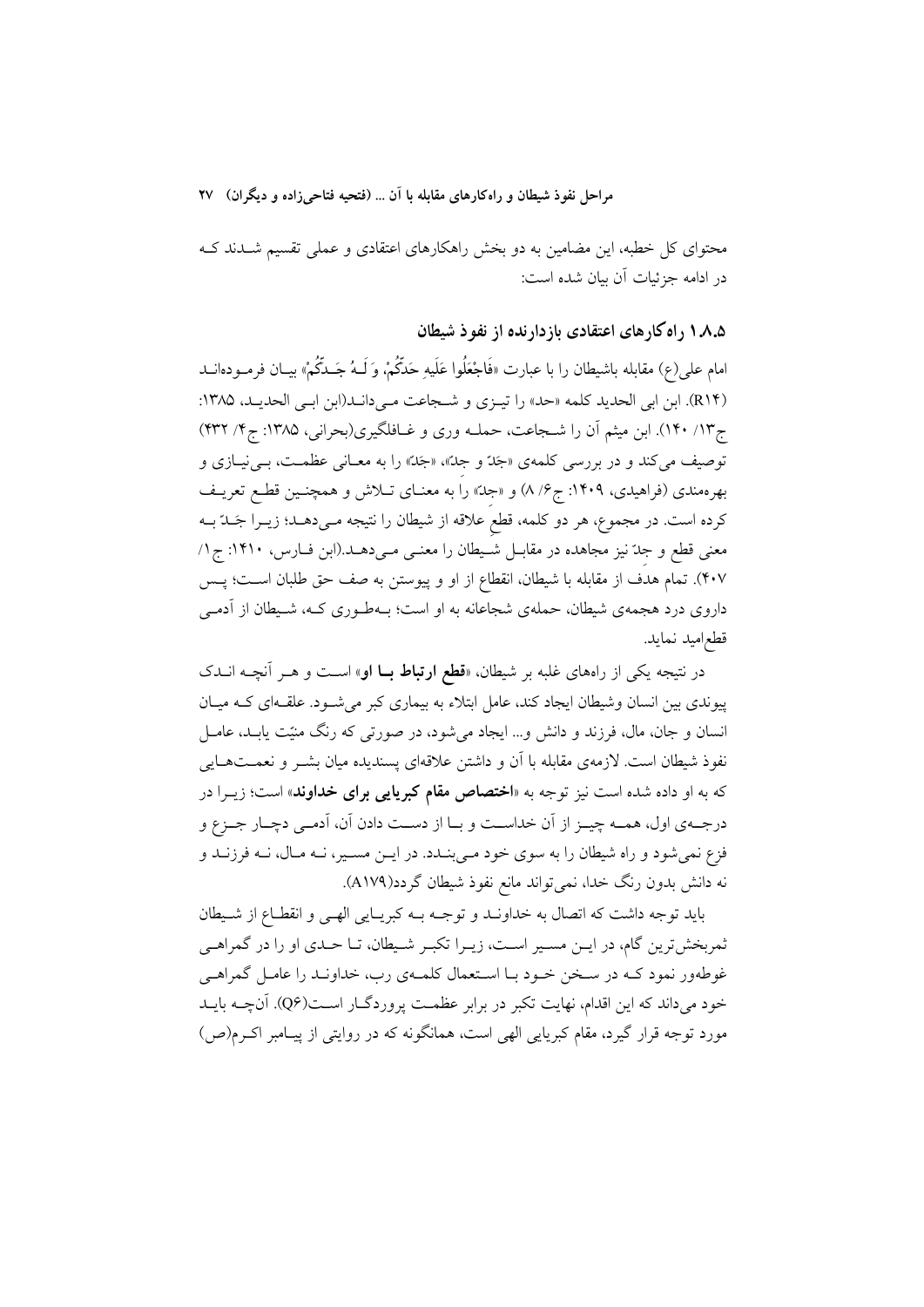۲۸ يژوهشرنامهٔ علوی، سال ۱۲، شمارهٔ ۲، پاييز و زمستان ۱۴۰۰

اّمده است: «خداوند غضبش را در بـین گناهــان مخفــي كـرده، پــس هــيچ گنــاهي را كــم و كوچك نشماريد؛ زيرا نمي دانيد غضب خدا در كدام است»(عاملي، ١٤١٣ق: ج١٥/ ٣١٣).

عامل دیگر «**یناه بردن به خداوند**» است. این استعاذه؛ یعنی پناه بردن بــه خداونــد از شــر شیطان، از شر کبر، حسد، غضب، فتنــه وهــر آنچــه کــه خصیصــهی شــیطان اســت.(A۱۱۸) درنتيجه انسان تبديل به نيروي با بصيرت و مسلمان واقعي مي شود كه تنها رضـايت الهـي و دفاع از حق و گام نهادن در صراط مستقیم، در سایهی فروتنی و پرهیـز از تکبـر و دقـت در دشمن شناسی برایش مهم است، نه اینکه بخواهد به ناحق از حزب، گـروه و خویشـاوندانش حمایت کرده و بازیچه و مطیع شیطان شود(AVV). آنچه عمل فرد را برای رسیدن بـه کمـال یویا می نماید، اخلاص است و دستیابی به آن انسان را شکست نایذیر می نماید.

### ۲.۸.۵ راه کارهای عملی بازدارنده از نفوذ شیطان

در مسیر مبارزه با شیطان، خداوند متعال نعماتی از جمله نماز، روزه، زكات و… را بــه انســان ارزانی داشته تا در سایهی برخورداری از آنها، از شیطان محفوظ مانـده و در مسـير سـعادت قرار گیرد و در یرتو توکل به خداوند، به کمال دست یابد. حضـرت علـی(ع) در بخشــی از خطبه قاصعه مي فرمايند: «وَ عَنْ ذلِكَ مَا حَرَسَ اللَّهُ عِبَـادَهُ الْمُـؤْمِنِينَ بِالصِّـلَوَاتِ وَ الزّكَـوَاتِ، وَ مُجَاهَدَة الصِّيام...»؛ و خداوند متعال بندگان باايمان خود را از فريبكارىهاى شـيطان محفــوظ و مصـون مـي دارد بـه وسـيله نمازهـا و زكـات دادنهـا و تحمـل مشـقت بـه وسـيله روزهگرفتن(R۴۴). علی رغم اینکه عبادت خداوند مـوهبتی اسـت از جانـب پروردگــار کــه خود از آن بی نیاز است، ولی شیطان نیازمنـد ایــن عبـادت اســت؛ هــر چــه بنـدگان شــیطان بیش تر باشد، شیطان به هدفش نزدیکتر شده و هر چه بندگان شیطان کمتر، از هــدف خــود دور مرشود(P۱).

این ابزار، نعماتی هستند برای محافظت آدمـی در برابـر هلاکـت و خداونـد بـی نیـاز از آن است و ما برای نجات از چنگال شیطان به آنها محتاجیم(A۱۸۲). به عنـوان مثـال «نمـاز» بـا خضـوع و خشـوعى كـه در آن اسـت، نفـس را رياضـت داده و انسـان را از كارهـاي نايسند بازمي دارد (ر.ک: عنکبوت:۴۵) و «زكات»، نفس را به بخشش مال و عـدم دلبســتگي به اّن تمرین داده و جان اَدمی را پاک و نورانی میکند(ر.ک: التوبه:۱۰۳) ومشکلات زیـادی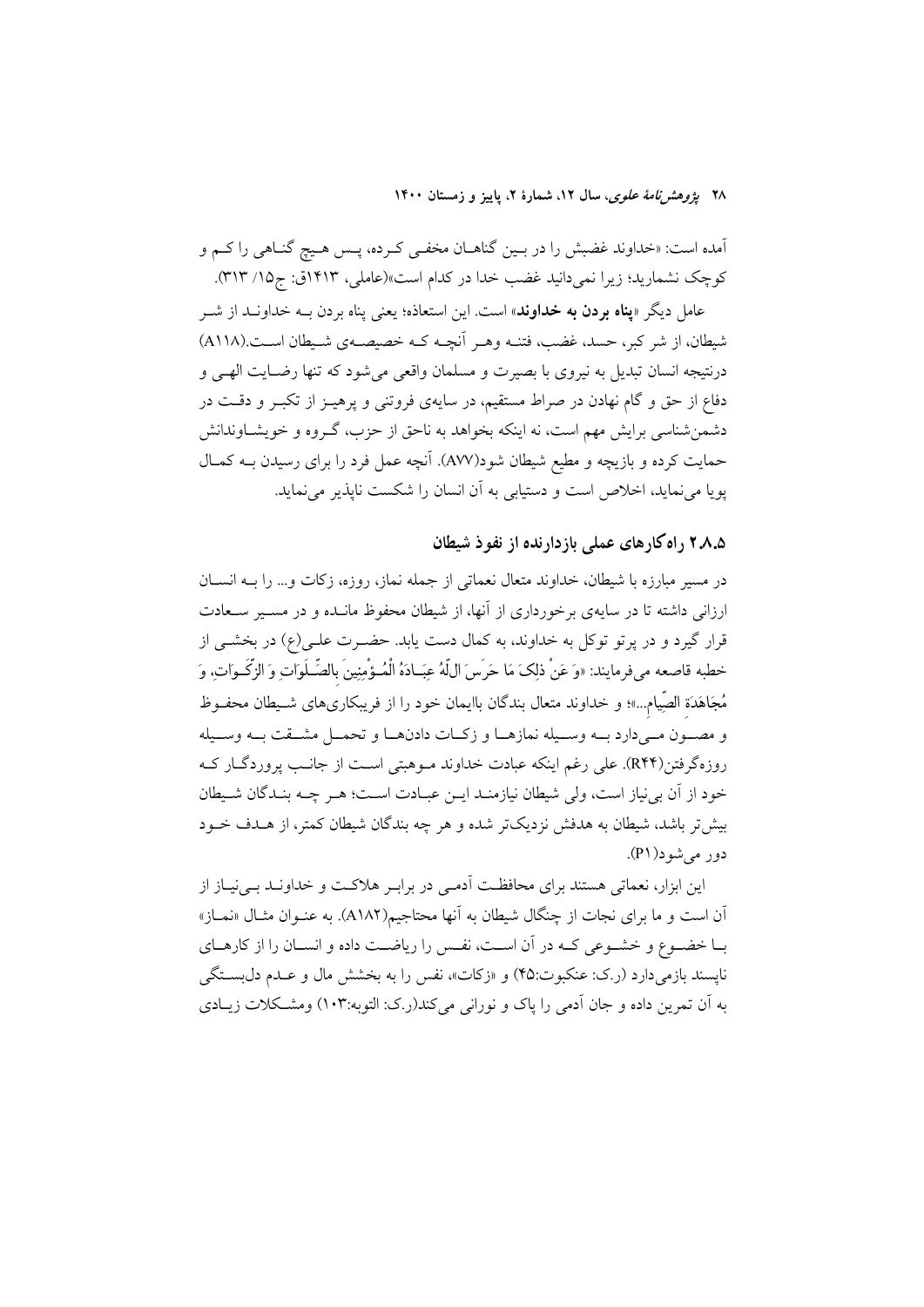را از سو راه نیازمنـــدان، برمـــیدارد. «روزه» نیـــز از انســـان، فـــردی متقـــی مـــیســـازد  $(\lambda \wedge \mathfrak{r}_i)$ ر کے: البقہ ہ $(\lambda \wedge \mathfrak{r}_i)$ 

حضرت علی(ع) برای روزه عبارت «مجاهده» را آوردهاند؛ زیرا روزه، جهاد در پرهیــز از خوردن و آشامیدن و جهاد به منظور محافظت از زبان و دیگر جوارح است؛ پس عدمتحمــل گرسـنگي و تشـنگي نمـيتوانـد جـوازي بـراي روزه نگـرفتن باشـد؛ زيـرا اَنچـه بـا روزه همراه است مجاهده است(A۱۸۳). امـام علـي(ع) در ايـن رابطـه مـيفرماينـد: «هـر چيـزي زكاتي دارد، و زكات تن روزهداري است»(نهج البلاغه: ح١٣۶). انسان در پرتو اقامهي نمـاز، به سکینه میرسد؛ با شروع نماز، جسم در حالت آرامـش قــرار گرفتــه و بــا ورود بــه نمــاز، ۔<br>آرامش به روح منتقل می شود و با کنار گذاشتن همه چیز غیرخدایی، تمــام جوانــب تــنش زا را از خود دور کرده و در پناه قدرت مطلق قرار می گیرد که پیامد آن جز آرامش نیست.

این اعمال کنار هم، نسخهی درمانگر است؛ نماز بــدون زکــات، روزهی بــدون نمــاز و... هیچکدام به تنهایی نمیتوانند مثمر ثمر بوده و فـرد را بــه کمـال برسـانند(A۱۸۲). در آیــات متعدد قرآن نيز به اين مطلب اشـاره شـده اسـت(ر.ک: البينـه:۵؛ المزمـل:۲۰؛ المجادلـه:۱۳؛ فاطر:١٨؛ الاحزاب:٣٣؛ لقمان:٣؛ النمل:٣: النور:٥۶ و ٣٧؛ الحج:٧٨ و ۴١؛ الانبياء:٧٣؛ مـريم:٥۵ و ٣١؛ التوبه: ٧١ و ١٨ و ١١ و ٥؛ المائــده:٥٥ و ١٢؛ النســاء:١۶٢ و ٧٧؛ البقــره:٢٧٧ و ١٧٧ و  $(51)$  +  $(41)$ 

بنابراین وقتی انسان خود را در برابر قدرت بزرگتر یافت، دیگر جـایی بـرای سرکشـی، باقی نمیماند و یکپارچه مطیع اوامر پروردگار میشود و این پیروزی در برابر شـیطان اسـت. قرار گرفتن در برابر قدرت الهي، گاهي ترسي در وجود آدمي ايجاد مي كنـد كـه در نهايـت، اًدمی را مسلح به سلاح «بکاء» میکند؛ سلاحی که عامل ترس و دوری شیطان از او می شـود (A۵۸). مورد دیگر از راهکارهای عملی مبارزه و مقابله با شیطان نیز توجه به «معـاد» اسـت. انسانی که زندگی دنیا را گذرا میداند و به رستاخیز ایمان دارد، قلـبش پـذیرای دسـتورات خداوند و پیامبر(ص) می شود و با ایمانش، راه نفوذ شیطان را مسدود می نماید(PV).

### ۶. نتيجه گيري

در این پژوهش به یکی از مهمترین موضوعات مبتلابه انسان در خطبه قاصعه امـام علـی(ع) با روش تحلیل محتوا پرداخته شده است. این خطبه که پس از جنگ بـا خــوارج کــج فهــم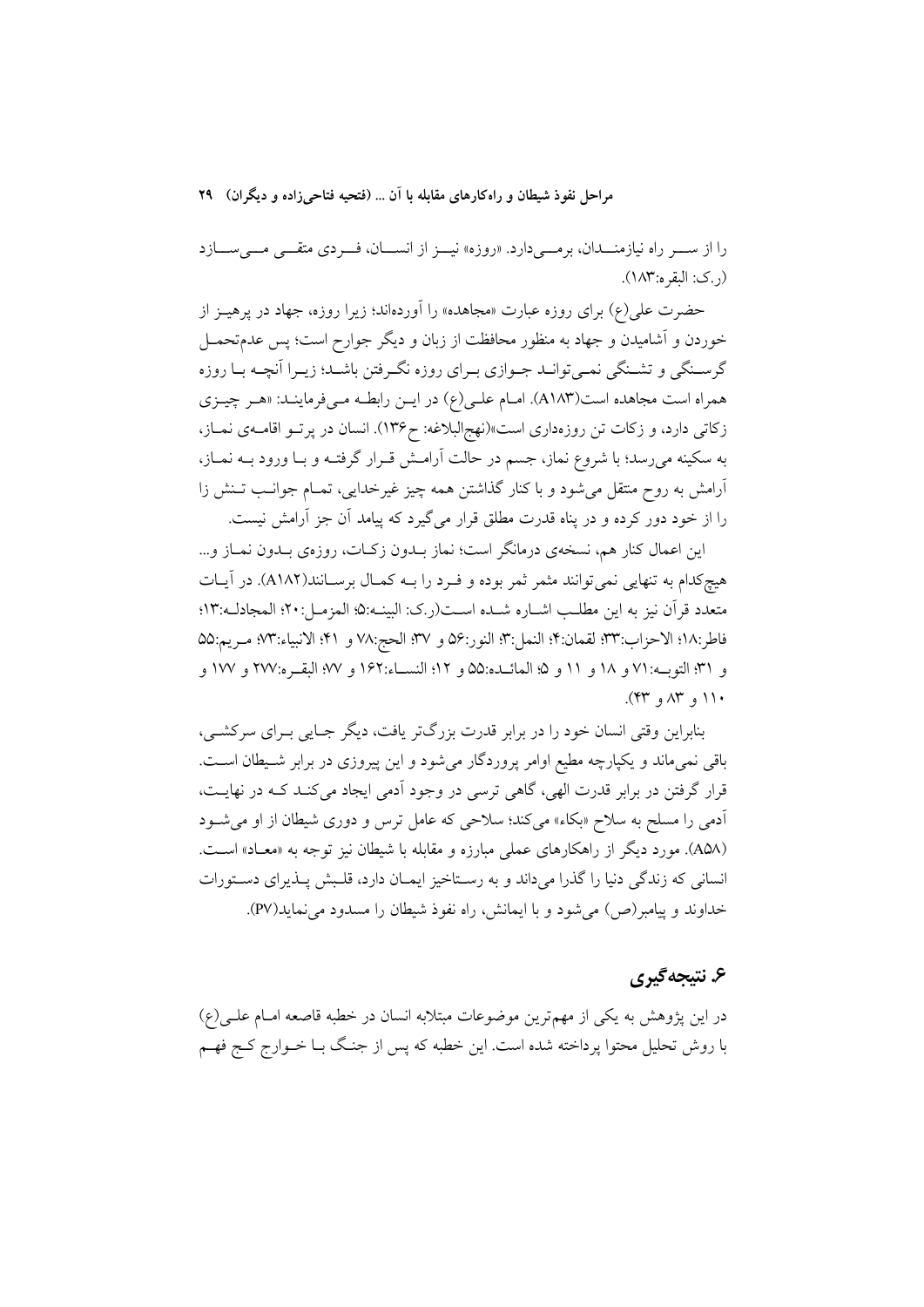۳۰ یژ*وهشرنامهٔ علوی*، سال ۱۲، شمارهٔ ۲، پاییز و زمستان ۱۴۰۰

پیرامون حقیقت دین و برای مردم کوفه اقراء شده، طولانیترین خطبه امـام علــی(ع) بــوده و از مضامین بسیار غنی برخوردار است. شارحان نهج|لبلاغه مهمترین موضـوع ایـن خطبـه را پرهیز از تکبر معرفی کردهاند، ولیکن مطالعه دقیق متن خطبه با روش تحلیل محتوا نشـان داد که پربسامدترین موضوع این خطبه، معرفی شیطان و راهکارهای نفوذ او در انسان است.

امام على(ع) در اين خطبه تلاش كردهاند تا تصوير روشني از شـيطان ارائــه دهنـد، لـذا مباحثي شامل القاب شيطان، نمايندگان و پيـروان شـيطان، تـوان و گسـتره فعاليـت شـيطان، عوامل انزجار شـيطان، راهكارهـاي نفـوذ شـيطان در انسـان، سـرانجام تبعيـت از شـيطان و راهکارهای اعتقادی و عملی مبارزه با شیطان را به گونهای دقیق و با جزئیات بیان کردهاند.

در معرفـي شـيطان، حضـرت بـا اســتفاده از دو لفـظ ابلـيس و شـيطان، ايـن مطلـب را بيان مي كنند كه واژه «شيطان» معناي عام دارد و هر موجود شرور را دربر مي گيـرد. «ابلـيس» نیز مصداق آن و همان شیطان جنّی است که از درگاه الهی رانــده گشــت. البتــه در بــیش تــر موارد حضرت(ع) از ضمیر استفاده کرده که نشـان دهنـدهی انزجـار از شـيطان و اشــاره بــه ویژگی «مخفی و پنهان بودن» او و تحقیرش دارد.

از منظر امام علی(ع) از آنجا که ابلیس موجودی دارای تعقــل بــوده، لــذا از روی اختیــار تصمیم بـه مخالفـت بـا خداونـد گرفتـه اسـت؛ بنـابراین مـی توانـد نمونـهی بـارزی بـرای عبرتآموزی انسان باشد. به همین منظور آن حضرت تلاش دارد تا راهکارهای نفوذ شـیطان از جمله مبتلا كردن به كبر و تعصب، مبتلا كردن به جهالت، القائات وساوس شـيطاني، زيبـا جلوه دادن دنیا و غافل نمودن از نعمات الهی را بیان کرده، و چگونگی و مراحل این نفــوذ و نتايج گمراهي توسط شيطان از جمله اسارت، گرفتار وسوسه شيطاني شــدن، نــابودي، حـبط عمل و فرو افتادن به جهنم را تبیــین کــرده و راهکارهــای مقابلــه بــا شــیطان را بــه تفصــیل بیان کنند. قابل توجه است که امام(ع) در بیان راهکارهای مقابله با شیطان، به بیــان دو دســته راهکارهـای اعتقـادی و عملــی پرداختــه و توجــه بــه هــر دو بخــش را بــرای مبــارزه ضروری می دانند، چراکه صرف اعتقاد به خداوند متعال کافی نبوده و اقــدامات عملــی بــرای مبارزه با شیطان لازم است.

توجه به مقام كبريايي خداوند، تداوم ياد خدا، دورى از عوامل نفوذ شيطان و استعاذه بــه خدا، بخشی از راهکارهای اعتقادی بوده و اعمال عبادی ماننـد اقامـه نمـاز، روزه، یرداخـت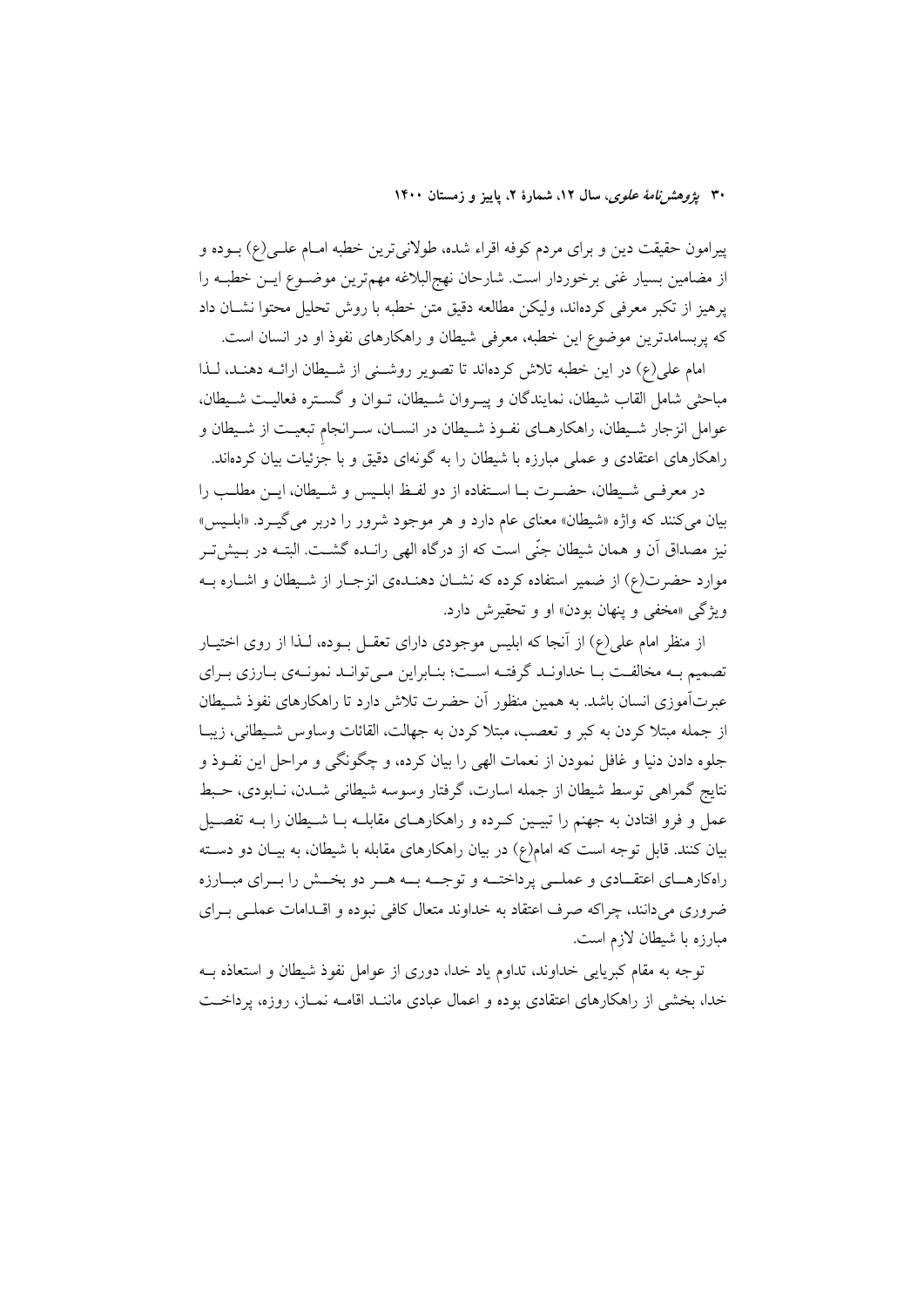زکات و یادآوری مرگ بخشی از راهکارهای عملی برای مبارزه با شیطان است کـه امــام(ع) در خطبه قاصعه بدان سفارش کرده است.

لازم به ذکر است کــه در ایــن مقالــه، از روش «تحلیــل محتــوا» اســتفاده شــد تــا ضـــمن تجزیهوتحلیل دقیق عبارات خطبه و ارائه استنادات لازم، در پایان یک تصویر کامــل از مقولــه «شناخت شیطان» از منظر امام عل<sub>ی</sub>(ع) بیان کنیم که نمودار ذیل، بخشی از آن است: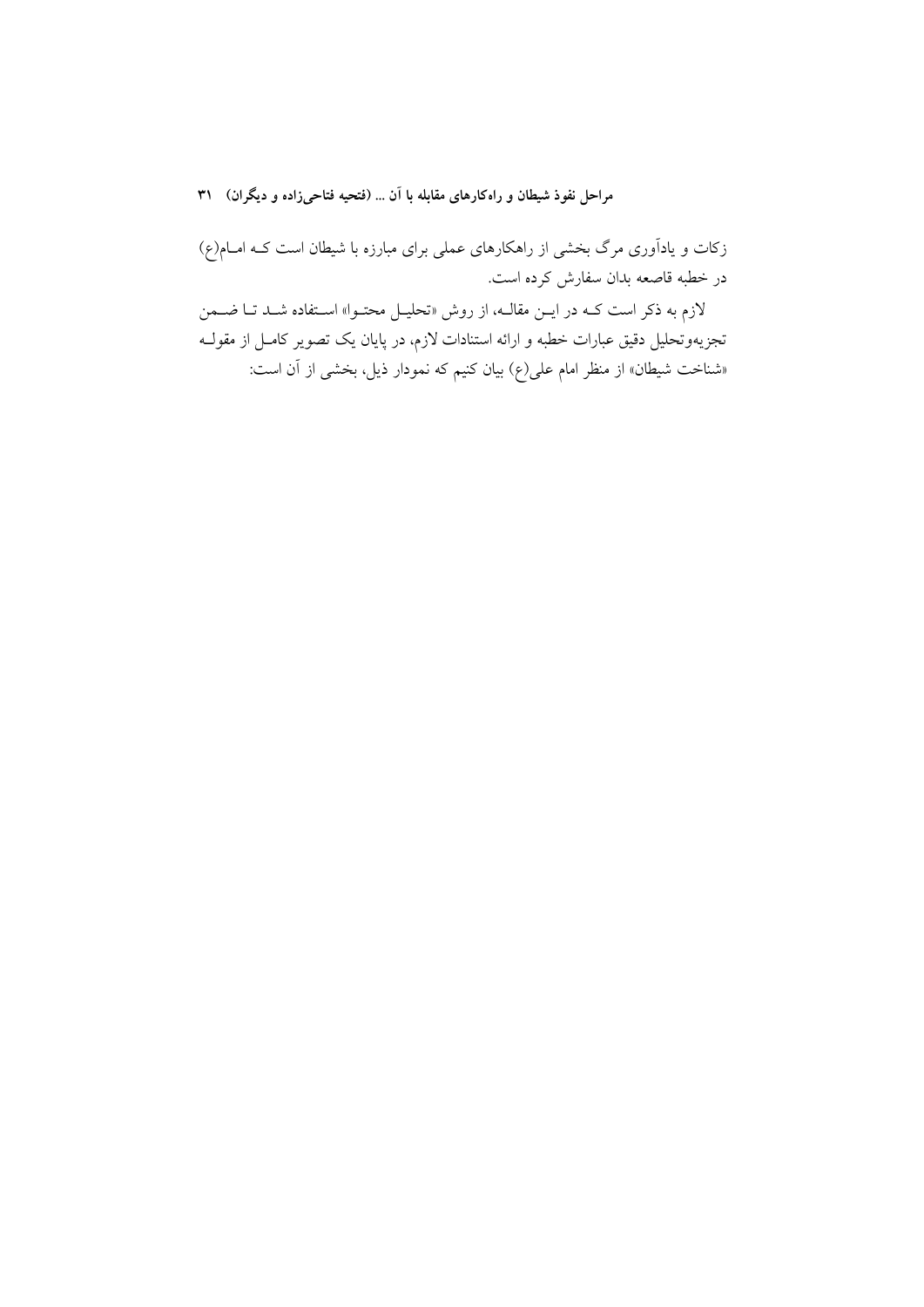۳۲ پ*ژوهشنامهٔ علوی*، سال ۱۲، شمارهٔ ۲، پاییز و زمستان ۱۴۰۰



نمودار ۲. کلیت دستهبندی مؤلفههای «شیطان شناسی» در خطبه قاصعه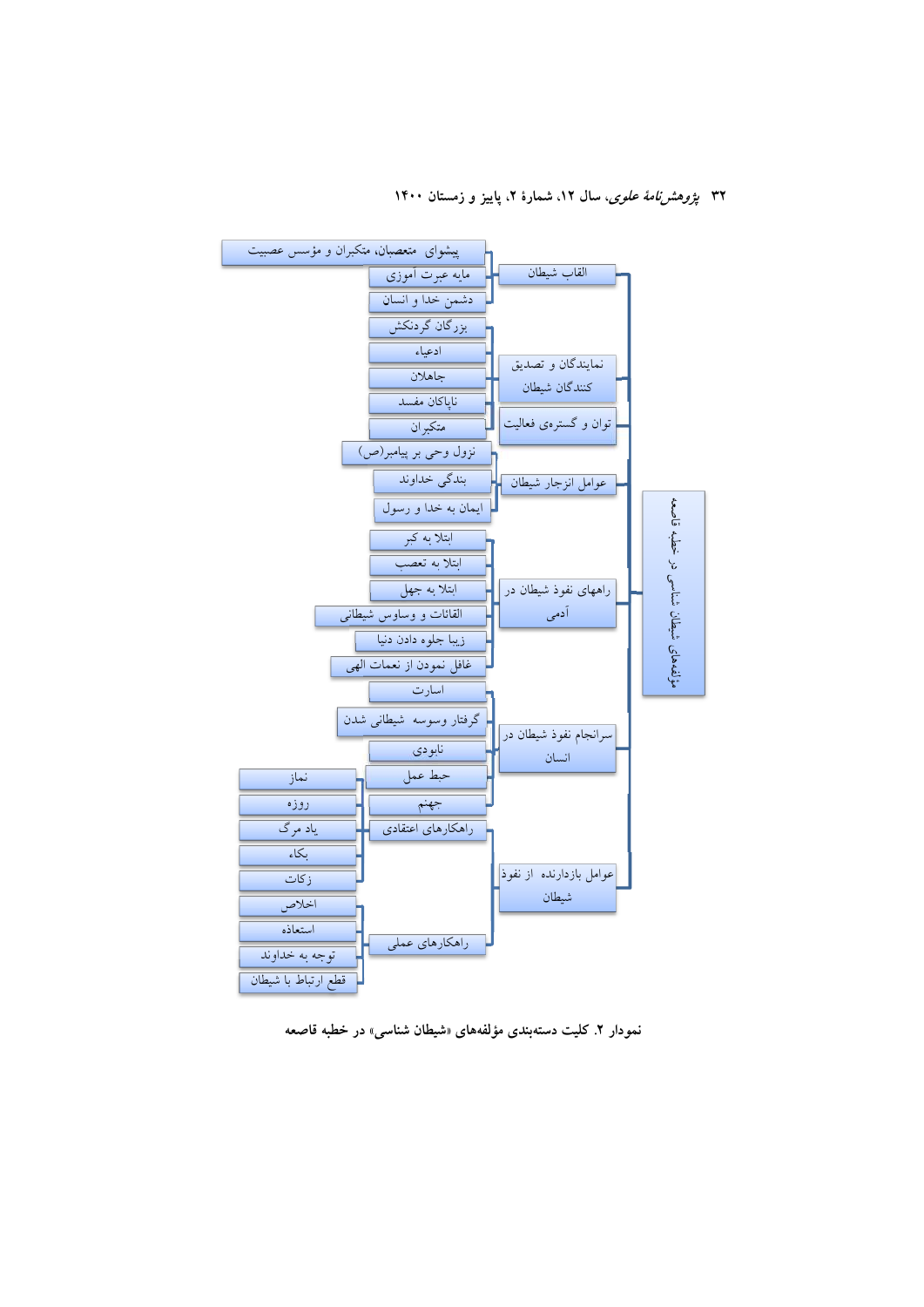#### كتابنامه

قرآن كريم. ابراهيمزاده، رحمت(١٣٨٩ش)، پاياننامه ارشد: بررسـي زبـانشـناختي خطبـه قاصـعه نهـجالبلاغـه، دانشگاه ماز ندر ان. ابن ابي الحديد، عزالدين(١٣٨٥ق)، شرح نهج البلاغه، بيروت: داراحياءالتراث العربي. ابن دريد؛(١۴٠٧ق) جمهرةاللغه، بيروت: دارالعلم الملايين. ابن فارس، احمد(١۴١٠ق)، معجم مقاييس اللغه، بيروت: دارالاسلاميه. ابن منظور، محمد بن مكرم(۱۴۰۸ق)، لسان العرب، بيروت: داراحياءالتراث العربي. امین ناجی، محمدهادی(۱۳۷۵ش)، پایاننامه ارشد: بررسی و تحلیـل خطبـه قاصـعه و پیونــد آن بــا زمینه سیاسی اجتماعی کوفه، تهران: دانشگاه تربیت مدرس. باردن، لورنس(۱۳۷۵ش)، تحلیل محتوا، ترجمه ملیحه آشتیانی و محمد یمنی دوزی، تهران: دانشگاه شهيد بهشتي. بحرانــي، ابــن ميــثم(١٣٨٥ش)، شــرح نهــج|لبلاغــه، متــرجم حبيــب روحــاني، مشــهد: بنيــاد پژوهشهای اسلامی. جاني يور، محمد(١٣٩٠ش)، اخلاق در جنگ؛ تحليـل محتـواي مكاتبـات اميرالمـؤمنين علـي(ع) و معاويه، تهران: دانشگاه امام صادق(ع). جعفري، محمد تقي(١٣٧٨ش)، نگاهي به علي، تهران، انتشارات جهان آرا. جوهري، اسماعيل بن حماد(١۴٠۴ق)، تاج اللغه و صحاح العربيه، بيروت: دارالعلم الملايين. دين پرور، سيد محسن(١٣٨٢ش)، فصلنامه نهج|لبلاغه، تهران: بنياد نهج|لبلاغه. راغب اصفهاني، حسين بن محمد(١۴١٢ق)، المفردات في غريب القرآن، بيروت: دارالشامية. راوندي، قطبالدين(١٣۶۴ش)، منهاج البراعه في شرح نهج|لبلاغه، قم: كتابخانه آيت الله مرعشي. سبحاني، جعفر(١٣٧٩ش)، فروغ ولايت، انتشارات مجمع جهاني اهلٍبيت(ع). شاه بيدكي، مهسا(۱۳۹۵ش)، پايان $i$ امه ارشد: بررسي و تحليل واژگـان مشـكل نهـجالبلاغـه، تهـران: دانشگاه قر آن و حدیث. طوسي، ابي جعفر(١٤١٤ق)، الامالي، قم: دارالثقافه. حر عاملي، محمد بن حسن(١٤١٣ق)، وسايل الشيعه، بيروت: احيا التراث. فراهيدي، خليل بن احمد(١۴١٠ق)، العين، قم: نشر هجرت.